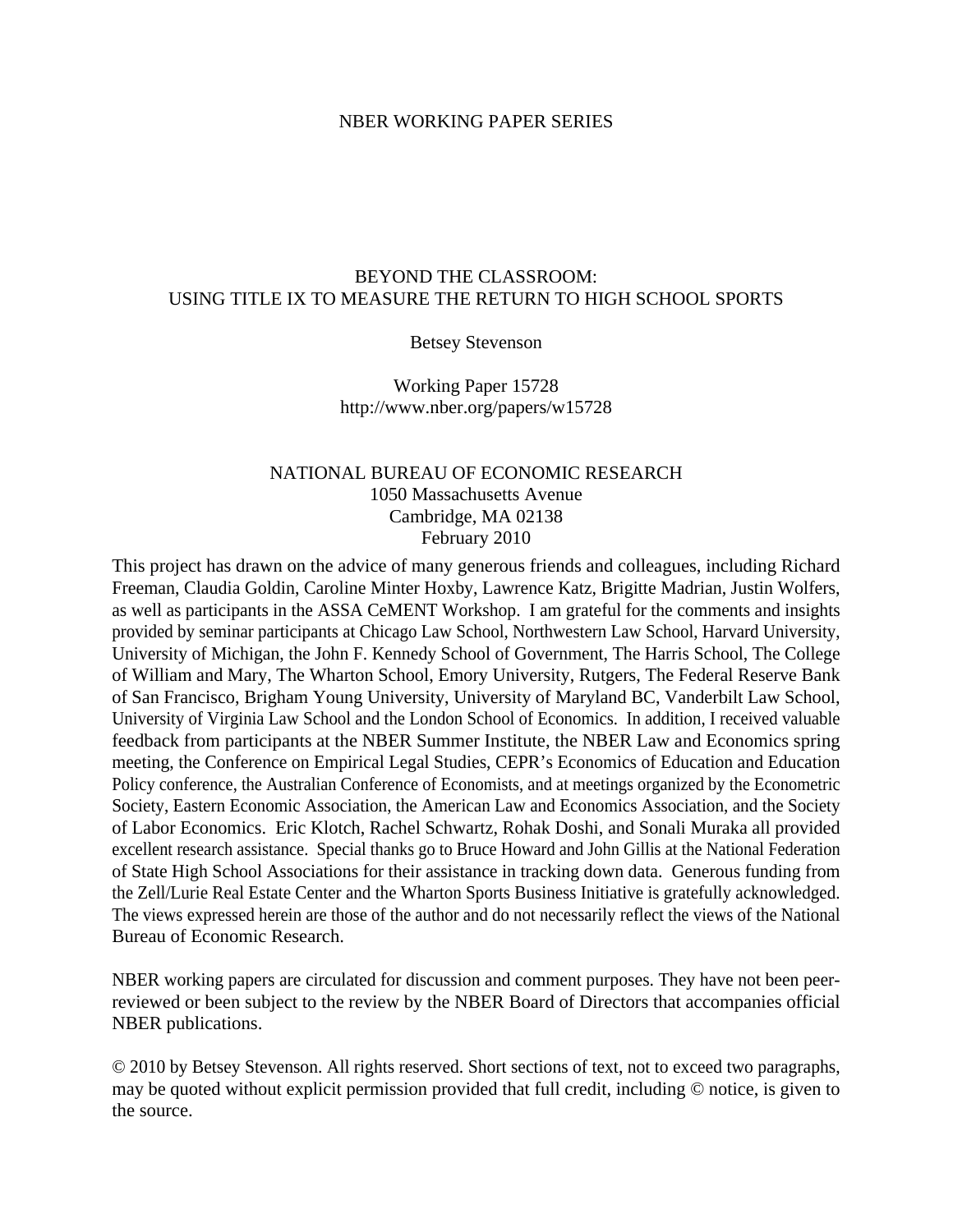Beyond the Classroom: Using Title IX to Measure the Return to High School Sports Betsey Stevenson NBER Working Paper No. 15728 February 2010 JEL No. I2,I21,I28,J16,J18,J21,J22,J24,J44,K3,K36

## **ABSTRACT**

Between 1972 and 1978 U.S. high schools rapidly increased their female athletic participation rates—to approximately the same level as their male athletic participation rates—in order to comply with Title IX, a policy change that provides a unique quasi-experiment in female athletic participation. This paper examines the causal implications of this expansion in female sports participation by using variation in the level of boys' athletic participation across states before Title IX to instrument for the change in girls' athletic participation. Analysis of differences in outcomes across states in changes between pre- and post-cohorts reveals that a 10-percentage point rise in state-level female sports participation generates a 1 percentage point increase in female college attendance and a 1 to 2 percentage point rise in female labor force participation. Furthermore, greater opportunities to play sports leads to greater female participation in previously male-dominated occupations, particularly in high-skill occupations.

Betsey Stevenson The Wharton School University of Pennsylvania 1454 Steinberg - Dietrich Hall 3620 Locust Walk Philadelphia, PA 19104 and NBER betseys@wharton.upenn.edu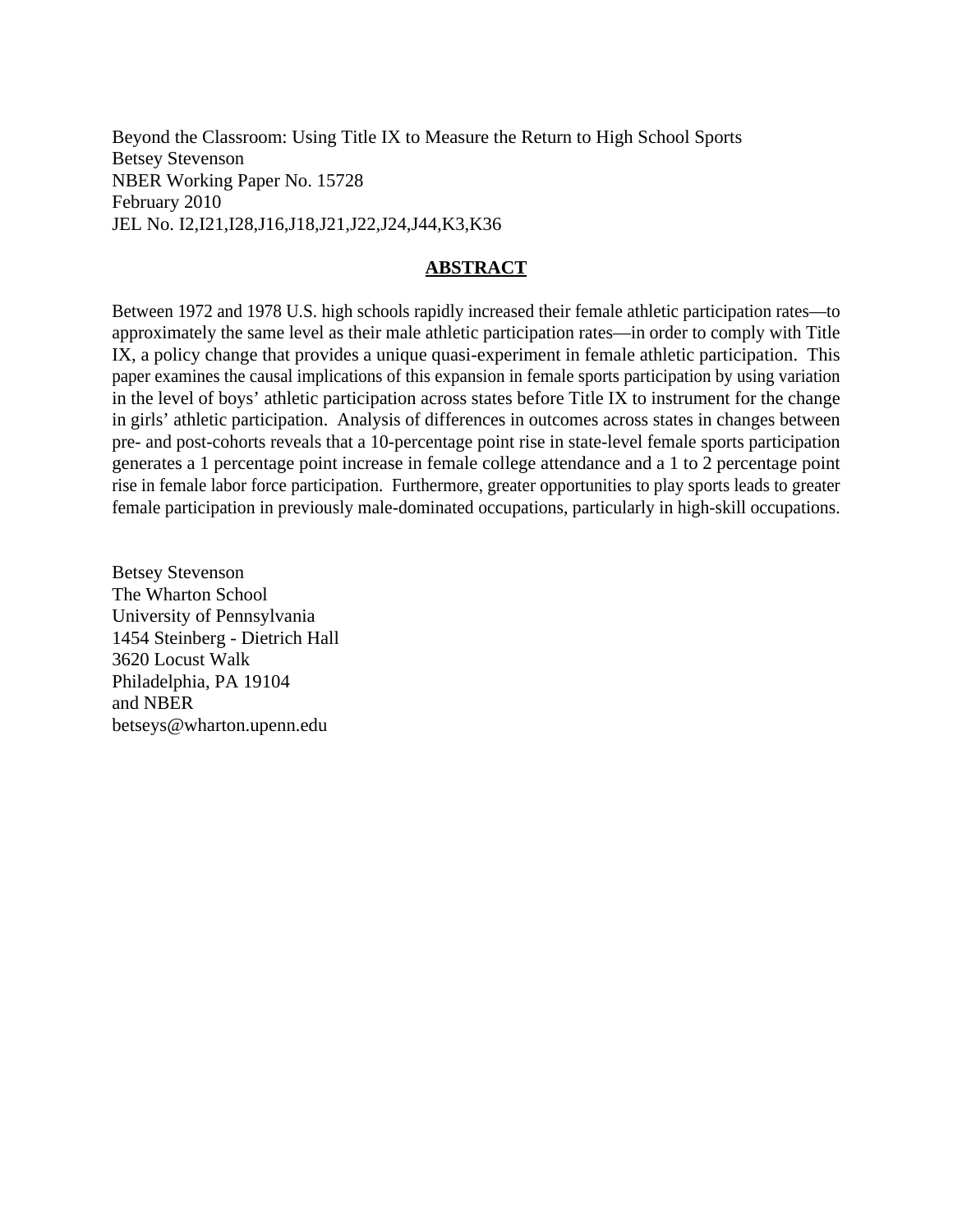### **1. Introduction**

 $\overline{a}$ 

While economists have spent decades estimating the returns to an additional year of schooling, less is known about how what kids do in school contributes to these returns. One presumption is that classroom learning is the source of these returns; yet academic research has simultaneously had little success connecting the returns to schooling to high school curriculum and found large associations between labor market returns and non-classroom oriented activities such as sports participation.<sup>1</sup> Recent work by Persico, Postlewaite, and Silverman (2004) demonstrated that taller teens earn a wage premium and they present suggestive evidence that much of this height premium is mediated through participation in high school athletics.<sup>2</sup> However, further research suggests that teenage height and selection into athletics are both related to socioeconomic factors.<sup>3</sup> This research follows a long debate in both economics and sociology about the merits of high school sports. Many studies have documented a positive relationship between participation in high school athletics and educational aspirations, educational attainment, and wages later in life.<sup>4</sup> However, others have argued that athletics distracts from more scholarly pursuits (Coleman, 1961).

What remains elusive is whether benefits associated with athletics are treatment effects (*caused* by participation) or merely selection effects (associated with the type of student who chooses to participate in athletics). Much of the existing research has focused on sorting out the possible mediating mechanisms without adequately addressing the fact that students are not randomly assigned to participation in sports. Athletes tend to be more extroverted, aggressive, and achievement oriented. Are these traits they bring to athletics or are these traits athletics bring to them? Are they learning valuable skills? Or are the high skilled simply more likely to participate in sports?

 $1$  Altonji (1995, p. 409) estimates the returns to particular high school courses and finds that "one cannot account for the value of a year of high school with the estimates of the value of the courses taken by the typical student during the year."

 $2^2$  The authors estimate a 2.6% increase in adult wages with an additional inch of height in high school. Adding controls for athletic participation reduces the coefficient estimate by a little more than a third and it becomes statistically indistinguishable from zero (p. 1044).

 $3$  Case and Paxson (2008) find that height is correlated with cognitive ability and that more advantaged children have earlier growth spurts and are taller as adults. Stevenson (2007) finds that sports participation is greater among children from more advantaged backgrounds.

<sup>&</sup>lt;sup>4</sup> Rehberg and Schafer (1968); Spady (1970), Spreitzer and Pugh (1973); Hanks (1979); McCormick and Tinsley (1987), Long and Caudill (1991); Barron, Ewing, and Waddell (2000).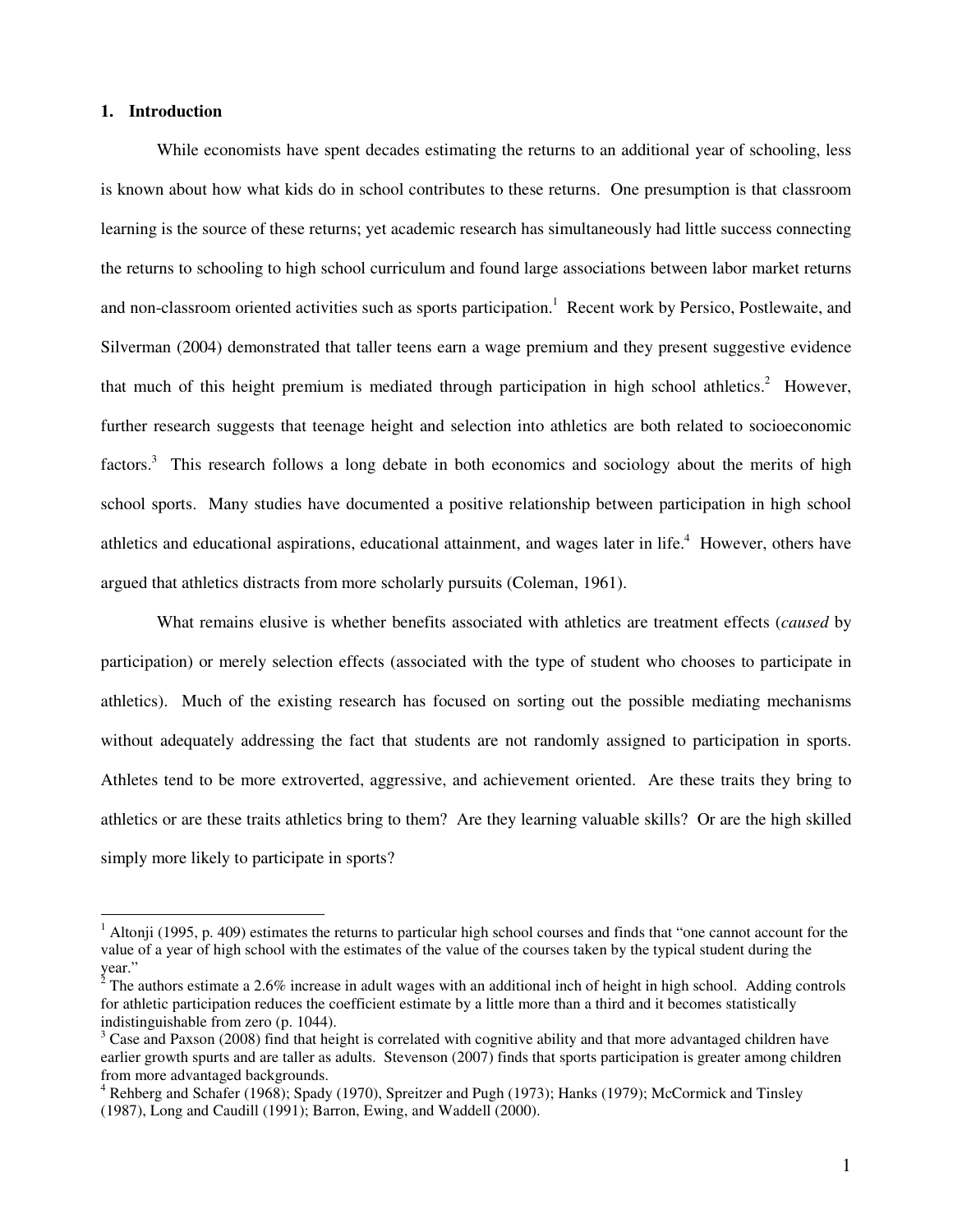To measure the causal benefits of participating in high school sports, one would want to randomly assign students to participation, or randomly assign different levels of athletic opportunities to different schools. Neither of these policy experiments exists, but there does exist a natural experiment that mimics the second policy experiment for girls. In 1972 Congress enacted Title IX of the Educational Amendments to the 1964 Civil Rights Act, legislation that banned gender discrimination in federally-funded educational institutions. Compliance with Title IX can be characterized as requiring a school to raise its female athletic participation rate to near equality with its male athletic participation rate.<sup>5</sup> As a result, the proportion of female high school students participating in athletics rose from 1 in 27 females in 1972 to 1 in 4 by 1978. In contrast, male participation remained relatively constant at 1 in 2. Although Title IX applied to every state, at the time of its passage there was considerable variation in male sports participation rates across states. By contrast, female sports participation rates were low everywhere. Most of the variation in the scale of the compliance problem, therefore, came from male participation, which resulted in some states needing much larger increases in female sports participation than others. This paper uses the variation in states' mandated increases as a credibly exogenous source of variation in states' actual participation changes. As such, I identify causal effects of athletic participation stemming from this large-scale policy change.

The outline of the paper is as follows: Section 2 describes the previous literature, results from crosssectional analysis, and the likely motivations for playing sports in order to clarify the nature of the selection problem. Section 3 discusses Title IX, the subsequent effect on male and female athletic participation at the high school level, and the specific instrumental variables procedure generated by Title IX. Sections 4 and 5 analyze data from the Census to generate estimates of the effects of athletic participation on educational attainment, employment status, occupation, and wages. Section 6 considers several robustness checks including presenting estimates from an alternative instrument. Section 7 concludes.

<sup>&</sup>lt;sup>5</sup> Although the rules about compliance are in reality quite complicated, this is a reasonable approximation. More detailed information is summarized in Appendix B. For further discussion and empirical analysis of the evolution of overall and individual sport offerings in the wake of Title IX see Stevenson (2007).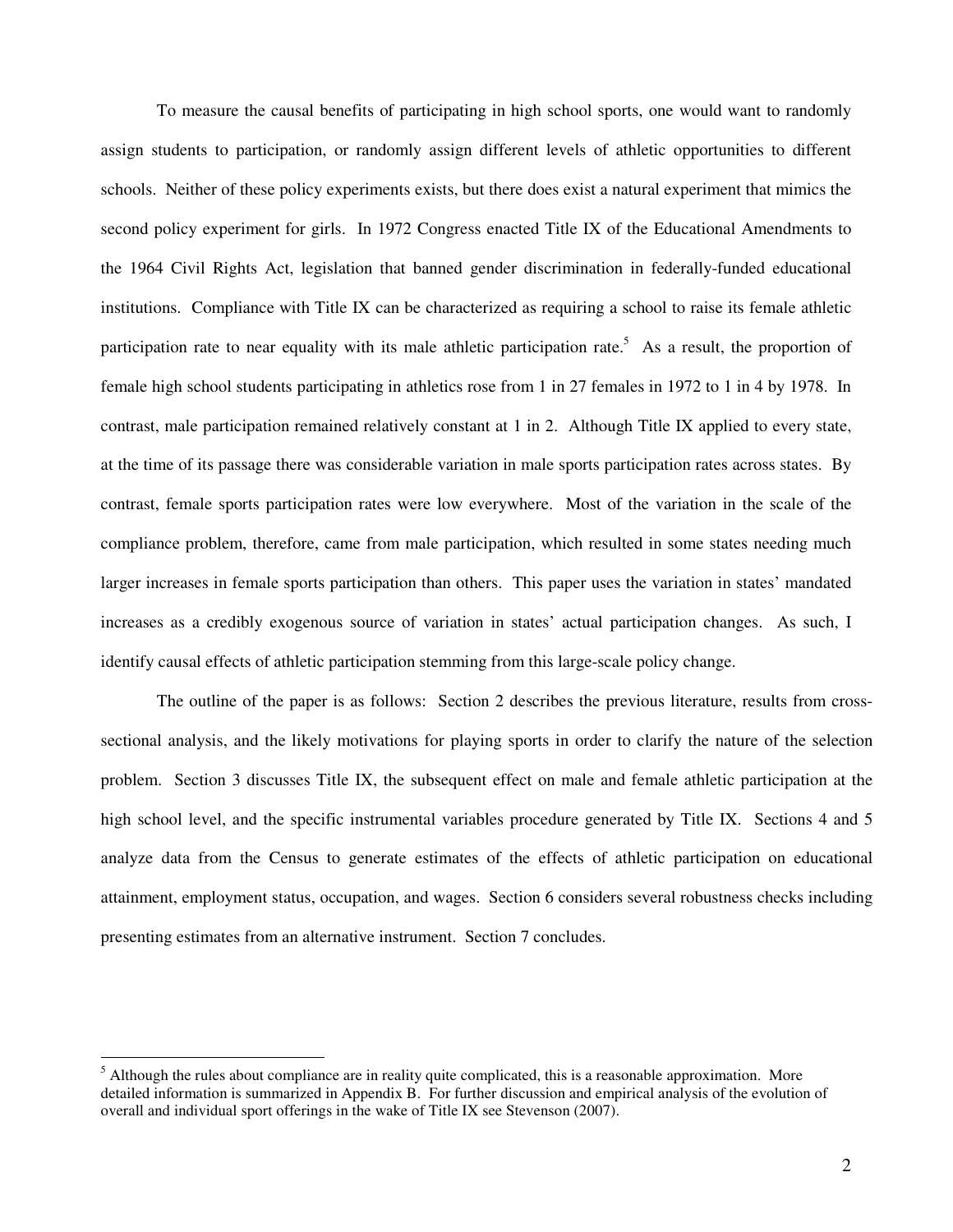## **2. Cross-Sectional Evidence on the Effects of Sports Participation**

 $\overline{a}$ 

Most research on the effects of sports participation has focused on the benefits for males, with the few studies that examine girls finding little evidence of positive effects. However, this likely reflects the fact that these studies have largely looked at pre-Title IX sports participation when few females played sports, severely limiting the power of any analysis.<sup>6</sup> In order to update these descriptive analyses in light of the substantial number of girls playing sports since Title IX, Table 1 shows the cross-sectional relationship between high school sports and labor market outcomes using the 1979 National Longitudinal Survey of Youth (NLSY).<sup>7</sup> Similar analysis using this data set has been done to demonstrate positive labor market returns to high school sports for boys.<sup>8</sup>

Panel A shows that controlling for age, race, state of residence at age 14, and the urban status of the area in which the individual attended high school, being an athlete is associated with about a year more schooling for both girls and boys (columns 1 and  $5$ ).<sup>9</sup> The next column adds controls for family background (parents' education, poverty status of family in 1979, number of siblings, whether the respondent lived with both parents, and whether the household had a newspaper subscription and/or a library card) and school characteristics (percent of teachers with master's degrees, the attendance rate, the dropout rate, and the percentage of disadvantaged students). These controls reduce the coefficient on athletics by about a third. The next column accounts for the possibility that students with greater cognitive ability or self-esteem select into athletics by including controls for percentile rank on the Armed Forces Qualifying Test (AFQT),

<sup>&</sup>lt;sup>6</sup> Long and Caudill (1991) analyzed the effects of college sports participation using data from the entering college freshman class in 1971, finding an increase in annual incomes of 4 percent for men. Although the estimated coefficient for women is economically comparable, the large standard errors (stemming from the small number of female sports participants in their sample) indicate that they simply lack sufficient statistical resolution to be able to distinguish effects of sports participation on wages for women.

<sup>&</sup>lt;sup>7</sup>The NLSY79 is a nationally representative sample of 12,686 men and women aged 14 to 22 in 1979, as such most of the girls in the NLSY data attended high school after Title IX's passage so that their participation tendencies were more like those of boys. In the NLSY sample 49% of boys and 38% of girls played sports.

<sup>&</sup>lt;sup>8</sup> Postlewaite and Silverman (2005) do a similar analysis to the one discussed here looking at the returns to participating in sports for boys.

 $9T$ he sample is restricted to those who attend school beyond the  $10<sup>th</sup>$  grade, as attending some high school is necessary in order to participate in high school sports. In addition, restricting the sample to those with complete data on athletic participation, demographics, family characteristics, and AFQT scores reduces the sample size to 9,730. The sample is further restricted to those with information on school characteristics (5,099). In order to have a consistent sample across specifications the results shown reflect this smaller subsample, however the results shown are similar to those attained from the larger sample. The final sample size of 3,732 for education and 3,144 for wages reflects availability of education and wage data in 1994.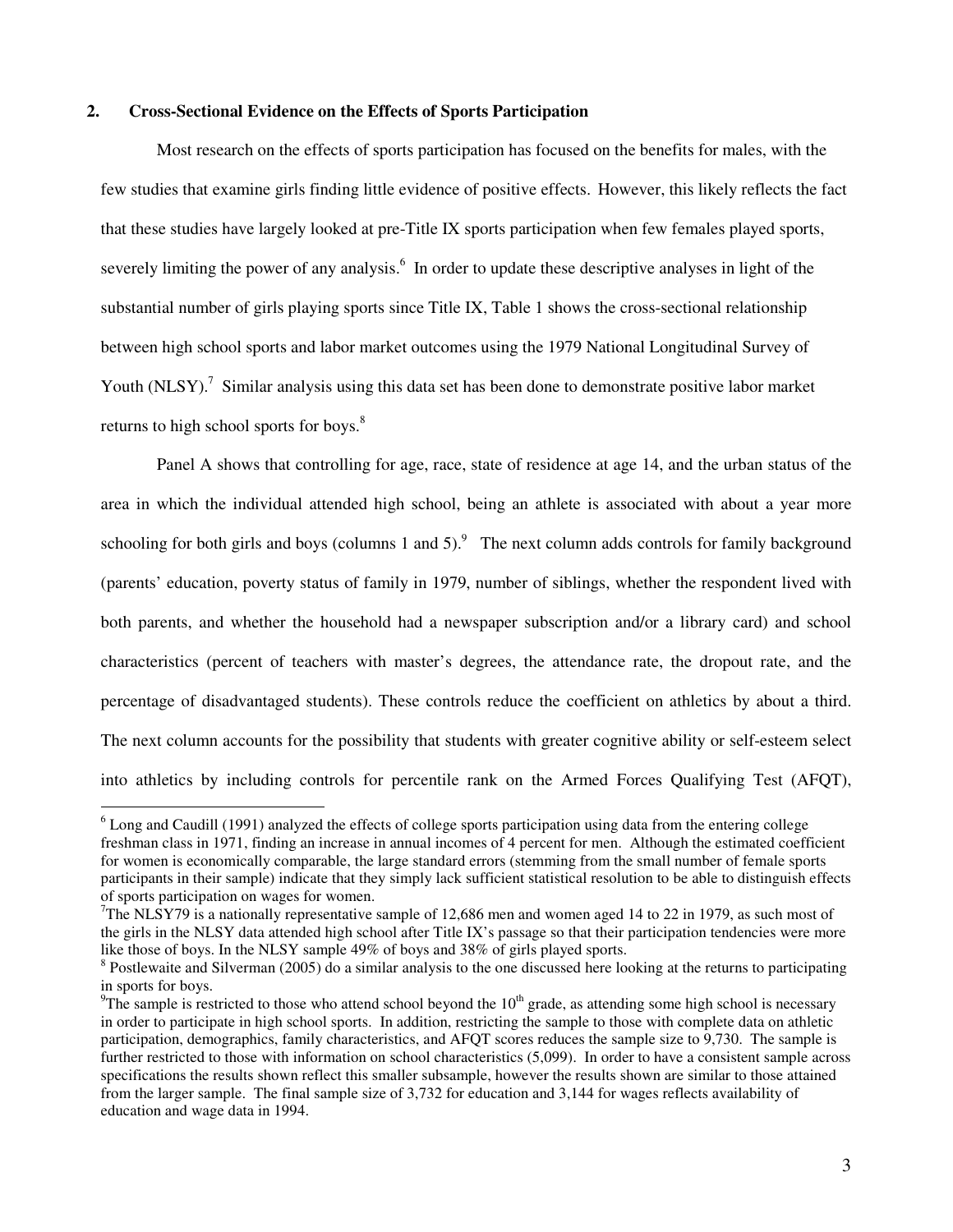membership in the National Honor Society, and self-reported ratings of self-worth and failure. The association between athletics and education remains statistically significant at the 1% level, but is reduced to approximately 0.4 of a year of schooling for both boys and girls (column 3 and 7), still an economically meaningful effect.

This exercise suggests that there is substantial self-selection into athletics and, without adequate controls, estimates of the impact of athletics on education will be upwardly biased. While there remains the potential for omitted variable bias in the full-control estimates, it should be noted that many of the added controls could themselves be influenced by athletic participation, and are therefore potentially biasing the coefficient on athletics downward.

The final column permits a comparison of the relationship between education, athletic participation and other extracurricular activities. Adding indicator variables for participation in (non-athletic) nonvocational clubs and vocational clubs does not change the magnitude of the coefficient on athletics much. However, the coefficient on non-vocational clubs is positive, statistically significant, and similar to the coefficient on athletics (columns 4 and 8), while the coefficient on vocational clubs is negative and statistically significant.<sup>10</sup>

The association between high school activities and wages (approximately 15 years after high school) is examined in Panel  $B<sup>11</sup>$ . The baseline specification, controlling for demographics, shows that being a high school athlete is associated with 14 and 19 percent higher wages among working women and men, respectively (columns 1 and 5).<sup>12</sup> As was seen for education, adding controls for family background and school characteristics reduces these coefficients, to 11 and 14 percent (reported in columns 2 and 6). When controls for ability are added the wage premium is further reduced to around 7 percent (columns 3 and 7). When controls are added for participation in other clubs, we see that *only* high school sports participation has a statistically significant association with wages (columns 4 and 8). The effect of athletics on women's

 $10$  It is not surprising that the coefficient on vocational clubs is negative, if participating in such clubs indicates a desire to pursue a vocation rather than further schooling. This appears to be a clear case of sorting.

 $11 \text{ W}$  Wages are log hourly wages measured in 1994 when the average respondent was 33 years old.

 $12$  Wages are measured for 80% of women and 87% of men.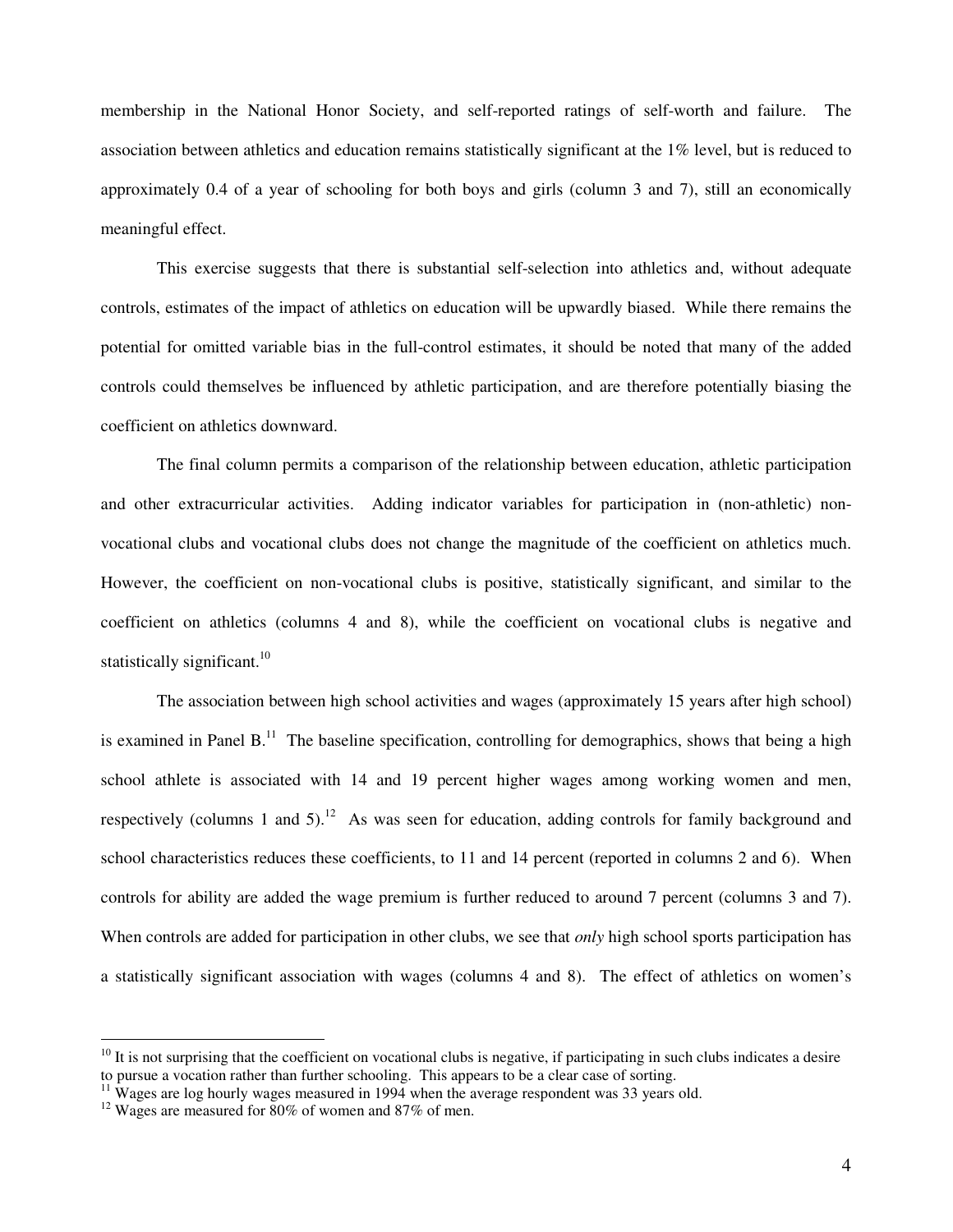wages is as large as that for men. As with education, the sensitivity of these estimates to the conditioning set suggests that there is substantial selection into athletics.

A substantial portion of the athletic wage premium cannot be explained by measurements of family background, cognitive ability, school characteristics, and school involvement in other activities. The fact that athletic participation (and only athletic participation among all extra-curricular activities) is associated with higher wages suggests that sports have an especially strong correlation with a type of ability that is both an important determinant of wages and is not measured by other observable variables. Yet, sports participation is not randomly assigned in the NLSY and it remains unclear whether the coefficients recorded reflect causal effects or selection on unobserved factors (e.g. ambition, leadership).

It is useful to consider why we might observe a positive relationship between high school athletics and educational attainment and wages. Athletic participation might be associated with better outcomes later in life either because students who choose athletics have skills that are valued by the market or because athletics fosters the development of such skills. In Becker's seminal work on human capital he acknowledged the difficulty in conceptualizing ability, noting that conventional measures of ability "while undoubtedly relevant at times, do not reliably measure the talents required to succeed in the economic sphere."<sup>13</sup> While some intellectual and academic abilities can be measured with standard IQ tests, other abilities are less easily measured by conventional tests. These attributes may include the ability to communicate, the ability to work well with others, competitiveness, assertiveness, and discipline.

Partitioning talent into these two components ("conventional" and "unconventional" ability) can help clarify how high school students choose among extra-curricular activities. Consider a high school student who has to decide how to allocate out-of-school time. Those possessed with an aptitude for academics may find reading or studying the most beneficial activity; those with strong motivation and aptitude in the interpersonal domain may find athletics most beneficial, and those with low ability in several domains may prefer activities such as watching television. Even if none of these activities generates human capital, they may generate private benefits to students because they signal (otherwise unobservable) abilities to employers

<sup>&</sup>lt;sup>13</sup> Becker, 1993 p. 97.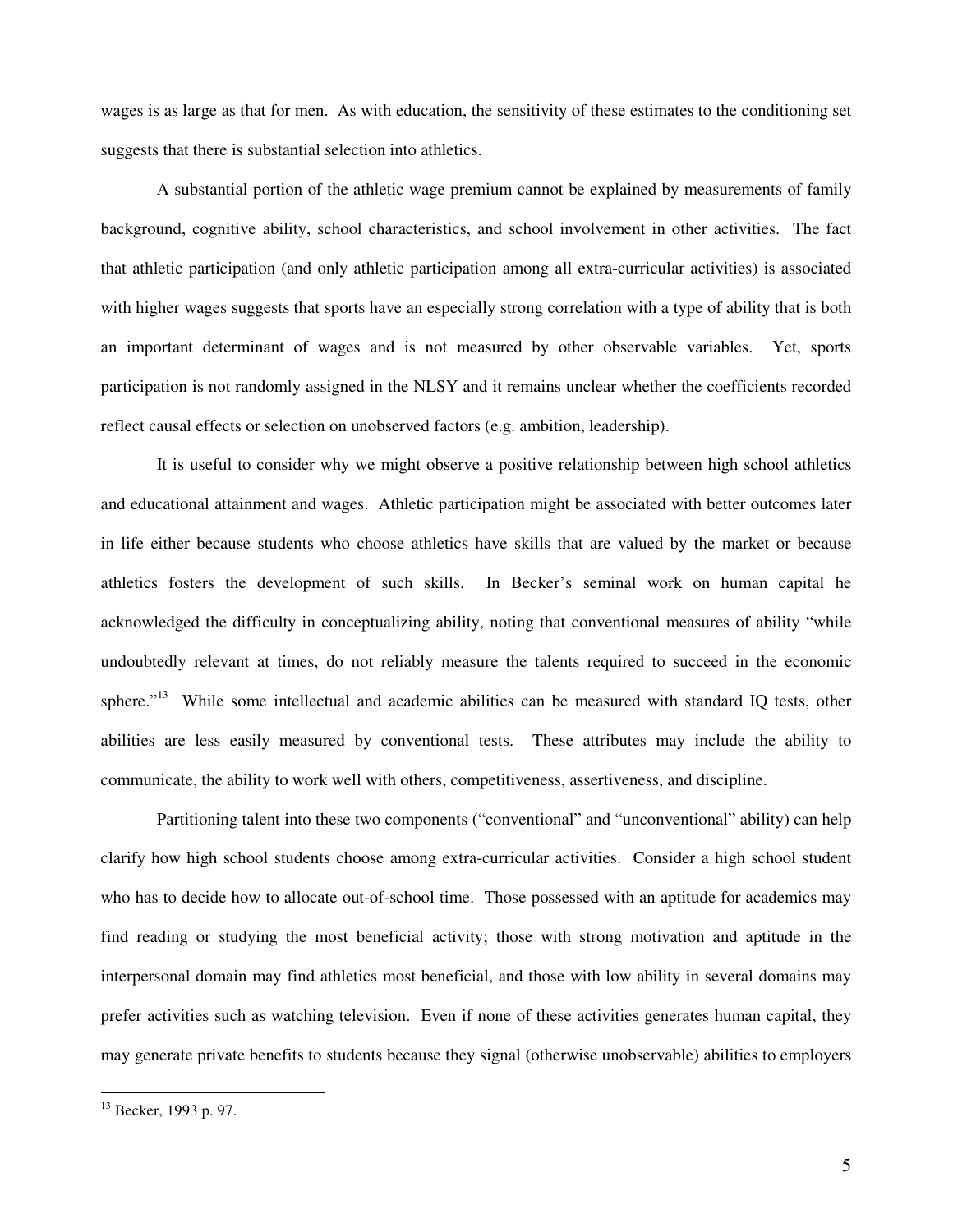and colleges. Note that even if abilities *were* observable to employers and colleges (though not to econometricians), a cross-sectional correlation between extra-curricular activities and outcomes would still be observed, so long as students with particular abilities enjoyed disproportionate (consumption) benefits from participating. Under this omitted variables interpretation, changes in the aggregate levels of athletic activity in a state yield no effect on adult outcomes within that state.<sup>14</sup>

Changes in the aggregate levels of athletic opportunity will impact the mix of activities that children participate in. Sports participation may crowd out potentially harmful activities such as experimenting with drugs and alcohol or engaging in crime or sexual activity. It may also crowd out beneficial activities such as participating in non-athletic clubs, studying, or doing volunteer or paid work. Revealed preference indicates that the utility of those who choose to participate in sports once sports are made available is at least as high as their utility would be without participating in sports. However, students may sacrifice human capital by reallocating study hours towards sports because of the higher consumption benefits of the latter activity. If high ability students select into sports, we could still see a positive association of athletics and labor market outcomes in the cross-section, even though the participation itself has a *negative* causal impact on labor market outcomes. This would occur as long as the negative impact of sports is smaller than the positive relationship due to unobserved ability differences between athletes and non-athletes.

Alternatively athletics may foster the development of skills valued by the market. Athletics is a highly regulated system in which social conflict is displayed in a positive light. From this, players learn how to compete and how to operate successfully under a formal code of rules and procedures. Furthermore, players are taught to function as a team. The development of these skills could be especially important for girls who must try to maneuver their way through traditionally male occupations later in life. Additionally, sports participation has direct physiological benefits that may be rewarded in the labor market.<sup>15</sup>

Additional potential mediating mechanisms include things that may occur because of athletic

 $14$  The signaling model is more subtle. Conceptualizing the variation in female sports participation induced by Title IX as a reduction in the cost of playing sport for women can yield predictions of either more or less efficient sorting of people with unknown abilities across jobs.

<sup>&</sup>lt;sup>15</sup> For evidence on the relation between physiological characteristics and earnings see Averett and Sanders (1996) or Hamermesh and Biddle (1994).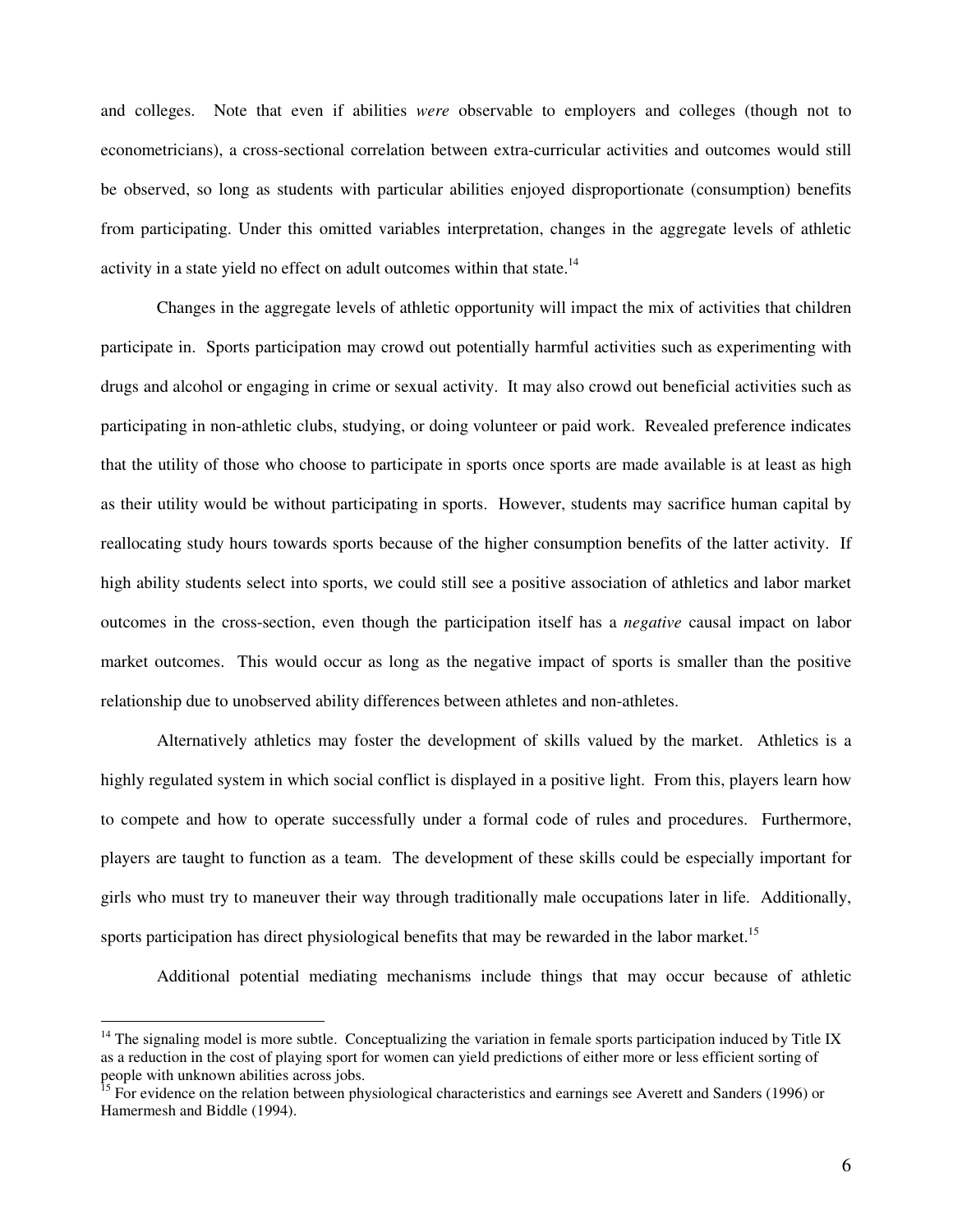participation, but are not necessarily required by, or unique to, athletic participation. Athletes may receive increased attention and encouragement from teachers, counselors, and other adults and they may have larger, or more useful, social networks than non-athletes. Athletes often gain visibility among their peers, their selfesteem may rise and they may feel increased peer pressure to succeed.

In sum, athletes may earn more by signaling that they are motivated and competitive. Alternatively, a cross-sectional correlation may simply reflect unobserved background variables; or athletics may foster the development of skills that increase productivity. Productivity-enhancing effects will be observed both in cross-sectional data, and in the evolution through time of athletic participation rates and outcome measures in aggregate populations. I now turn to a large-scale social experiment that generates a credibly exogenous shock to female sports participation in order to explore the possibility of this latter explanation.

## **3. History of Title IX and Empirical Strategy**

On June 23, 1972 President Nixon signed into law Title IX of the Education Amendments to the 1964 Civil Rights Act.<sup>16</sup> Title IX mandates that "No person in the United States shall, on the basis of sex, be excluded from participation in, be denied the benefits of, or be subjected to discrimination under any educational program or activity receiving financial assistance."<sup>17</sup> The primary area in which many schools still had explicitly discriminatory policies was the provision of opportunities to play high school sports.<sup>18</sup> Title IX banned such explicit discrimination against female athletes and, as such, one of its most far-reaching implications was to increase access to sports. Although Title IX applied to most activities of schools, many other forms of explicit discrimination had been removed prior to Title IX. For instance, most of the maleonly colleges and universities had become coeducational prior to Title IX and the rapid increase in women attending professional schools had also begun prior to Title IX (Goldin and Katz 2002). However, the empirical strategy employed in this paper to evaluate the effects of Title IX on sports does not require that

 $16$  The legislative history of Title IX is shown in Appendix B.

<sup>&</sup>lt;sup>17</sup> Historically single sex schools were exempt from Title IX, as were military institutions, and religious institutions where Title IX was a violation of their religious beliefs.

 $18$  The potential for Title IX to impact sports participation was so great that the NCAA mounted an aggressive lobbying effort against its passage.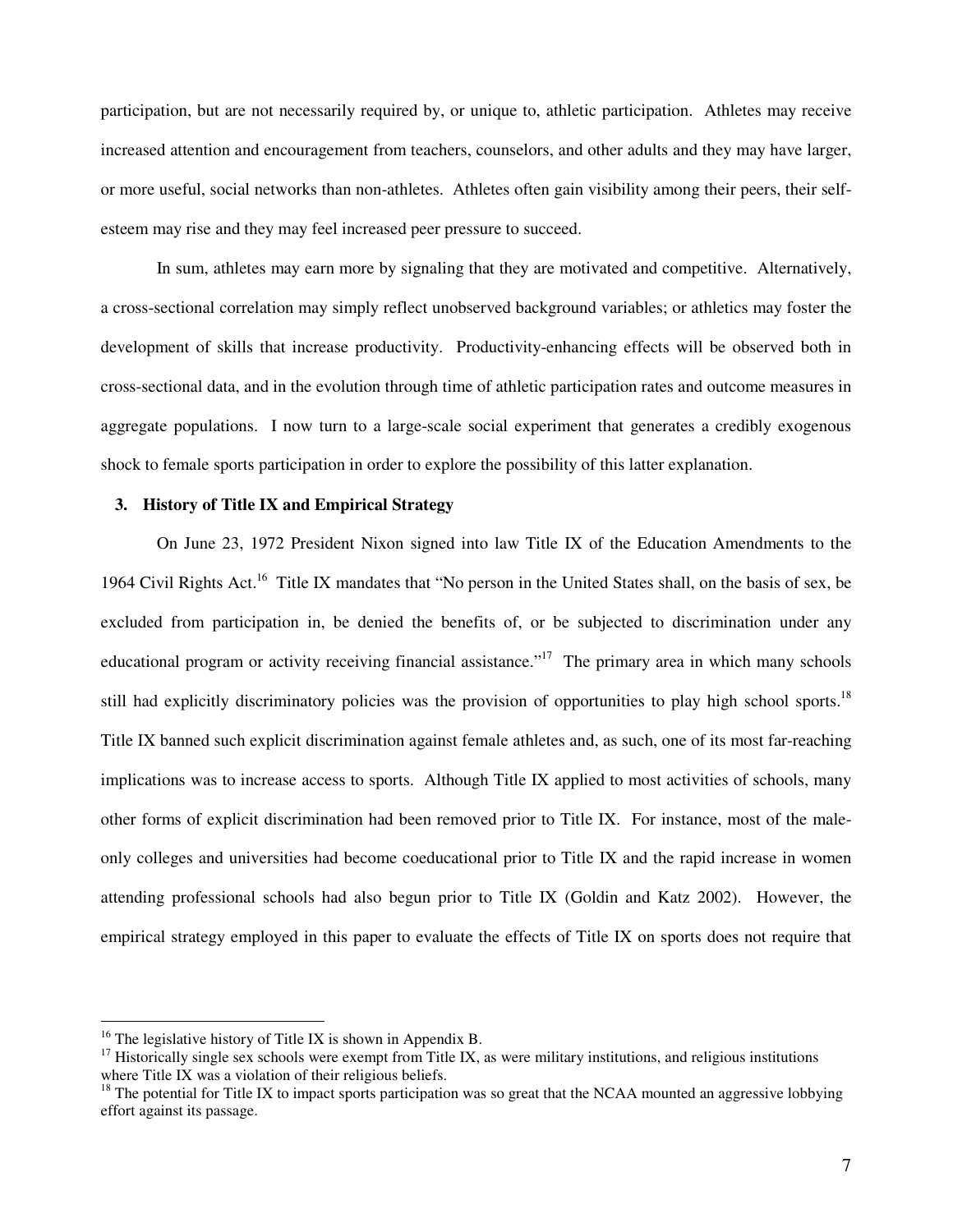Title IX had no other effects on female educational opportunities.<sup>19</sup>

There has been little research done on Title IX's effect on high school sports participation, and the subsequent effects on adult outcomes, because there are few existing data sources that contain detailed information on sports participation. Moreover, because Title IX was a federal policy, it was difficult to identify useful variation. However, the National Federation of State High School Associations (NFSH) has collected and published an annual volume that contains detailed information on the number of sports participants in each sport, by gender, for each state. Each state, plus the District of Columbia, has its own high school association, which is responsible for gathering information from individual schools. The member associations conduct state championships and other interschool competitions and determine eligibility rules.<sup>20</sup> The NFSH conducts a National High School Athletic Participation Survey that is completed by the state associations which record the number of athletes in each sport, by gender. $^{21}$ 

The sports participation data provide the total number of team members in each state. To get sports participation *rates*, the raw numbers need to be divided by total high school enrollment by gender, for each state, for each year. However, high school enrollment by state and sex is not collected. Instead I collect state level high school enrollment data from the National Center for Education Statistics (NCES) and impute a gender division using graduation rates from the 5% Public Use Micro Sample (PUMS) of the 1990 Census of Population.<sup>22</sup>

Examining the data at the national level, the impact of Title IX on female high school sports participation is apparent. There is a large and discontinuous jump in national female high school sports

 $19$  The empirical strategy requires that any other effect of Title IX be uncorrelated with male sports participation rates prior to Title IX. This will be further explored in section 6.

<sup>20</sup> Each state association governs competitions and eligibility standards for participation for both boys and girls with the exception of Iowa which maintains separate associations for girls and boys.

 $21$  Annual data exists for the number of participants for each gender, in each sport, and by state, for the academic years 1969-70, 1971-72, 1972-73, 1973-74, 1975-6, 1977-78 and every academic year thereafter. The first annual report included no data on female participants. Subsequent to the passage of Title IX, all states, with the exception of Iowa, began reporting sports participation rates for girls. Iowa only began to report female participation rates in the 1981-82 school year. These data are not used to assess compliance with Title IX (private communication with Bruce Howard of NFSH).

 $22$  While this estimate has many problems, including the fact that state of birth is used to identify the state of high school and that people with GED degrees are counted as having graduated high school, it should help control for any bias that may result from a change over time in female enrollment rates caused by the increasing athletic opportunities in high school. An alternative is to impute that half of all students are female. All results have been checked and found to be robust to using this alternative imputation procedure.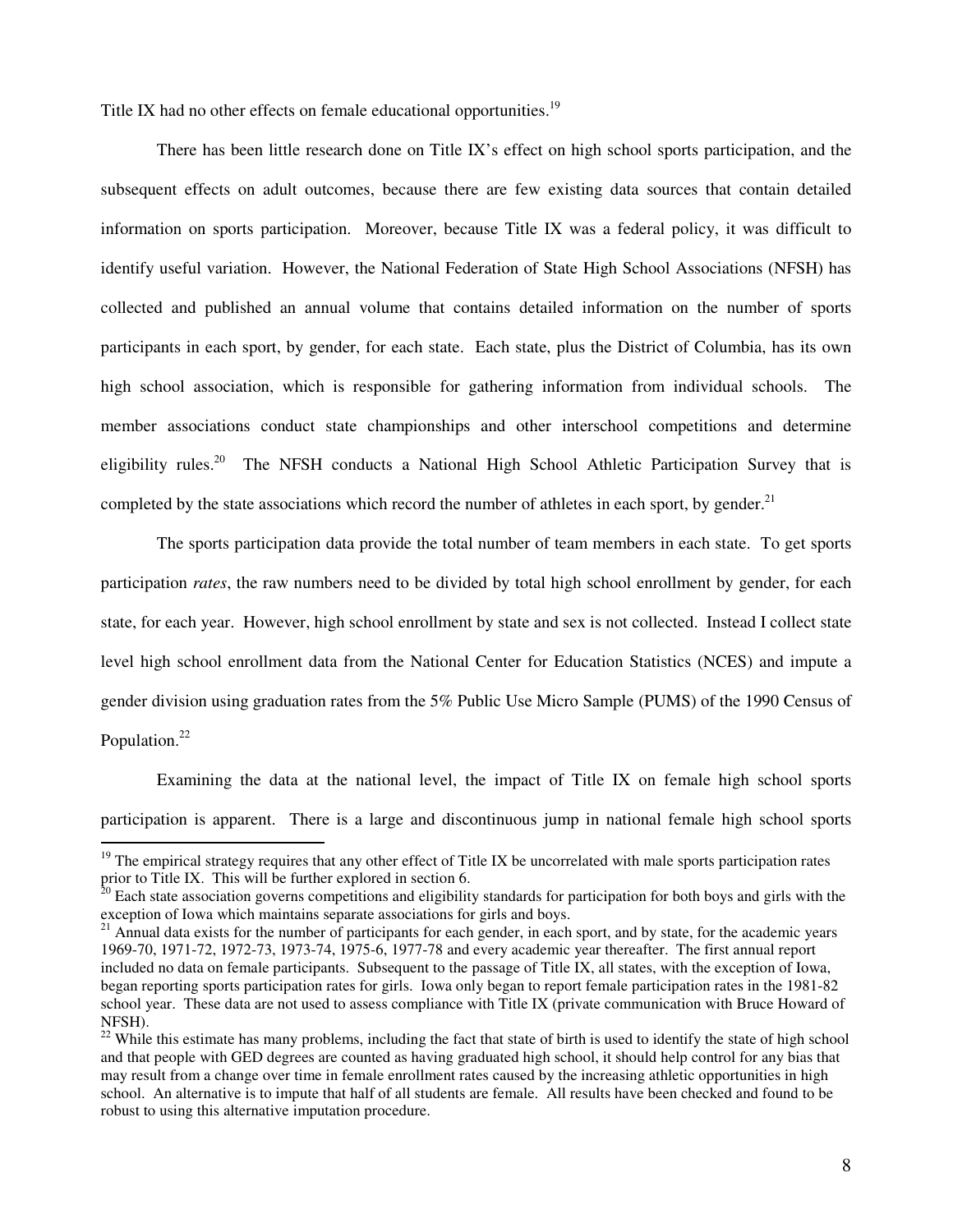participation that occurred in the early 1970s (Figures 1 and 2).<sup>23</sup> Figure 1 shows girls' participation as a share of all athletes, which increased from 7% in 1971 to over a third by 1978. This increase in female participation appears to start with the passage of Title IX in 1972 and continues through to 1978, by which time the legislation required schools to be in compliance.<sup>24</sup> Furthermore, the little evidence available in the earlier years indicates that girls throughout the United States had been virtually shut out of athletics prior to Title IX. Following 1978 the female share of athletes remained largely stable until a 1992 Supreme Court ruling that allowed for plaintiffs filing Title IX lawsuits to receive punitive damages in cases where intentional action to avoid Title IX compliance is shown.<sup>25</sup>

The data in Figure 1 show female athletes as a percentage of overall athletes. Naturally, it is just as important to think about the underlying compositional changes. In particular an important question is whether male athletic opportunities were eliminated in order to give more opportunities to girls. Figure 2 shows that overall male high school athletic participation was stable through this period with national male participation rates remaining around 50 percent.<sup>26</sup> In sum, Title IX legislation appears to have provided an exogenous shock to female sports participation. The equality of opportunity and equality of provision mandates in Title IX induced schools to allow and/or encourage girls to pursue an interest in sports. Although enforcement of the law was (and still is) far from perfect, many schools made discrete and significant changes in the accessibility and attractiveness of high school sports for girls.

 $23$  High school participation is measured as the total number of varsity players in all teams. If a person plays on two teams, they are counted as two participants.

 $24$  Schools immediately increased athletic opportunities for female students, despite the fact that they were given until July 1978 to comply with the Title IX regulation. Although the regulation stipulating the procedures for the implementation of Title IX was not released until June 1975, most high school principals probably realized at the time the legislation passed that their schools would need to move toward roughly equal athletic participation rates among males and females. Further, a school that had a high rate of male participation needed to achieve particularly large gains in female participation, unless it eliminated male sports teams.

 $25$  The Clinton administration also increased funding for enforcement during this period. For further discussion see Stevenson (2007).

 $26$  Schools may have changed spending on male sports without affecting the quantity of slots available. Additionally they may have made sports less convenient by adjusting playing and practice times to accommodate the additional female teams. However, these adjustments, if they occurred, were minor enough that they did not change the number of male students playing sports or the number of teams across states.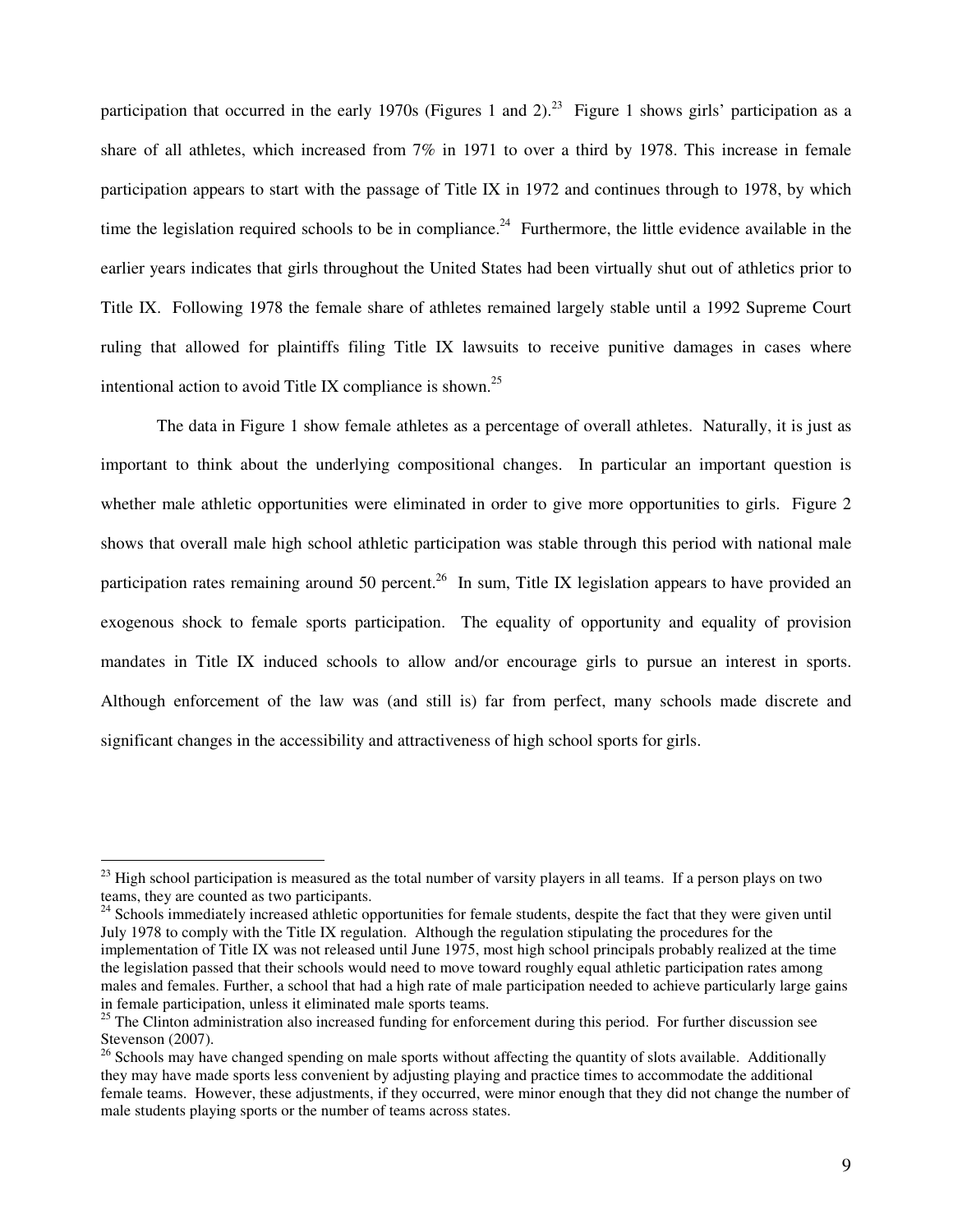Figures 3 and 4 show that this shock to female sports participation varied across states. Specifically, Figure 3 shows that states varied in their pre-Title IX male participation rates.<sup>27</sup> Figure 4 shows that the pre-Title IX male participation rates across states predict changes in female athletic participation rate following Title IX. Combining the Title IX legislation with variation across states in *male* sports participation rates, prior to Title IX, generates a useful identification strategy for estimating the effects of female high school sports participation. States with higher levels of male participation needed a higher level of female participation by 1978 in order to be in compliance with Title IX.<sup>28</sup> While there were some changes in male participation rates at the state level, the overwhelming change was the increase in female participation rates. Stevenson (2007) examines changes over the past 35 years in participation rates overall by state and for each individual sport, finding little evidence of large or systematic changes in boys' sports participation.<sup>29</sup>

 As a first stage equation, it might seem natural to regress a state's change in the girls' participation rates on the initial (1971) gap between the boys' and girls' participation rates:

Girls' participation<sup>1978</sup><sub>s</sub>-Girls' participation<sup>1971</sup><sub>s</sub> =  $\alpha+\beta$ (Boys' participation<sup>1971</sup><sub>s</sub>-Girls' participation<sup>1971</sup><sub>s</sub>)+ $\varepsilon$ <sub>s</sub> (1) However, there are two reasons why this specification is not the most desirable one. First, female sports participation rates in 1971 appear to be measured with a great deal of error (perhaps because female athletics were not considered to be important).<sup>30</sup> Putting a variable that contains substantial measurement error on both sides of an equation produces biased coefficients. Second, the *initial level* of girls' participation is likely to be correlated with state norms regarding female education, female labor force participation, and women generally. The level of boys' sports participation prior to Title IX is far less likely to reflect such

 $27$  Since participation counts all team members and many athletes play on more than one team, this number can be  $\frac{1}{28}$  greater than one.

<sup>28</sup> Female participation rates also varied by state prior to Title IX, but the variation in girls' participation is much smaller than that in boys' participation. The difference between the maximum and minimum rates of girls' participation is less than one-sixth of the difference between the maximum and minimum rates of boys' participation.

<sup>29</sup> Stevenson (2007) finds that some compositional shifts among sports with some male sports—such as soccer expanded while others—such as wrestling—became less prevalent. While Title IX may have influenced compositional shifts, these changes are typically quite small.

<sup>30</sup> States were not reporting female athletes to the NFSH prior to 1971. In the 1971-1972 year a few states began reporting girls' participation in some sports. It is difficult to know whether the states that did not report were simply not reporting or truly had no female athletes.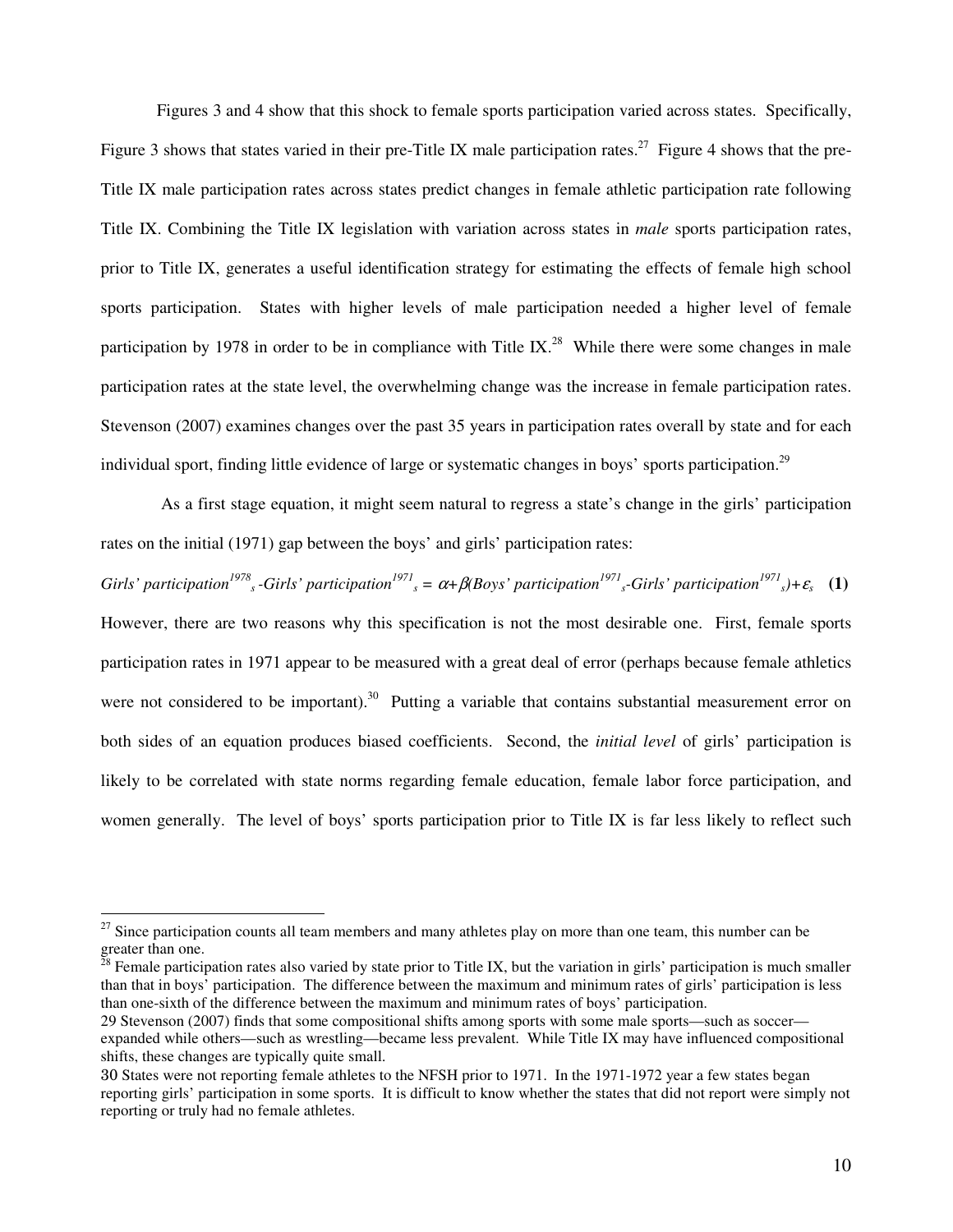norms. Since most of the variation in states' compliance problems is generated by boys' participation and since this variation is more credibly exogenous to the outcomes of interest, better first stage equations are:

\n
$$
\text{Girls'} \text{partition}^{1978} = \alpha + \beta \text{Boys'} \text{partition}^{1971} + \varepsilon_s
$$
\n  
\n*or*\n

\n\n $\text{Girls'} \text{partition}^{1978} - \text{Girls'} \text{ participation}^{1971} = \alpha + \beta \text{ (Boys'} \text{ participation}^{1971}) + \varepsilon_s$ \n

\n\n (3)\n

Table 2 shows the results of estimating these two first stage equations. Columns 1 and 2 show the estimated coefficients from equations 2 and 3, respectively. The R-squared statistics indicate that the initial level of boys' participation is a strong instrument for either the level of girls' participation in 1978 or the change in girls' participation between 1971 and 1978. The coefficients indicate that a state that inherited a 10 percentage point higher rate of male sports participation increased female participation rates by 3 to 4 percentage points by  $1978$ <sup>31</sup>. The similarity of these specifications reflects the fact that female sports participation rates in 1971 were close to zero in most states. Figure 4 shows that the rise in female sports participation rates from 1971 to 1978 is closely related to the pre-existing (1971) levels of male participation.

To test that the relationships just described reflect Title IX rather than other trends, the third column shows the results of estimating an analogous "placebo" regression a decade later—boys' participation in 1981 is used to predict the change from 1981 to 1988 in girls' participation. As expected, boys' participation in 1981 is not significantly correlated with the subsequent change in female athletic participation.

Title IX was passed in 1972 and took full effect in the summer of 1978. Girls who graduated from high school in 1972 would have been unaffected by Title IX, while those who started high school in the fall of 1978 would have been fully exposed at the high school level to the regulations mandated by Title IX. Given approximate high school starting and finishing ages of 14 and 18 respectively, those born before 1954 would have had no exposure to Title IX in high school, while those born after 1964 would have had complete exposure in high school and beyond.

Title IX likely also affected sports participation at younger ages both because elementary and junior

 $31$  If Title IX was fully enforced and girls' demand for sports was the same as boys', then girls' participation should rise fully to the level of boys' participation yielding an expected coefficient of 1. However, girls' participation overall did not rise to that of boys'. In 1978 girls' participation nationwide had only risen to half that of boys'. Thus, if this change occurred proportionally across states, the expected coefficient is .5.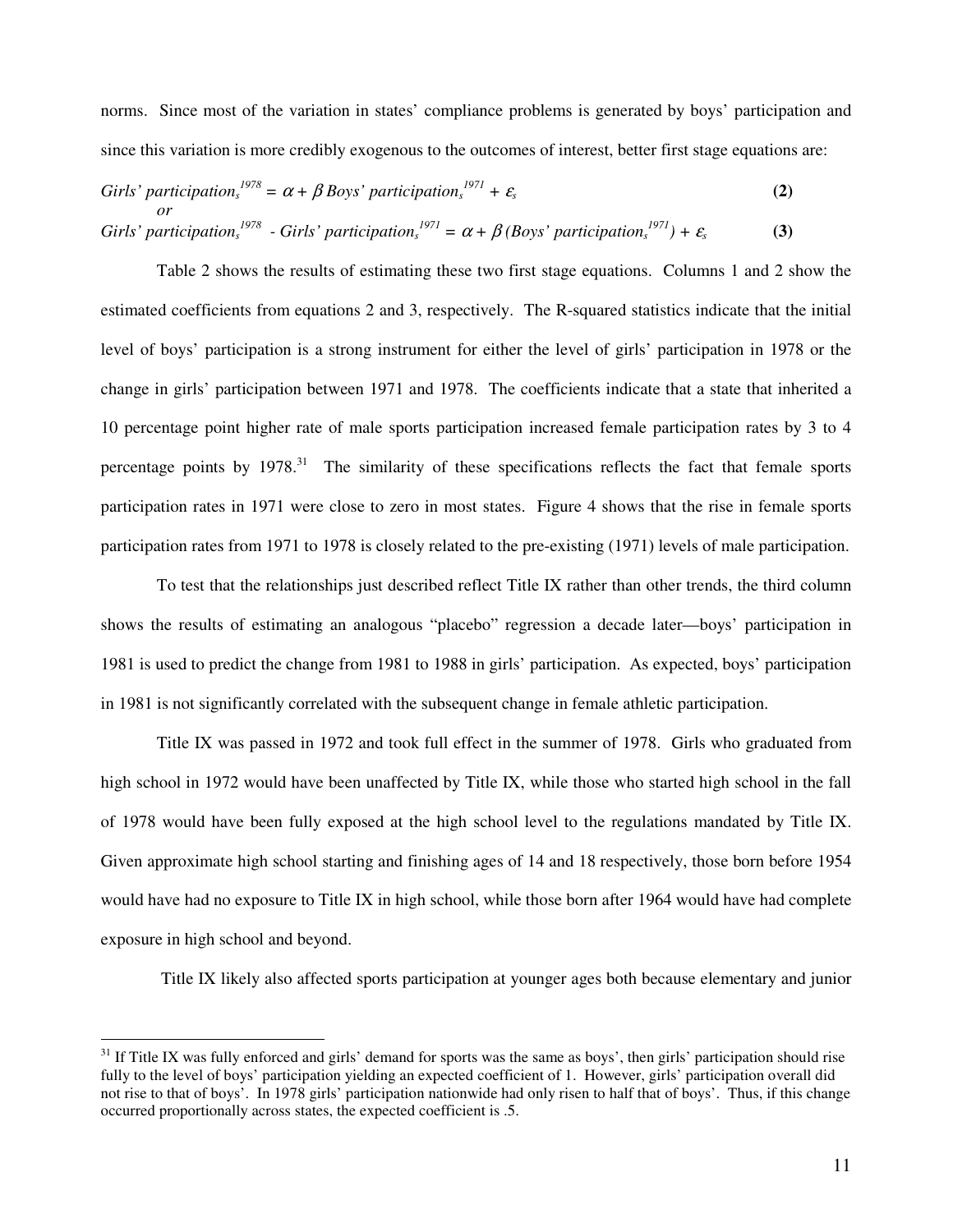high schools were under the same legal requirement as high schools and because Title IX provides a strong incentive for girls to "invest" in sports in their early years (e.g. the prospect of playing varsity sports in high school). As such, one could go as far as to say that only the cohorts born subsequent to 1972 were fully exposed to this new regime. Thus, the cohort born between 1954 and 1972 had increasing exposure to Title IX. This paper will examine the effects of Title IX by comparing pre- and post-Title IX cohorts, but will also examine the path of change through time, finding intermediate effects on this transition cohort.

In sum, the *combination* of pre-law variation in male sports participation rates and the timing of the Title IX legislation interact to generate a natural experiment in girls' sports participation. The instrumental variable yields plausibly exogenous variation in girls' participation unless there is an omitted variable that *changes* in a way that is correlated with states' 1971 *levels* of *boys'* participation. This possibility is explicitly examined in Section 6.

There remain two necessary clarifications about the identification strategy. First, because Title IX increased athletic opportunities for women at college, the instrument may also pick up a rise in college athletic scholarships and athletic participation. This effect may provide an alternative explanation for any observed positive association between high school sports and educational attainment. However, both male and female students are much less likely to participate in college athletics than in high school athletics, so this is unlikely to constitute a large share of any observed impact of athletic opportunities on educational attainment. Indeed, in 2004 there were 8.5 million women attending either 2 or 4 year colleges, over 3 million female participants in high school athletics, and only 170 thousand participants in inter-collegiate athletics (Stevenson, 2007). Even so, the reduced form results reflect the differential impact of Title IX across states.

The second clarification is to discuss the driving factors behind the state variation in male high school athletic participation rates. Much of the variation can be explained by average high school size, which is not surprising given that team sizes are largely determined by the sport, and thus do not vary with school size. Indeed, states with larger high schools in 1971 had a smaller percentage of students participate in athletics. Additionally state weather patterns, monthly average temperatures and precipitation as well as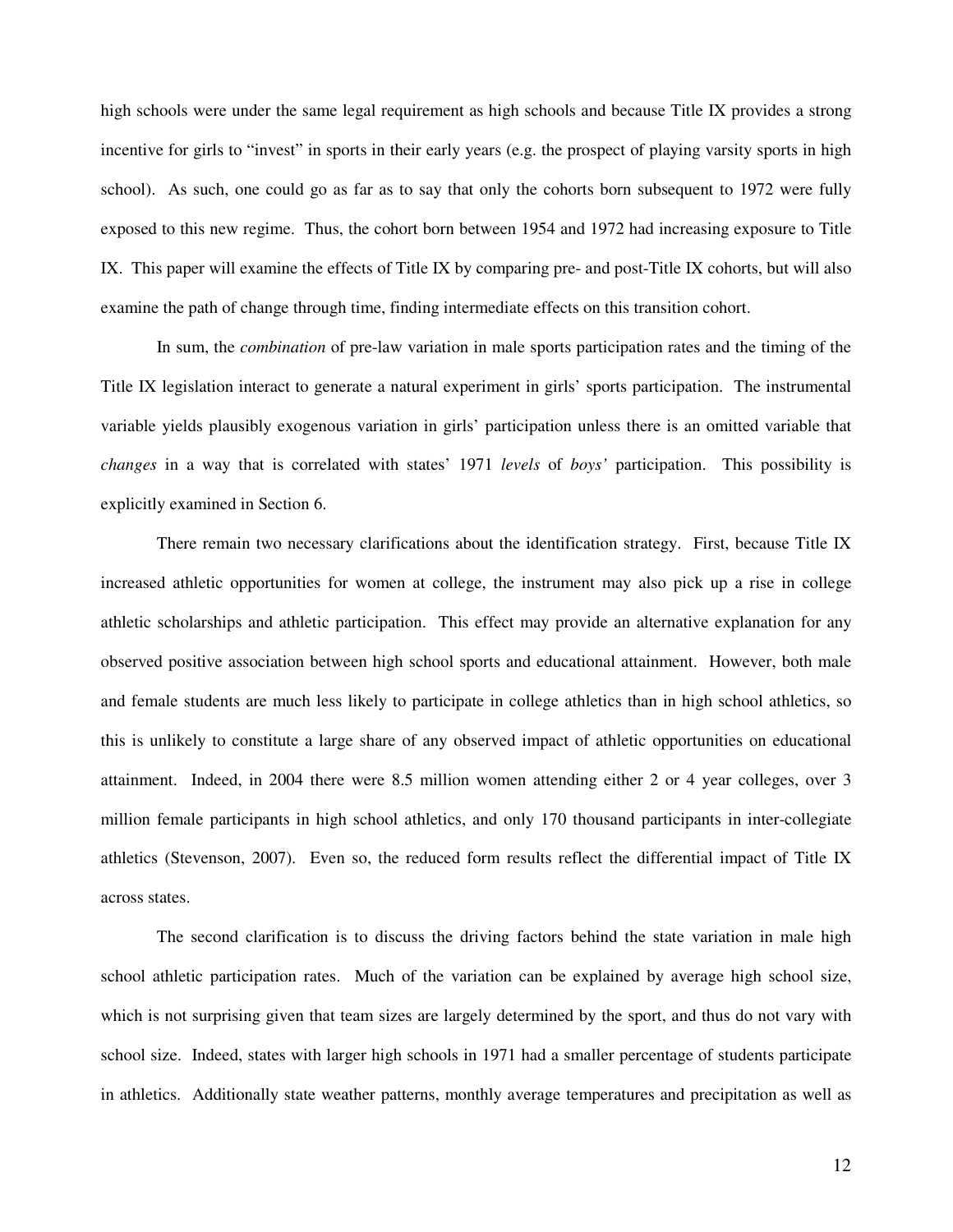their standard deviations, and demographic patterns in a state explain some of variation. From this it appears as if much, although not all, of what drives differences in male high school sports participation in 1971 reflects time-invariant state characteristics.<sup>32</sup>

#### **4. The Effects of Athletic Participation on Education**

I use data on 25-34 year olds from the 5% Public Use Micro Sample (PUMS) of the 1980 and 2000 Censuses of Population to analyze educational attainment.<sup>33</sup> The 25-34 year olds from the 1980 PUMS would have attended high school entirely before Title IX; the 25-34 year olds from the 2000 PUMS went to high school entirely after Title IX went into effect. I regress each individual's educational attainment on the level of athletic participation that was characteristic of their cohort in their state of birth:<sup>34</sup>

$$
Years \ of \ Education_{i,s,t} = \alpha + \beta \ A \ thletic \ Partition_{s,t} + \sum_{s} \eta_{s} State_{s} + \sum_{t} \lambda_{t} Year_{t} + X_{i,s,t} \delta + \varepsilon_{i,s,t} \tag{4}
$$

where *i*=individual, *s*=state of birth, and *t*=year of census.<sup>35</sup>

 $\overline{a}$ 

The instrument for athletic participation is the pre-Title IX (1971) level of boys participation interacted with the individual's cohort. In other words, the instrument is the pre-Title IX (1971) level of boys' participation for 2000 cohort observations and is zero for 1980 cohort observations (because the states' compliance problem was "zero" for this cohort). The standard errors are clustered by state-year cells.

 $32$  School size is not a good instrument for athletic participation in a cross-section, because there are likely important effects of school size beyond athletic participation. In this situation it is possible to use school size as an instrument because the relevant instrument is school size interacted with cohort. Schools of all sizes gave no opportunities to girls prior to Title IX and smaller schools gave greater opportunities post Title IX than did larger schools. In the robustness checks in section 8, I will replace my instrument with school size and weather variables interacted with cohort.

<sup>&</sup>lt;sup>33</sup> Data are for 49 states and the District of Columbia. Iowa was dropped from the sample because Iowa only began to report female participation rates in the 1981-82 school year. Iowa is the only state to have separate male and female state athletic associations. The Iowa Girls Athletic association existed in the 1970s to provide rules, state championships, etc for girls, but they did not participation in the National Federation of State High School Associations and thus did not report participation numbers. While they are still not members of the NFSH, they began reporting participation data to the Iowa state boys' athletics association in 1981. Given the existence of the Girls Athletic association it is clear that there were girls participating in sports in Iowa in 1978, however these participation numbers are not available. All results are robust to including Iowa in the sample.

<sup>&</sup>lt;sup>34</sup> State of birth is used as an indicator of the state in which an individual attended high school. This is likely to attenuate the estimated effects of Title IX. Investigating those high school ages in the 1980, 1990, and 2000 Censuses shows no relationship between changes in the probability of still living in your state of birth and the 1971 level of boys' athletic participation. While mobility changes may themselves be an outcome of increased sports opportunities, there appears to be no preexisting pattern.

<sup>35</sup> Alternatively, the regressions can be run by aggregating outcomes to the state-level. All of my results are robust to such a specification.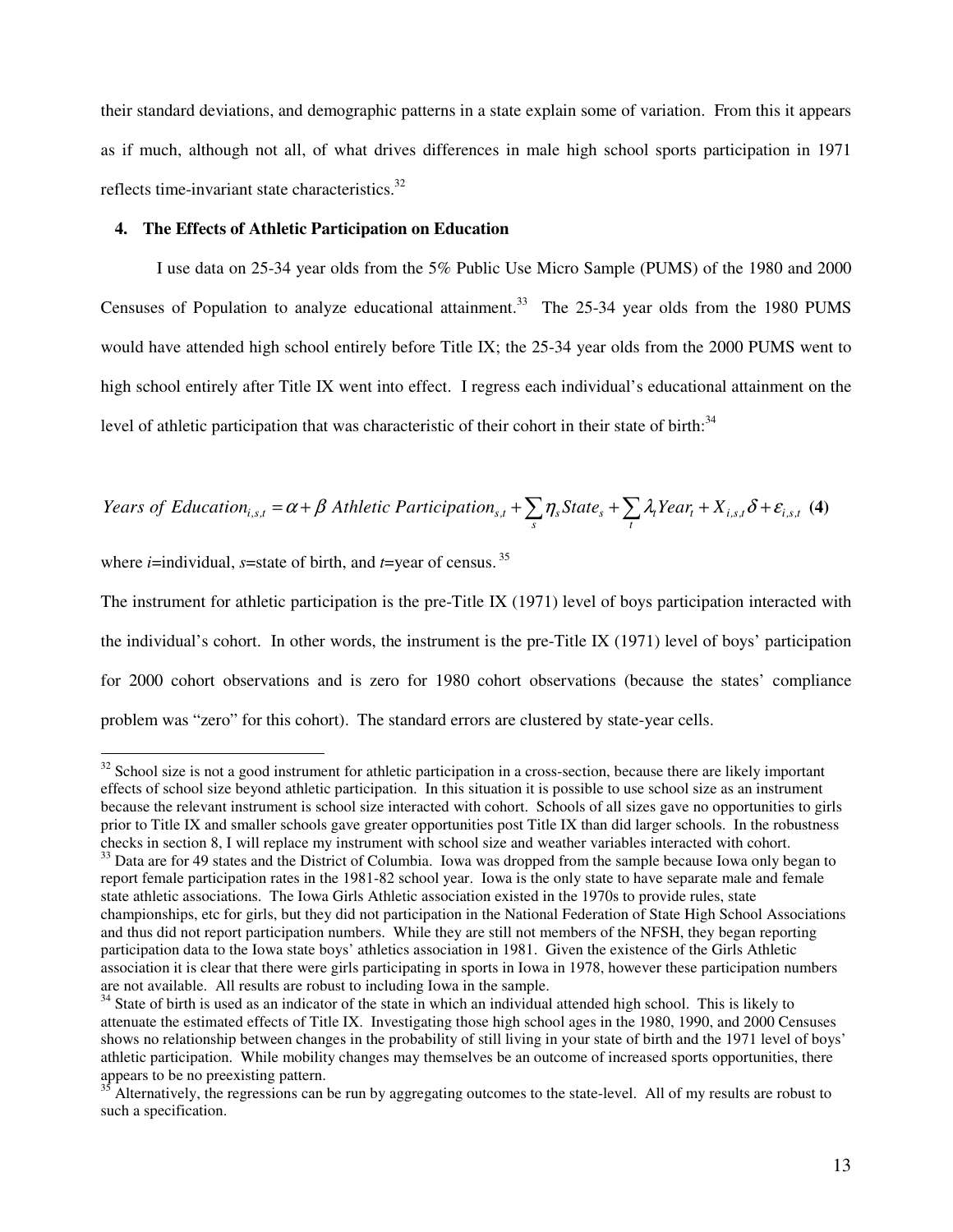Table 3 shows the instrumental variables estimates of the effects of female athletic participation on educational attainment. The first row in the first column of Table 3 suggests that a 10 percentage point increase in the female athletic participation rate in a state generates an increase in the average educational attainment among all women of 0.039 years. An alternative way to interpret the estimate is to say that if Title IX induced *every* woman to participate in athletics (and if none had been participating in the prior cohort) then educational attainment among all women would be 0.39 years higher after Title IX. (This latter interpretation is less natural as it requires one to extrapolate beyond the variation in the data.) This baseline estimate includes a saturated set of dummy variables for age, race, ethnicity, state of birth, and cohort. The second row reports the reduced form estimate of the relationship between Title IX compliance problems and educational attainment. The third row gives the estimate from the first stage (equation 3).<sup>36</sup>

The estimates in the next two columns examine whether the instrumental variables estimate is robust to changes in the specification. Column 2 shows that the estimated coefficients are largely unchanged by adding controls for economic conditions at age 18 – approximately the time these women were making their education decisions.<sup>37</sup> Recall that, in order for an omitted variable to be driving the results, it would have to be changing over time in a way that is correlated with the initial level of boys' sports participation. For example, if there were relatively smaller or larger increases in educational attainment in the south during this period we might be concerned about regional trends. Indeed Figure 4 shows that southern states had boys' participation rates in 1971 that were below the median. In column 3 of Table 3, controls are added for regional changes (year-times-region-of-birth indicator variables).<sup>38</sup> Adding regional trends magnifies the coefficient somewhat. In sum, there appears to be a robust relationship between educational attainment and the opportunity to play sports.

Table 4 further analyzes the relationship between sports participation and post-secondary educational attainment. The first two columns in Table 4 show regressions of sports participation on whether or not an

 $36$  The estimated coefficient in the first stage will differ from that in Table 2 both because of added controls and because these regressions reflect census weights.

 $37$  Controls, measured for each person at age 18, include inflation and the interest rate (prime) as well as the unemployment rate and the log of per capita personal income in the state of birth.

 $38$  Region is a saturated set of dummies for the nine U.S. regions, identified from an individual's state of birth.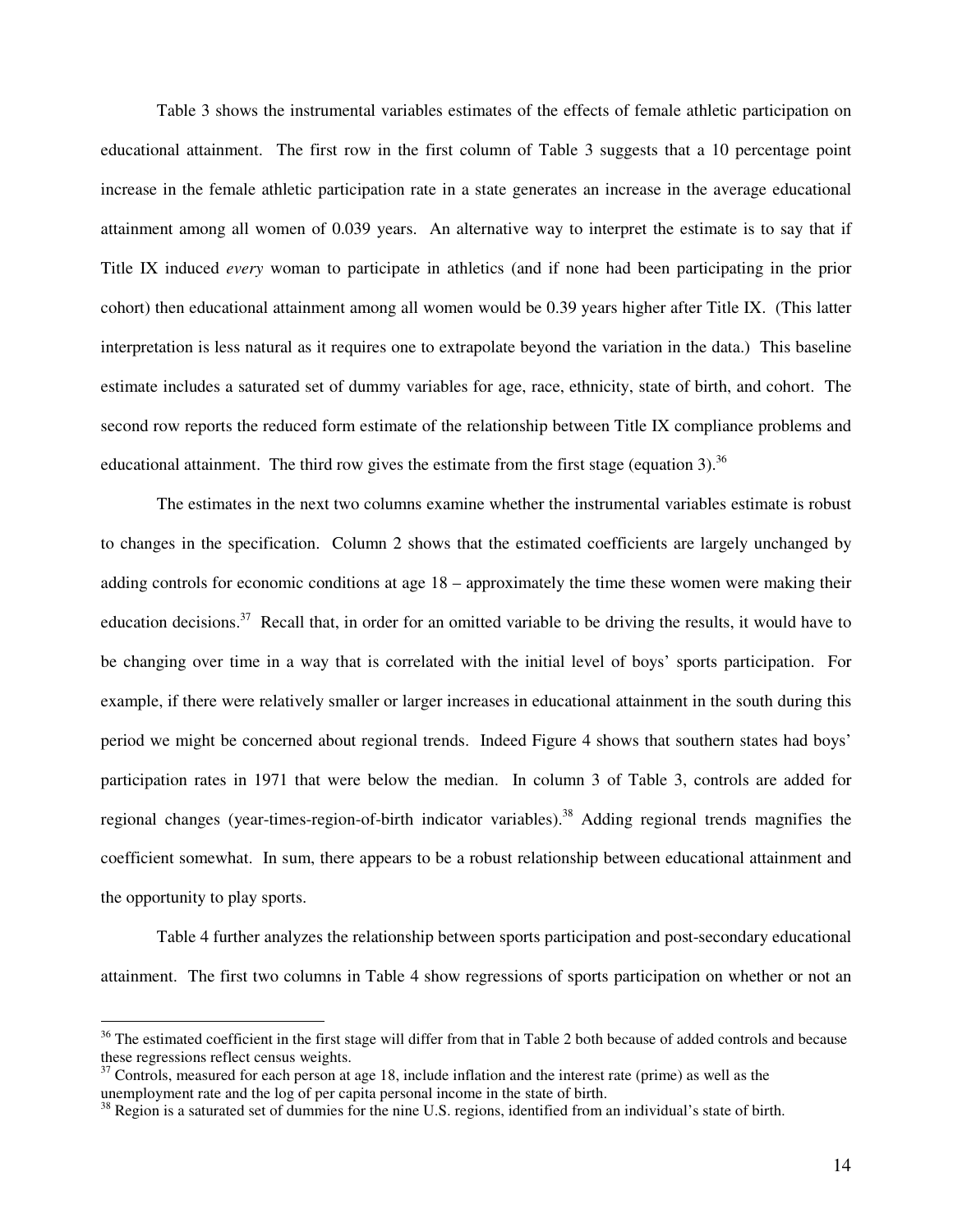individual completed high school. The first column shows no discernable relationship between the opportunity to participate in sports and graduating from high school. Adding regional time trends and economic conditions in the state of birth at age 18, the estimated effect of a 10 percentage point increase in girls' sports participation increases to 0.6 percentage points and becomes statistically significant.

The next two columns in Table 4 show regressions of sports participation on whether or not an individual received at least 1 year of education beyond high school. The first column shows that a 10 percentage point increase in girls' sports participation in a state generates an average increase of 1.3 percentage points in the probability that girls in that state get some post-secondary education. As in Table 3, I test the sensitivity of the specification to the inclusion of regional time trends and economic conditions at age 18. Adding these controls has little impact on the estimate.

I next look at the probability of attending at least four years of college. The first column shows that a 10 percentage point increase in girls' sports participation generates an increase of 0.8 percentage points in the probability of attending at least 4 years of college. Adding controls for regional changes and economic conditions in the state of birth at age 18 reduces the estimate somewhat.

 Finally, I look at post-graduate education by generating a variable indicating whether or not an individual has received more than 4 years of post-secondary schooling. With a saturated set of controls for age, race, ethnicity, and state and cohort fixed effects, a 10 percentage point increase in girls' sports participation generates an increase of 0.1 percentage points in the probability post-college education, although this effect is not statistically significant. Adding further controls yields a larger and statistically significant estimate.

In sum, it appears as if sports participation induced by Title IX had a large and statistically significant effect on female educational attainment. The reduced form results indicate that states with bigger compliance problems (and thus bigger predicted increases in female sports participation) had bigger increases in educational attainment for women. The IV results suggest that a 10 percentage point rise in sports participation raises average years of education in a state by 0.04 to 0.06 years. Overall female sports participation rose by around 30% suggesting that this might account for a rise in female educational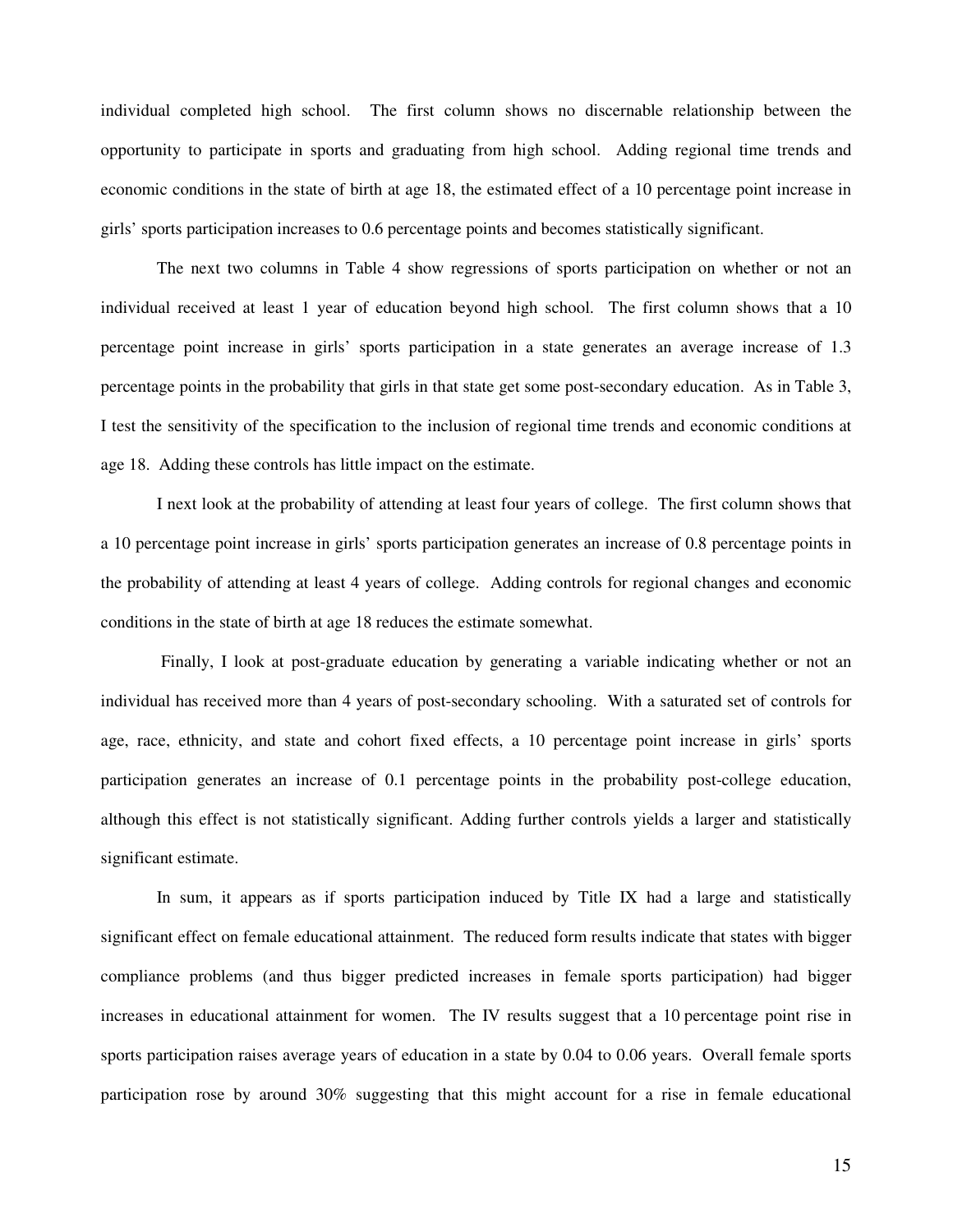attainment of 0.12 to 0.18 years, with a 3 percentage point rise in college attendance. During this period women's average years of schooling rose by 0.7 years, and hence Title IX may explain roughly one-fifth of the rise in female educational attainment during this period. A similar calculation can be done for the probability of attending any college or of getting a college degree, the probabilities of which rose by 22 and 10 percentage points, respectively, during this period. Title IX may explain a 3.5 percentage point rise in the probability of attending any college and a 2 percentage point rise in the probability of getting a 4 year college degree, which again is about one-fifth of the overall rise.

### **5. The Effect of Athletic Participation on Employment, Occupational Choice, and Wages**

If participating in athletics gives women skills that are particularly useful in the workforce, then we may expect to find that women who participated in athletics are more likely to be part of the employed labor force.<sup>39</sup> To test this, Table 5 follows the regression format in the previous section to assess effects of sports participation on labor force participation.

Column 1 of Table 5 shows that a 10-percentage point increase in girls' sports participation generates an increase of 1.9 percentage points in the probability of being employed. Adding controls for the economic conditions at age 18 raises the estimated coefficient somewhat, while adding controls for regional changes raises the standard error and suggests a slightly smaller effect of 1.3. Further regressions examine women who report working full-time (a typical work-week of 35+ hours). Controlling for age, race, ethnicity, and state and year fixed effects, a 10-percentage point increase in girls' sports participation generates an increase of 1.9 percentage points in the probability of working full-time (column 4). As with the previous measure the coefficient rises slightly with the inclusion of controls for economic conditions at age18, and falls somewhat with inclusion of controls for regional changes, to 1.3. In both measures, increased opportunities to play sports are associated with a statistically significant increase in labor force participation.

 $39$  For instance, examining women in the NLSY-79 (the cross-section examined in Section 2) reveals that those who played sports in high school were 5 percent more likely to be working 10 years later.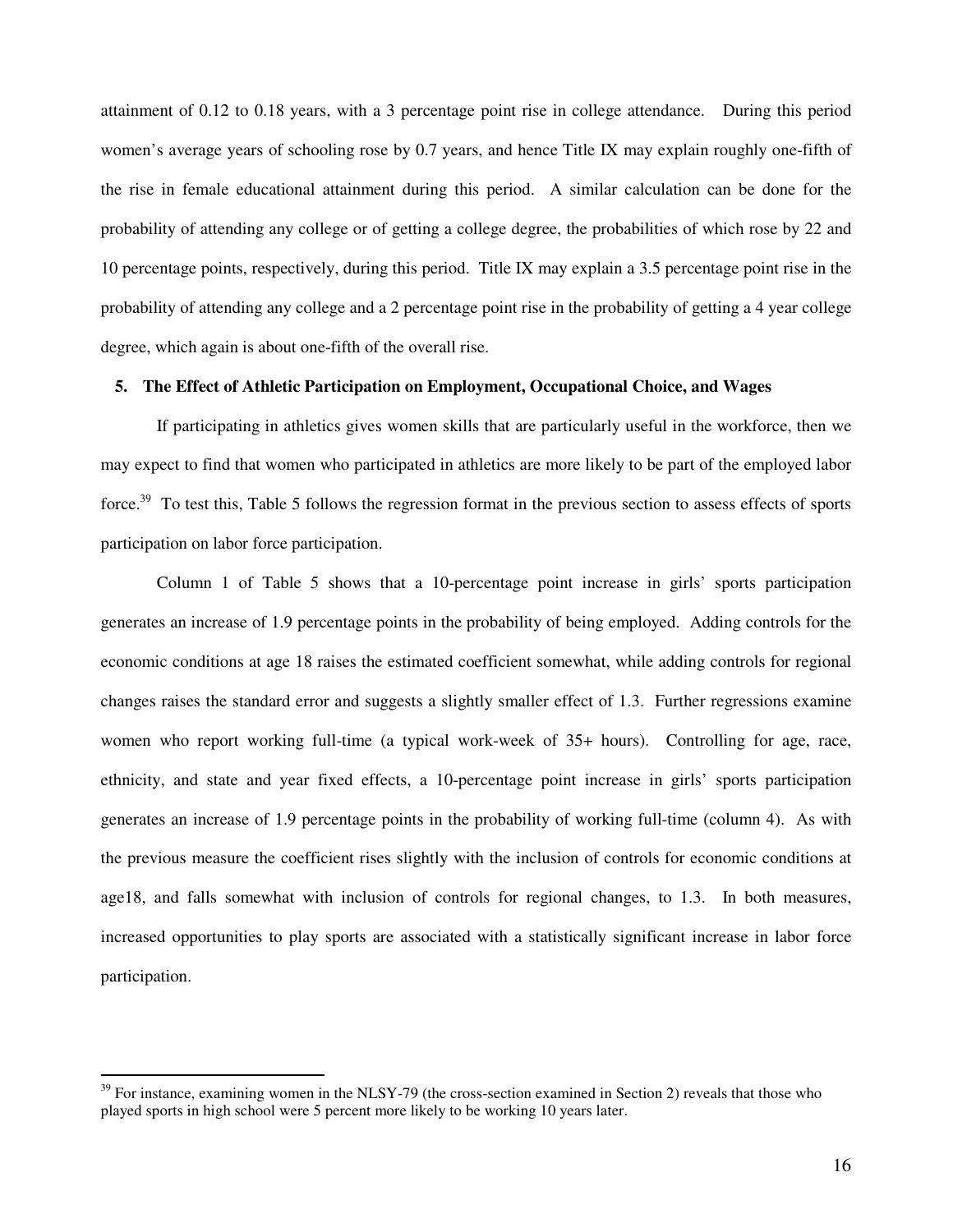To further examine the relationship between the require change in female sports participation—as measured by male participation—and the subsequent change in young women's employment, Figure 5 plots the change in the mean employment rate of 25-34 year old women between 1980 and 2000 for a woman's state of birth against the pre-Title IX level of male participation. The figure shows a linear relationship between the required change in female participation—as indicated by the pre-Title IX level of male participation—and the subsequent change in female employment.

To understand the magnitude of these affects, it is useful to put them in the context of the overall rise in women's labor force participation during this period. In 1980, 62% of 25-34 year old women were employed and 47% were employed full time. These numbers rose 10 percentage points over the ensuing two decades and were 72% and 57% respectively in 2000. Since Title IX is associated with a roughly 30% rise in sports participation, my estimates suggest that a roughly 4 percentage point rise in female labor force participation is attributable to the increased opportunities to participate in sports. In turn, this suggests that up to 40% of the overall rise in the employment of 25-34 year old women is attributable to Title IX. Some of this rise likely stems from the increase in education caused by Title IX. In 2000, 25-34 year old women with some college were 10 percentage points more likely to be employed compared to those with only a high school degree, while college graduates were 17 percentage points more likely to be employed. While these are not causal estimates—women likely choose to get more education because they expect to reap a positive return to their investment through participation in the labor market—they do provide a benchmark against which to consider how much the rise in education caused by Title IX may have contributed to the rise in labor force participation. Title IX increased women obtaining at least some college by 3.5 percentage points and a college degree by 2 percentage points, thus a 3.5 percentage point increase in women who, on average, are 10 percentage points more likely to work and a 2 percentage point increase in women who, on average, are 17 percentage points more likely to work will lead to a roughly 0.7 percentage point rise in female labor force participation. Thus, if the differences in labor force participation by education seen among the average woman are similar to the relationship between education and labor force participation for the marginal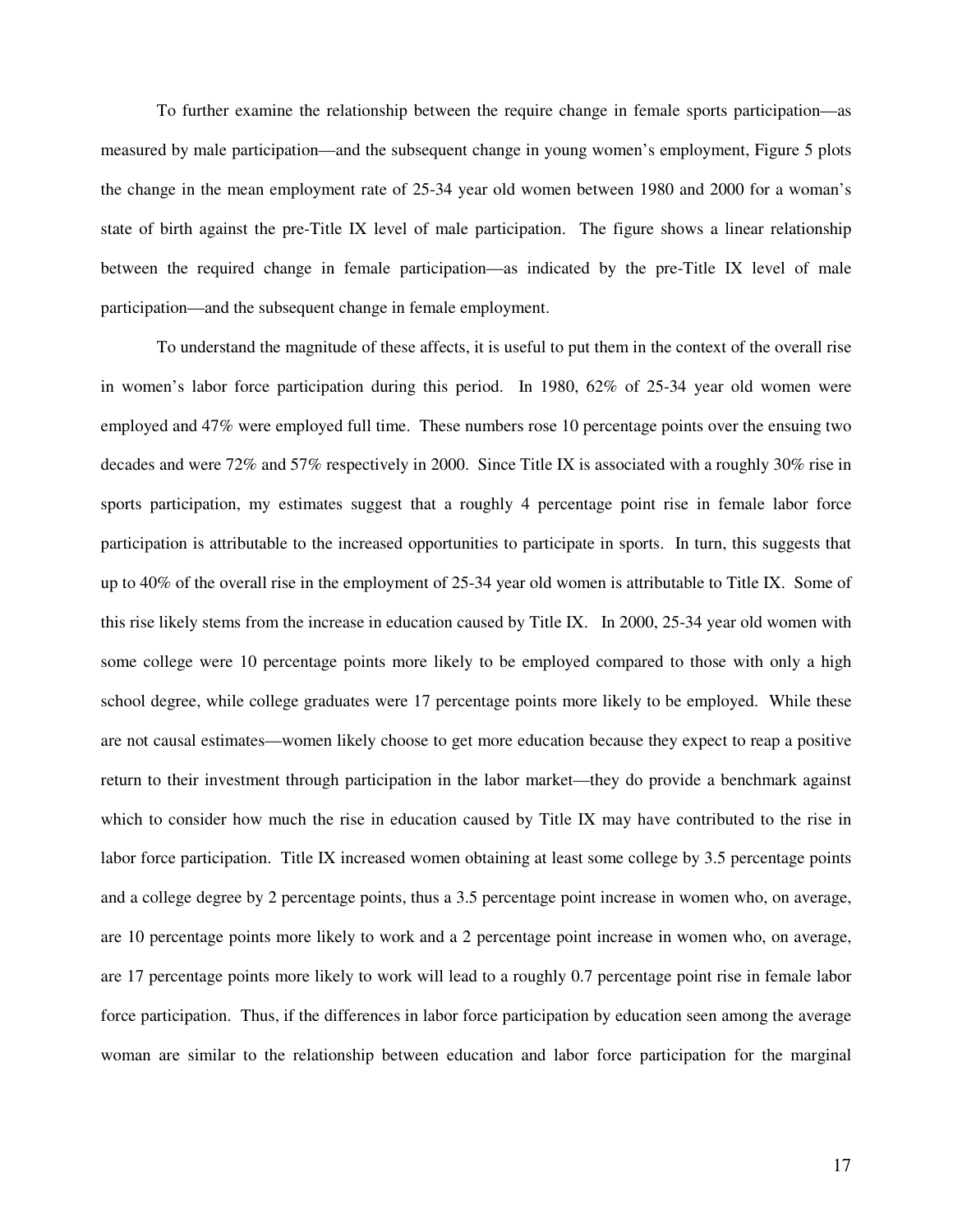woman induced by Title IX, then the increase in education stemming from Title IX is responsible for roughly one-sixth of the measured rise in labor force participation associated with Title IX.

Turning to careers more specifically, sports participation might impact the type of career a woman chooses. The natural starting point is to examine whether women in states with more opportunities to play sports are subsequently more likely to be employed in a sports-related occupation. Using time-consistent occupational codes in the IPUMS, 0.034% of all women were employed in sports-related occupations in 1980 and that number tripled to 0.089% in 2000. Results in Table 6 (columns 1 & 2) shows that this increase was stronger in those states that expanded sporting opportunities for girls more vigorously. A 10-percentage point rise in the opportunities to play high school sports offered to girls increased the probability of being in employed in a sports related position by .02 percentage points, which represents one-third of the growth in employment in sports-related occupations between 1980 and 2000. Since Title IX led to an average female high sports participation rate of about 30%, the sports opportunities offered by Title IX can explain *all* of the growth in employment of women in sports-related occupations between 1980 and 2000.<sup>40</sup>

 Additionally, one might want to ask if girls who play sports are more likely to choose an occupation that has been traditionally male in the past. Male occupations are defined as those occupations in which at least two-thirds of the workers under the age of 50 in 1970 were male. Similarly female occupations are those in which two-thirds of the workers under the age of 50 in 1970 were female. "Mixed" occupations represent the remaining occupations. These occupations differ in their average wages as well as their gender composition, with those in "male" occupations earning roughly double what those in "female" occupations earn in a year and nearly 60% more per hour. In 1980, 12.9% of women were employed in male occupations, 25.2% in mixed occupations, and 22.7% in female occupations. In 2000 those numbers had risen to 22.5% and 29% in male-dominated and mixed occupations respectively, while the percent of women employed in female occupations had fallen to 20.2%.

 $^{40}$  Note that the demand shock provided by Title IX occurs prior to 1980 (demand for coaches in the 1970s increases with the increase in female participants) and thus affects the cohort who were 25-34 (and older) in the 1980 census—it is from that generation of employees that coaches would need to be hired to meet the sports demand of the post Title IX cohort.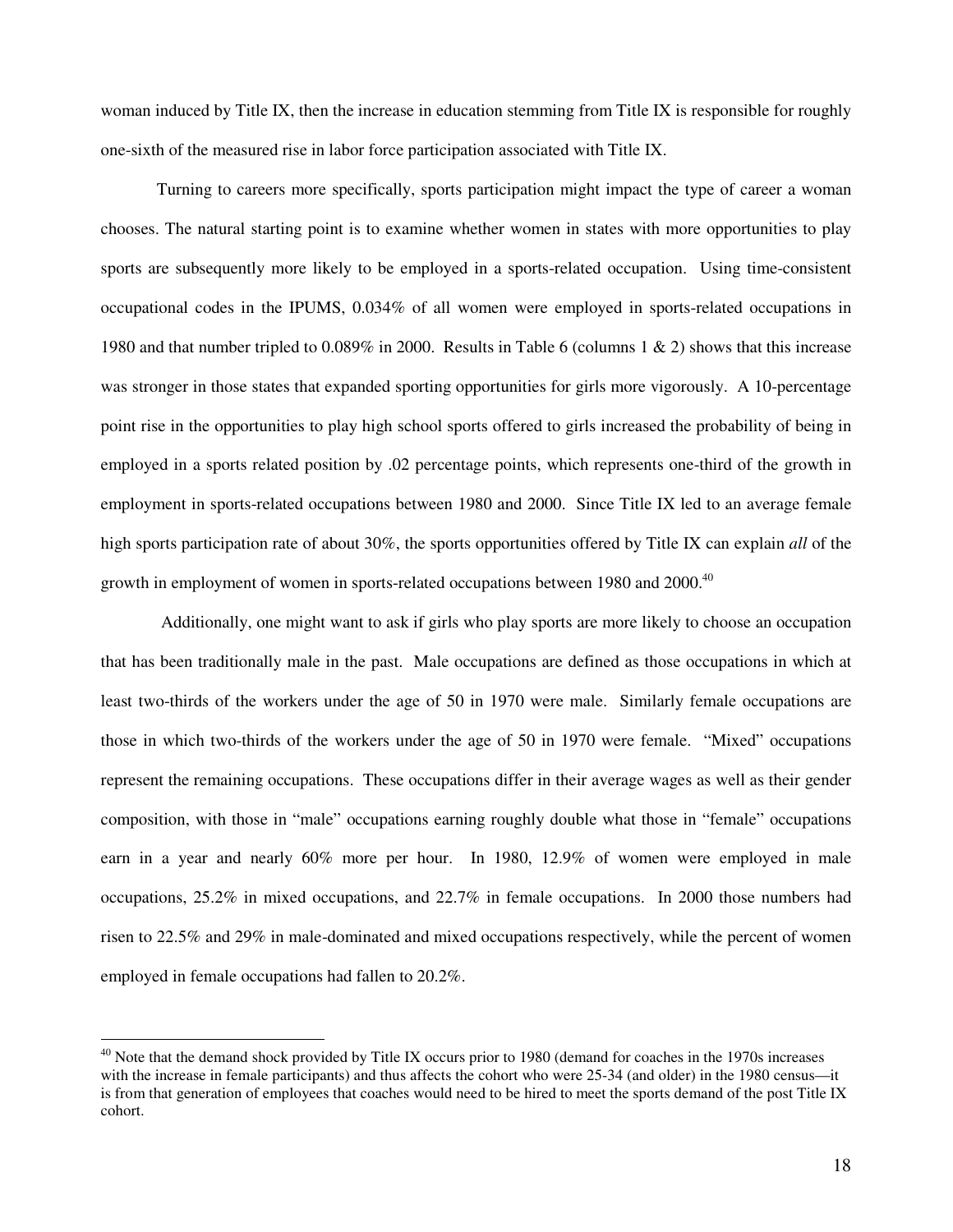Table 6 shows that states with greater growth in opportunities for girls to play sports had greater growth in male and mixed occupations relative to that in female occupations. A 10-percentage point rise in athletic opportunities led to a 1.1 percentage point rise in the probability of being in a "mixed" occupation, a 0.45 percentage point rise in the probability of being employed in a male occupation, and a 0.36 percentage point rise in the probability of being in a female occupation. Adding controls for regional changes and economic conditions at age 18 slightly increases the coefficient on male occupations and reduces the estimated effect on female and mixed-gender occupations. Given that Title IX increased female participation by around 30 percentage points, this implies that Title IX is associated with a 1.5 percentage point increase in the probability that a women is in a male dominated occupation or 15 percent of the rise in female employment in male occupations and a 3 percentage point rise in the probability of being in a mixed occupation, which is 10 percent of the overall rise in employment in mixed occupations.

In regressions not shown, I have further examined occupational selection conditional on employment and the skill-requirement of the occupations. "High education" occupations are those in which the average worker had 12.5 years of education or higher in 1970, while "low education" occupations are ones in which the average worker had less than 12.5 years of education. Higher rates of athletic participation are association with a rise in employment of women in high-education male-and mixed-gender occupations. However these results are not robust to the inclusion of regional changes. Among low education occupations greater sports opportunities are associated with an increase in female employment in mixed-gender occupations.

Finally, I examined the relationship between athletic opportunities generated by Title IX and the subsequent wages received by women. A clear relationship between the opportunity to participate in sports and wages exists solely from the rise in labor force participation—greater opportunities to participate in sports yield higher labor force participation rates and thus more women with positive earnings. Turning to evaluate hourly wages, a difficulty in examining this relationship emerges in that Title IX generated a large labor supply shock which may mitigate against any human capital gain that might increase wages. This difficulty is similar to the analysis seen in examining occupation in which employment in female dominated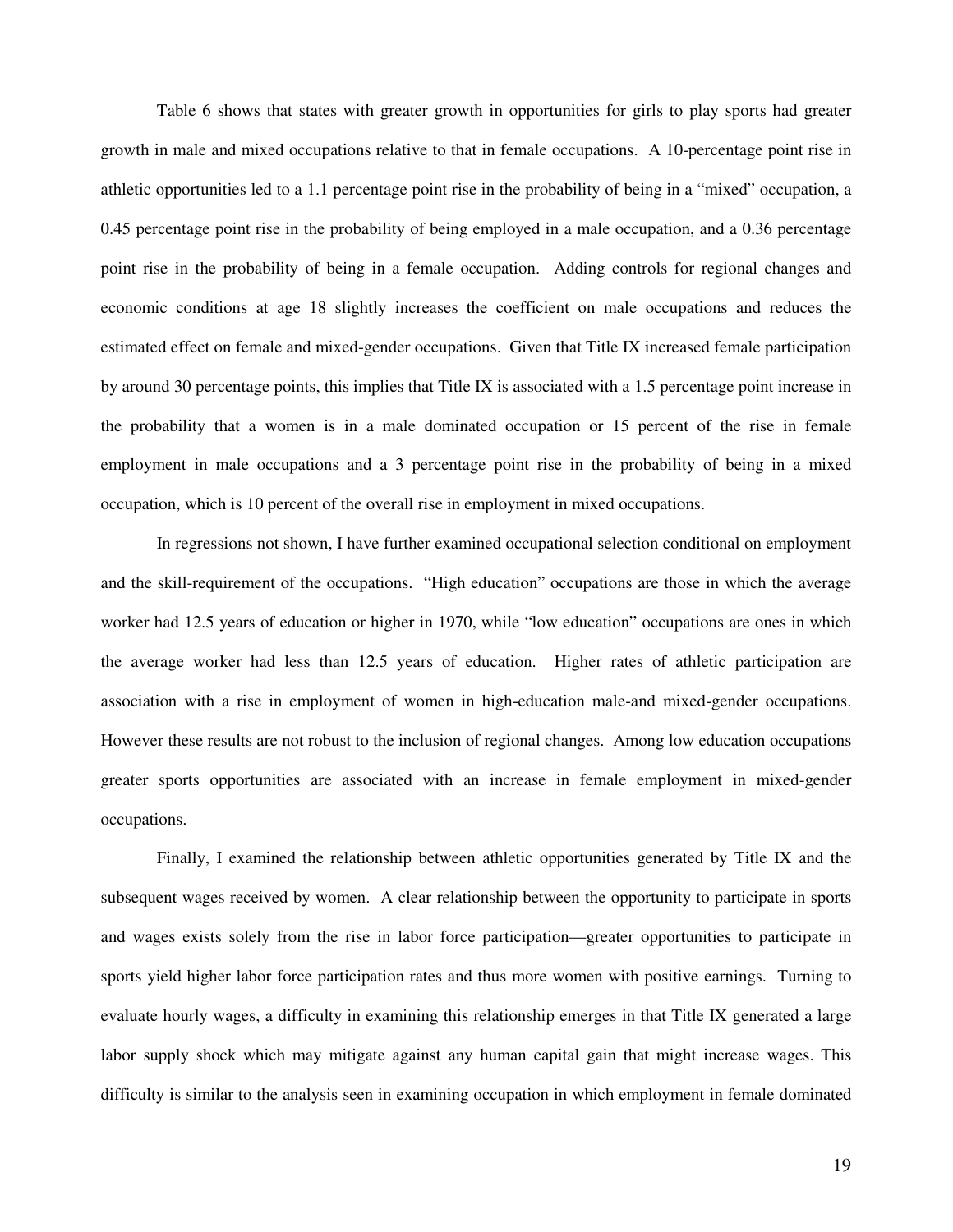occupations was also shown to rise. Indeed examination of multiple specifications (not shown) reveals an unstable, at times negative, and highly variable relationship between sports participation and wages. Figure 6 shows the relationship most clearly by graphing the change in the log of women's earnings for women with positive earnings against the pre-Title IX male participation rate. While the relationship shown is positive, and in this case statistically significant, it is difficult to draw any conclusions from this experiment on the true causal relationship between sports participation and wages.

### **6. Robustness Checks**

One potential concern is that states that had higher rates of male athletic participation prior to the passage of Title IX were bad for women in ways that changed over time, perhaps as a result of Title IX, but not because of athletic participation. To test this I examined a number of data sources to test the relationship between outcomes for women and pre-Title IX male participation rates. The 1972 National Longitudinal Survey provides information about course offerings. Using the 1972 NLS I examined high school course offerings and female enrollment in specific subjects prior to Title IX. I found no relationship between male athletic participation rates and the percent of women taking home economics courses. Similarly, no relationship was found when examining the percent of women taking science and math courses or the number of math and science courses taken by women.

Data from the 1970 Censuses of Population show no relationship between state male athletic participation rates in 1971 and outcomes for women relative to men. For example, there is no relationship between male sports participation and the difference between a 19 year-old girl and boy's likelihood of being enrolled in college. There was also no relationship between male sports participation rates in 1971 and female employment rates in 1970. I have also examined trends in female employment prior to Title IX. There is no discernable relationship between the change in female employment between 1960 and 1970 and boys' athletic participation rates in 1971. Moreover, placebo regressions in which the 1980 cohort is the "treated" cohort and 1970 cohort is the pre-cohort yield coefficients that are smaller, and in many cases are oppositely signed, and none are statistically discernable from zero.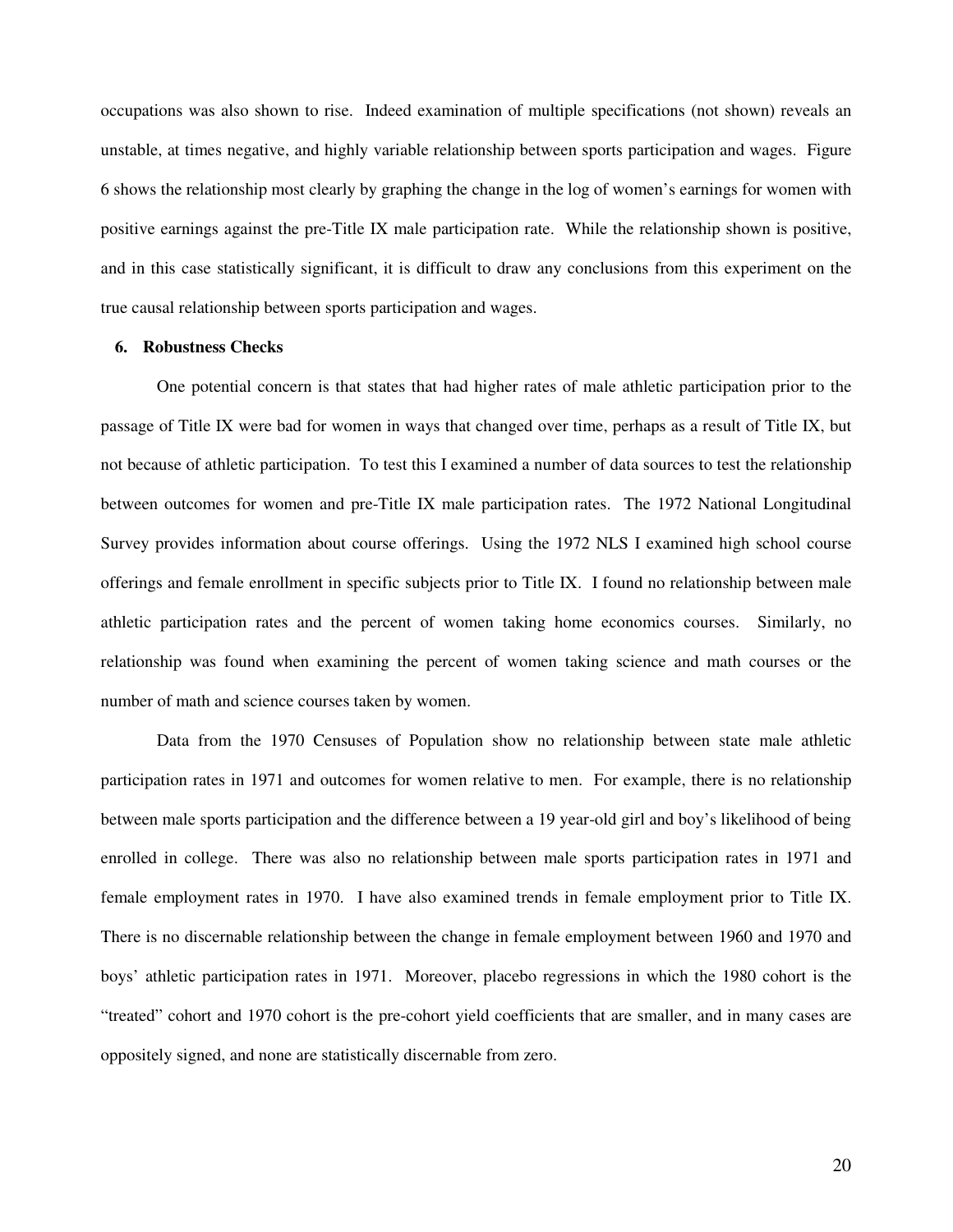To further examine pre-existing trends and the timing of the changes in the outcome variables, I have combined data from the 1970, 1980, 1990, and 2000 censuses. Comparing women of the same age across two non-treated cohorts, an intermediate cohort, and the fully treated cohort provides the most transparent look at the evolution of the policy. Examining 25-34 year olds in each of these censuses provides groups which began high school between 1950-59, 1960-69, 1970-79, and 1980-89. Recall that Title IX passed in 1972, at which point schools began to increase their female participation rates, and compliance was required in 1978. Table 7 shows the reduced form results from specifications in which male participation rates in 1971 are interacted with fixed effects for each of these groups. Each column shows the results for one outcome variable examined in the paper. Examining the coefficients on boys' participation interacted with an indicator for 1980 we see that there is little evidence of differences in outcomes in 1980 relative to 1970 that varies with male participation. The coefficients on boys' participation in 1971 interacted with an indicator variable for 1990 shows moderate positive effects in many cases indicating that there was some impact of Title IX on the intermediate cohort.<sup>41</sup> Finally, the coefficients on boys' participation in 1971 interacted with an indicator variable for 2000 shows changes in outcomes relative to 1970 that are of a similar magnitude to that seen in the pre and post cohort analysis. In sum, the timing suggests that girls' outcomes change in a way that was related to the pre-Title IX male participation rate only after girls had been exposed to athletic opportunities through Title IX.

Additional checks came from examining alternative instruments that generated variation in male sports participation prior to Title IX and, hence, variation in post Title IX rises in female sports participation: school size and weather. I use average state high school class size in 1971 and average temperature and precipitation from 1940-1970. While these measures used alone are undoubtedly correlated with important drivers of adult outcomes, by interacting these instruments with cohort they provide a plausible source of exogenous variation similar to pre-Title IX male participation interacted with cohort. However, these variables provide weaker instruments than those using pre-Title IX male participation rates, with a combined

 $41$  Repeating the analysis exactly as in Tables 3-6, treating 1980 as an untreated cohort and 1990 as the treated cohort yields coefficient estimates that are smaller than those estimated using 2000 and they are, in most cases, statistically significant.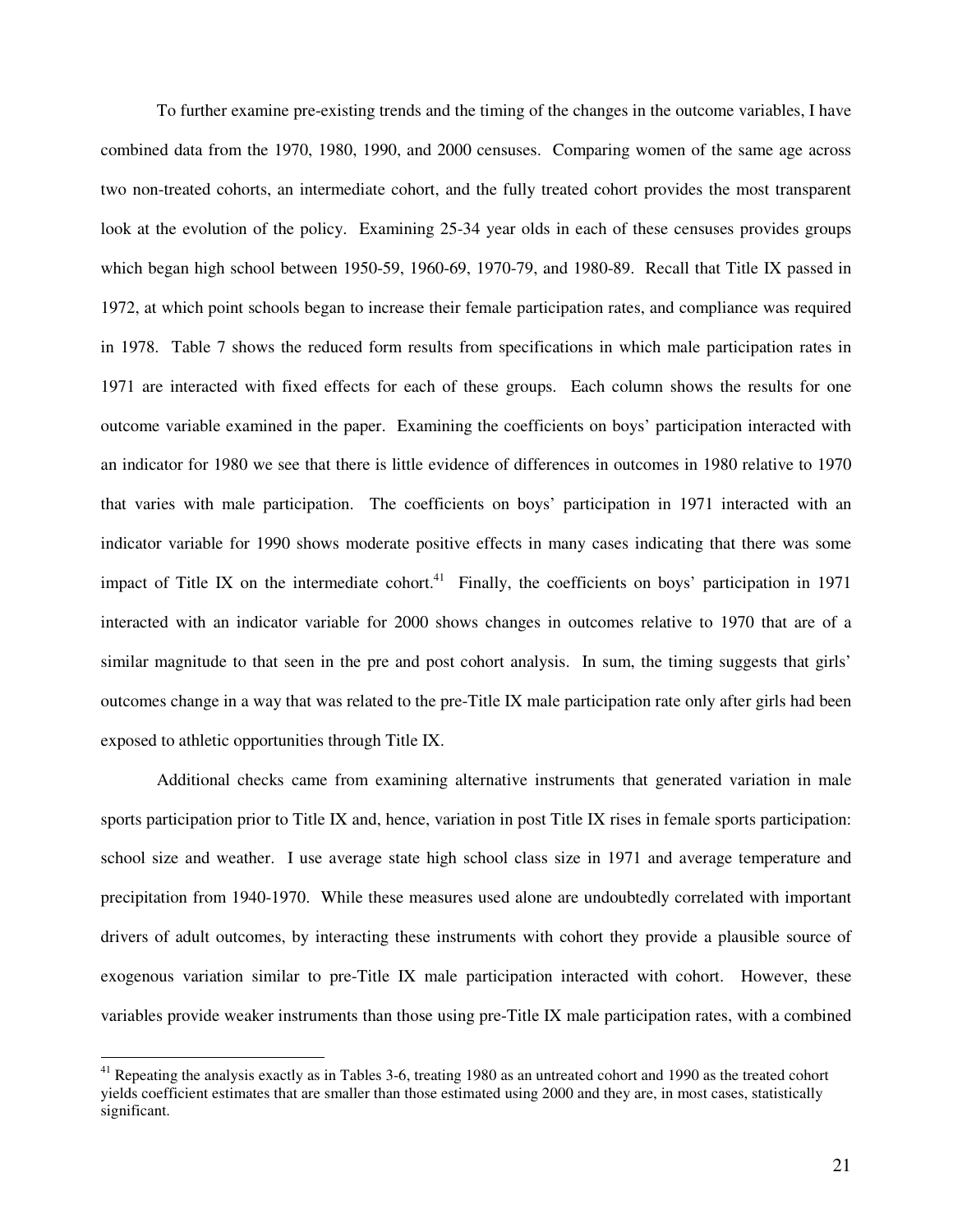F-statistic of only 8 compared with that of 27 for male participation. However, results, shown in column 2 of Table 8 for all outcome variables, are broadly consistent with those found when instrumenting with male participation rates interacted with cohort (shown in column 1).

As the alternative instruments indicate some of the variation in boys' participation comes from variation in school size. Thus, to test whether differential trends in outcomes by average high school size are driving the results, I ran specifications that added a control for school size by time interactions (using school size measured in 1978 for both the pre- and post-Title IX cohorts) replacing the region by time fixed effects in my full controls specification with school size by time fixed effects. In all specifications the coefficients are little changed by this inclusion and all but one remain statistically significant.

An additional test involved focusing on the one-third of the 25-34 year old women in the 1980 and 2000 censuses who are no longer living in their state of birth.<sup>42</sup> Examining only people who have moved out of their state of high school (proxied for by their state of birth) allows us to consider whether the estimated effects of greater sports opportunities in high school "stick" with people who are no longer in the state. For example, if the male participation rates were spuriously correlated with changes in the economic situation in the state, then the employment status of women living elsewhere as adults would be unrelated to the male athletic participation rate. The regressions, shown in Table 8, are estimated using only those who have moved out of state. The question being investigated using this subsample is whether outcomes are related to the level of sporting opportunity faced in high school even when the individual has departed the state. The estimated coefficients in most cases are slightly larger, but broadly consistent to what is found when using the total population. Interpretation of these coefficients is muddied by the non-random assignment of movers and the possibility that this also reflects the effects of sports participation on mobility (e.g. sports participation may give people the confidence to go to school or take a job out of state). Additionally, the previous estimates provide the average effect for all girls in the state. One might expect that those induced by greater career opportunities to move are among those most affected by their high school opportunities.

 $42$  As noted earlier there is no relationship between mobility as a teenager and male participation rates.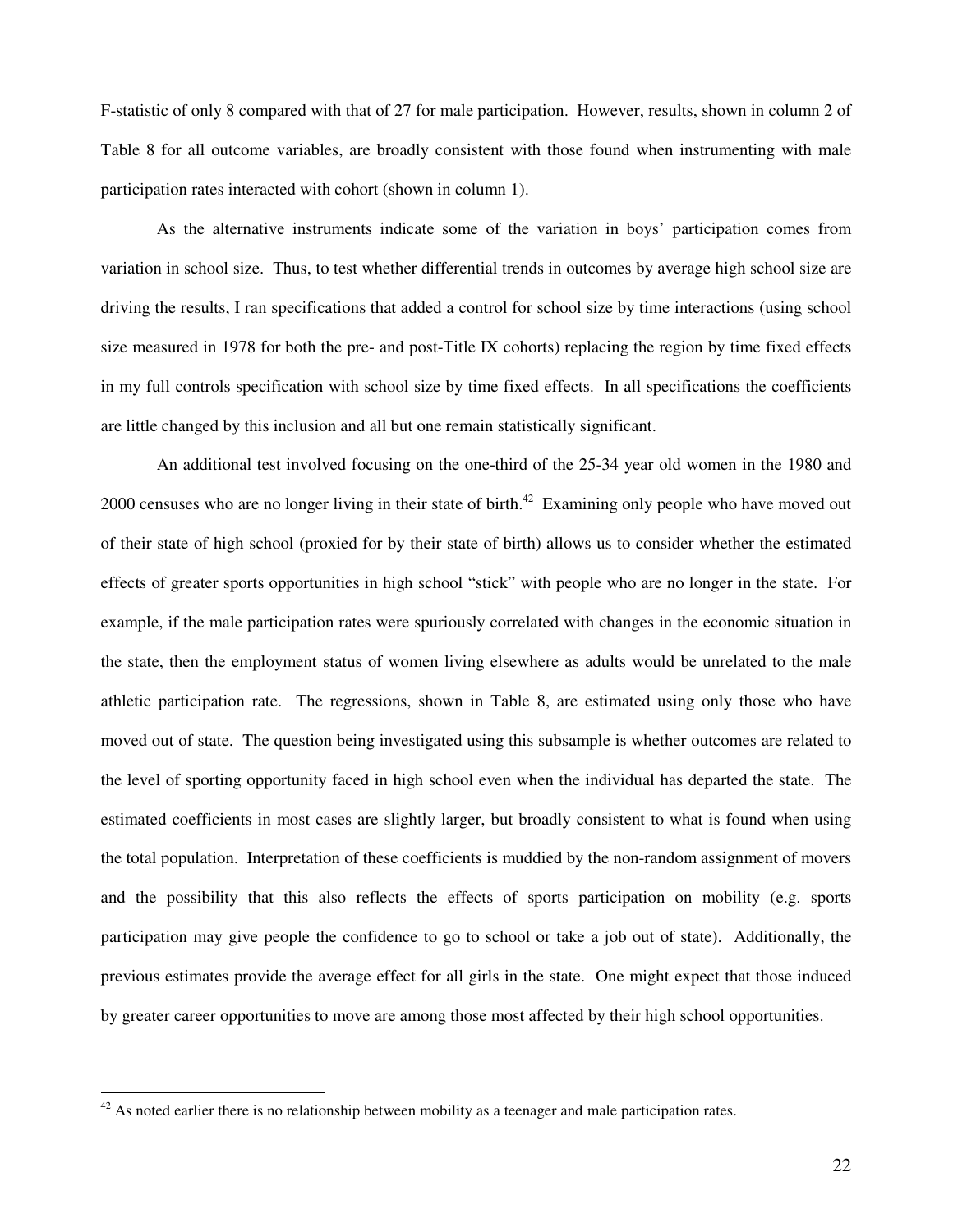Finally, in results not shown, I have considered the effect of Title IX on boys' outcomes—treating boys as if they received the identical experiment that girls received. In all cases, the estimated coefficient on boys is smaller than that estimated for girls and in many cases the estimate for boys is negative. Of the 10 outcome variables considered, only two yielded statistically significant positive coefficients for boys. It should be noted that boys do not constitute a placebo group as they may be impacted as well. For instance, watching girls participating in sports may impact boys' views about their future wives' labor force participation, which, in turn, may change their own labor force participation decision. As girls' schooling outcomes change, boys may be influenced through peer effects to increase their performance in school or college may become more attractive to boys if more girls are attending. While I do not actually find strong evidence of these effects, it is worth noting that they are not a true control group, but are rather are a differently treated group.

## **7. Conclusion**

Despite the controversial nature of applying Title IX to athletics, there has been surprisingly little research done on the effects of Title IX on sports participation, and even less on the effects of female sports participation on later outcomes for women. In the 30 years since Title IX was fully implemented, tens of millions of girls have taken up the opportunities to play sports in high school with more than half of all girls educated during this period participating in high school sports at some point during their high school years. Yet there continues to be debate about whether Title IX was, and continues to be, a beneficial policy. At the heart of this debate is whether there is justification for allocating resources differently for boys and girls across the many activities that schools fund. In order to answer this question, it is imperative to understand the benefits associated with these activities.

Previous research, in both the economics and sociology literature, has found that participating in athletics, both at the high school and college level, translates into improved outcomes for men. While some of this research has attempted to look at women, the small number of women participating in athletics prior to Title IX made it nearly impossible to discern effects of sports participation on their outcomes. Moreover,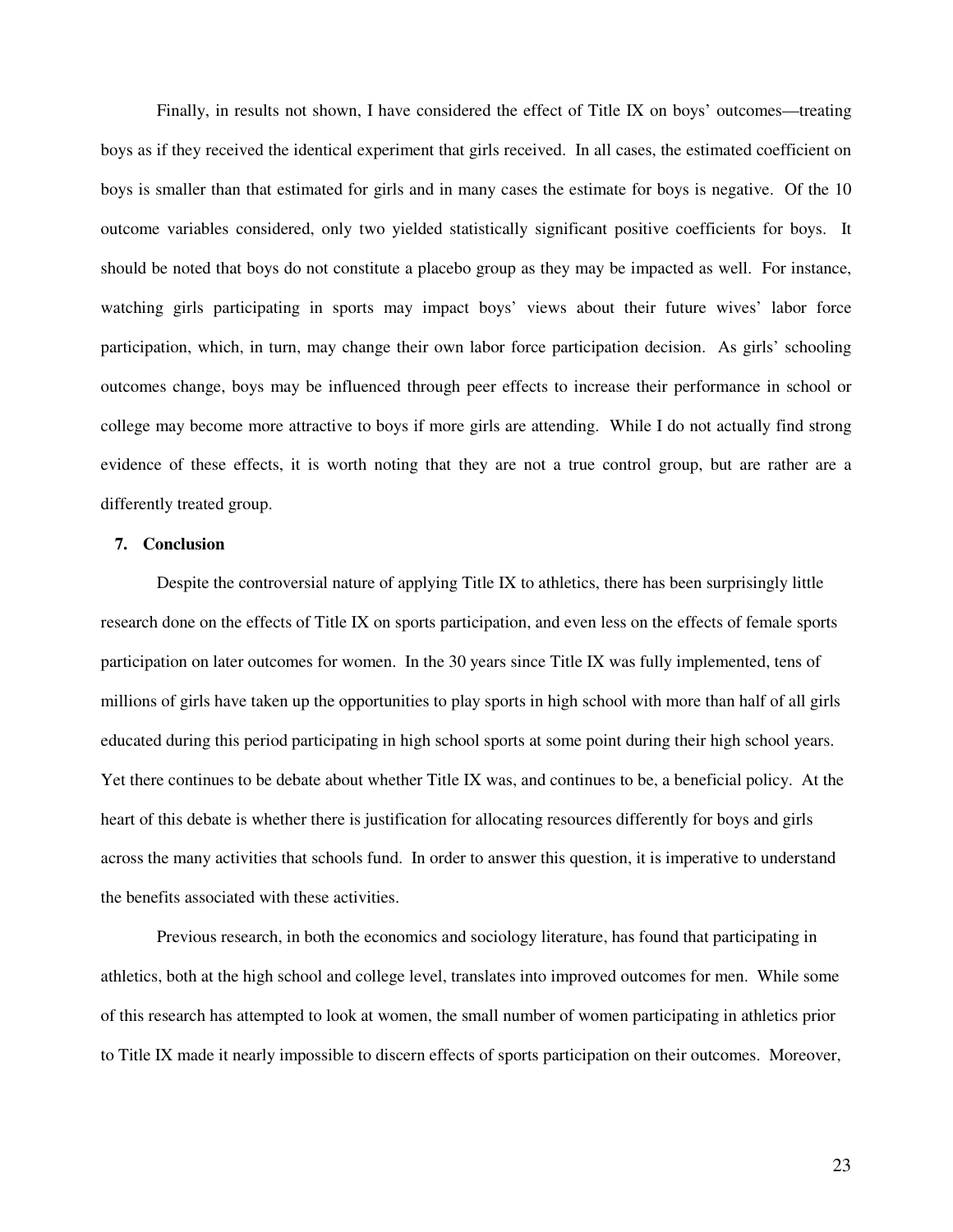sports participation is not randomly determined and, as such, selection issues may explain the previous findings of positive relationships between sports participation and outcome measures.

This paper begins by examining the cross-sectional relationship between sports participation and education and wages for both men and women in the post-Title IX era. I find that women receive a similar return to participating in high school sports, with participants receiving 0.4 years more education and 8 percent higher wages even after controlling as thoroughly as possible for student's underlying ability and resources. Yet this paper focuses on the quasi-experimental design afforded by the fact that Title IX requires schools to provide athletic opportunities for girls equal to those provided to boys and states differ in the levels of athletic opportunities offered to boys. Hence compliance required a larger increase in girls' sports participation in those states with historically strong sports programs for boys. Thus, the *interaction* of the Title IX legislation with pre-existing levels of boys' sports participation provides a credibly exogenous instrument for the change in girls' athletic participation over the 1972-78 period.

Reduced form estimates suggest that this interaction is significantly related to changes in female educational attainment and employment status. Furthermore, first stage regressions show that the instrument does indeed explain much of the variation through time in state-level measures of athletic participation. Thus, I conclude that athletic participation has important causal effects on women's educational and labor market outcomes. While alternative interpretations may point to the impact of Title IX on other things going on in the education system, these interpretations need to rely on the change in outcomes being correlated with the initial level of sports participation of boys.

My central estimates suggest that if a state's female sports participation rate rises 10-percentage points, then average levels of schooling in the state will rise by around .04 years, and employment rates will rise by 1½ percentage points. Since Title IX led to a 30 percentage point rise in female sports participation, a roughly 0.12 year rise in educational attainment and a 4½ percentage point rise in labor force participation can be attributed to the increased opportunities to participate in sports. Comparing the education results with those seen in the cross-section, we see that that the average effect stemming from a rise in participation opportunities is similar to the estimated effect in the OLS once appropriate controls have been added. While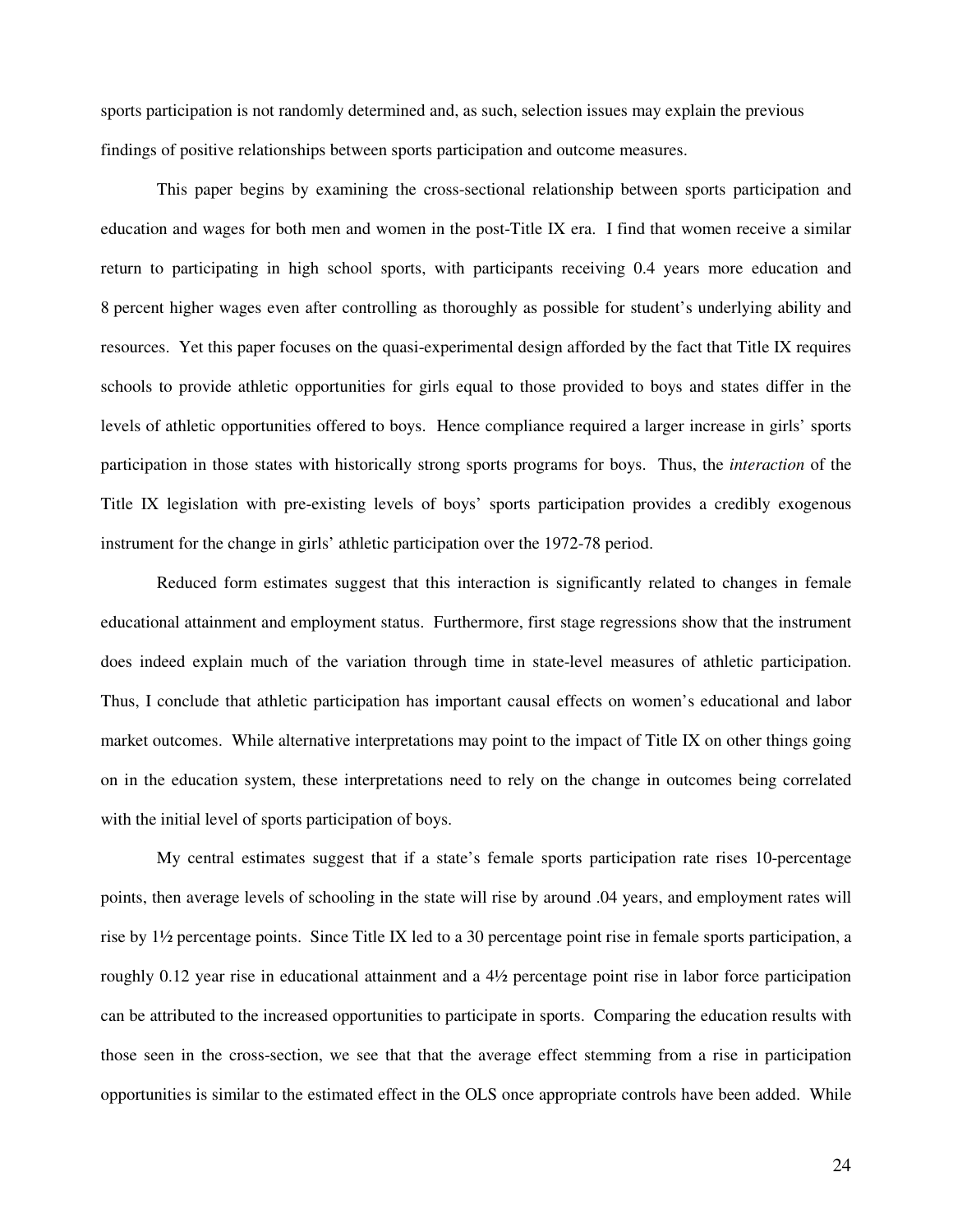these are very different measures they perhaps indicate that there is little heterogeneity in treatment effects of sports participation. Moreover, the similarity of the estimates may suggest that once sufficient controls for ability and resources have been added, the cross-sectional estimates of the return to sports may be less biased by remaining omitted variables than may have previously been believed.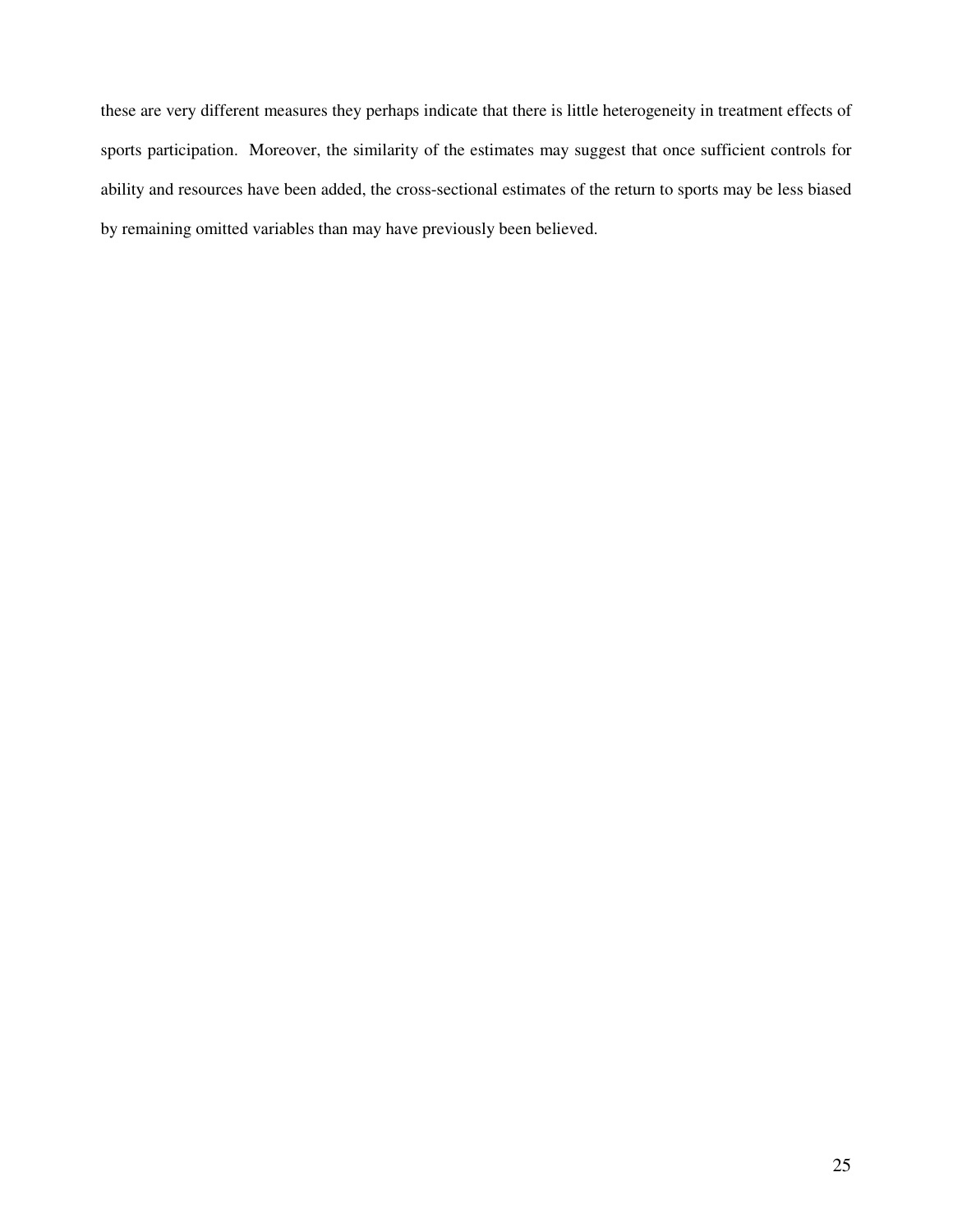## **References**

Altonji, Joseph G., "The Effects of High School Curriculum on Education and Labor Market Outcomes," *The Journal of Human Resources*, 30:3 (Summer 1995), 409-438.

Averett, Susan and Korenmanm Sanders, "The Economic reality of *The Beauty Myth*," *The Journal of Human Resources*, 31:2 (Spring 1996), 304-330.

Barron, John M., Bradley T. Ewing, and Glen R. Waddell, "The Effects Of High School Athletic Participation On Education And Labor Market Outcomes," *Review of Economic Statistics*, 82:3 (August 2000), 409-421.

Becker, Gary S., *Human Capital: A Theoretical and Empirical Analysis, with Special Reference to Education* (Chicago, IL: Chicago University Press, 3rd Edition, 1993).

Case, Anne and Christina Paxson, "Stature and Status: Height, Ability, and Labor Market Outcomes," *Journal of Political Economy*, University of Chicago Press, 116:3(2008), pages 499-532.

Coleman, James Samuel, *The Adolescent Society* (New York: Free Press 1961).

Ewing, Bradley T. "Athletes and Work." *Economics Letters*. 59 (1998) 113-117.

Goldin, Claudia, and Lawrence F. Katz, "The Power of the Pill: Oral Contraceptives and Women's Career and Marriage Decisions," *Journal of Political Economy*, 110:4 (2002), 730-770.

Hamermesh, Daniel and Jeff Biddle, "Beauty and the Labor Market," *American Economic Review*, 84:5 (December 1994), 1174-1194.

Long, James E., and Steven B. Caudill, "The Impact of Participation in Intercollegiate Athletics on Income and Graduation," *Review of Economics and Statistics*, 73:3 (August 1991), 525-531.

Maloney, Michael T., and Robert E. McCormick. "An Examination of the Role that Intercollegiate Athletic Participation Plays in Academic Achievement: Athletes' Feats in the Classroom." *Journal of Human Resources*. 28: 3 (Summer 1993): 555-570.

McCormick, Robert E., and Maurice Tinsley. 1987. "Athletics versus Academics? Evidence from SAT Scores*." Journal of Political Economy*. Vol. 95, Iss. 5 (Oct): 1103-1116.

Persico, Nicola, Andrew Postlewaite, and Dan Silverman, "The Effect of Adolescent Experience on Labor Market Outcomes: The Case of Height," *Journal of Political Economy*, 112:5 (2004), 1019–1053.

Postlewaite, Andrew and Dan Silverman, "Social Isolation and Inequality," *Journal of Economic Inequality*, 3:3 (December 2005), 243 – 262.

Rehberg, Richard and Walter E. Shafer, "Participation in Interscholastic Athletics and College Expectations," *American Journal of Sociology*, 73:6 (May 1968), 732-740.

Ruggles, Steven and Matthew Sobek *et. al., Integrated Public Use Microdata Series: Version 2.0* (Minneapolis, MN: Historical Census Projects, University of Minnesota, 1997).

Spreitzer, Elmer, and Meredith Pugh, "Interscholastic Athletics and Educational Expectiations," *Sociology of Education*, 46:2 (Spring 1973), 171-182.

Stevenson, Betsey, "Title IX and the Evolution of High School Sports," *Contemporary Economic Policy*, 25:4 (2007) 486-505.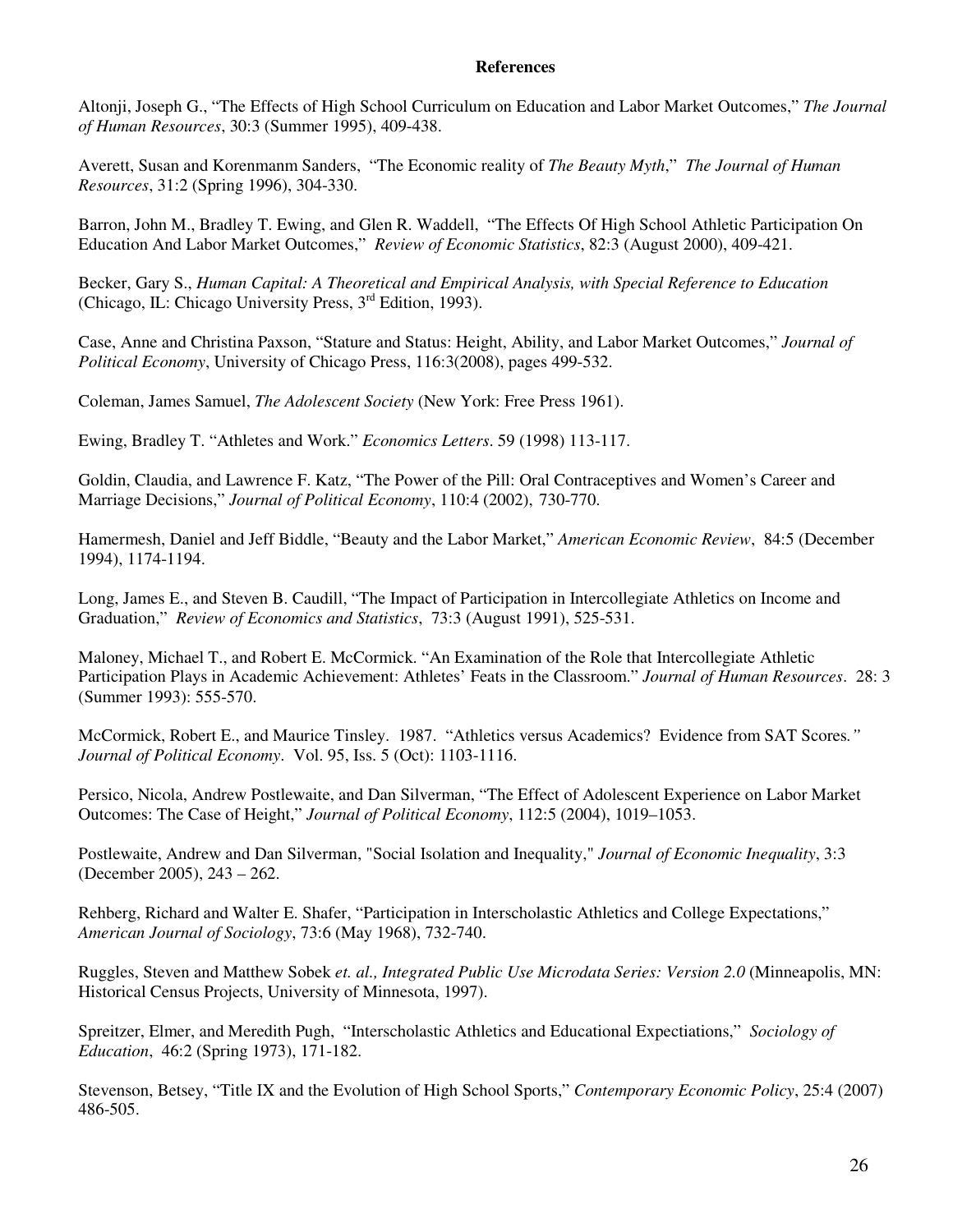Figure 1 Female High School Sports Participants (As a Fraction of all Sports Participants)



Source: Participation numbers are given by the National Federation of High Schools (Athletic Participation Survey). A participant is a varsity sport team member. (Individual students may be counted more than once if they play on multiple teams.)



1970-71 1976 1987.88 1988-89

Source: Participation numbers are given by the National Federation of High Schools (Athletic Participation Survey). A participant is a varsity sport team member. (Individual students may be counted more than once if they play on multiple teams.) The participation rate is the sum of total team memberships in a year, divided by total high school enrollment given by the National Center for Education Statistics with gender ratios imputed.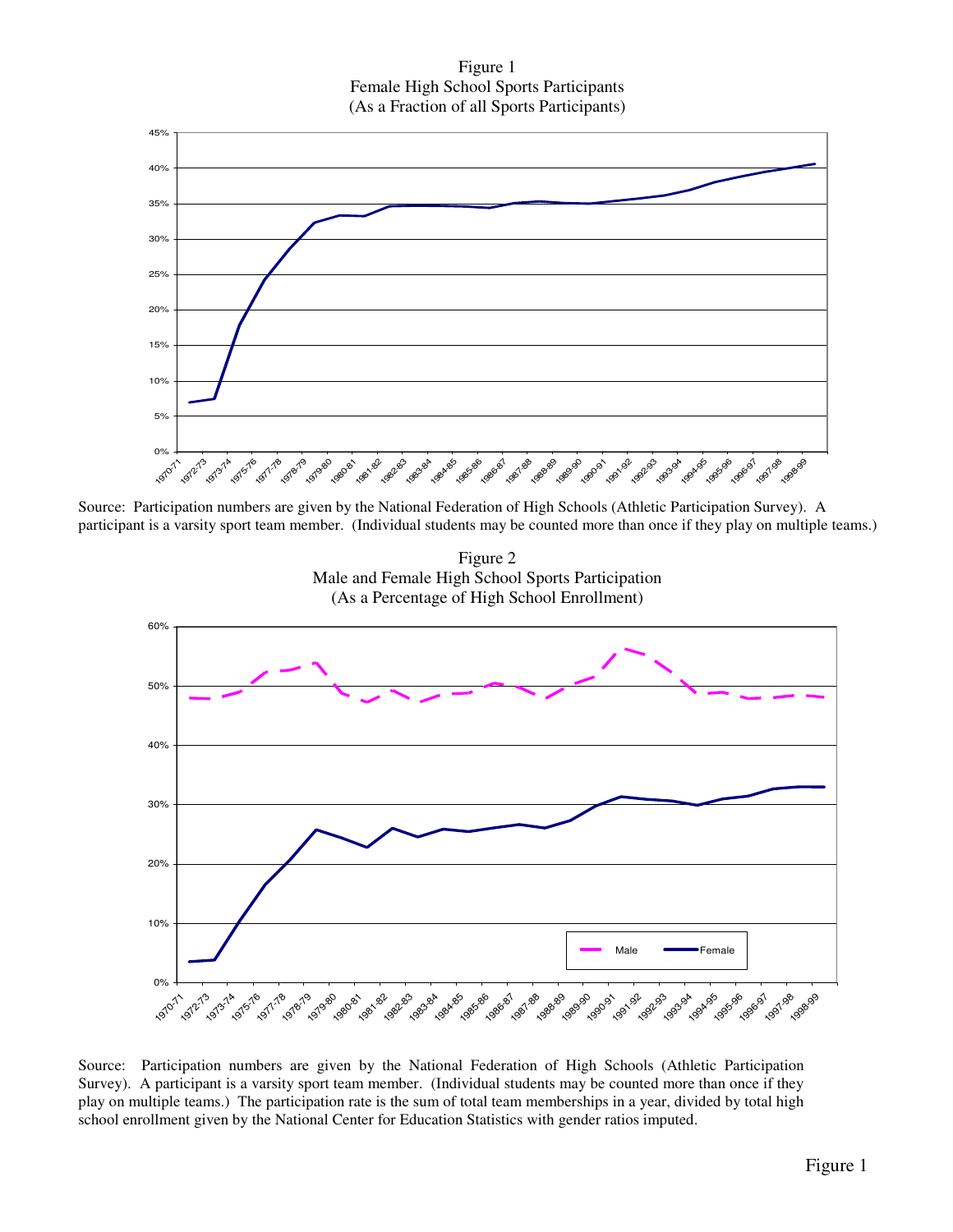**Figure 3 Male Sports Participation Rate in 1971**



Source: State numbers for 1971 are calculated by the author from state-level participation numbers by sport (provided by the National Federation of High Schools Athletic Participation Survey). The participation numbers are divided by an estimate of the state's high school population. These are estimated using state-level high school enrollment data from the National Center for Education Statistics (NCES), with a gender split imputed using graduation rates by state of birth from the 5% Public Use Micro Sample (PUMS) of the 1990 Census of Population.



Source: State numbers for 1971 and 1978 are calculated by the author from state-level participation numbers by sport (provided by the National Federation of High Schools Athletic Participation Survey). The participation numbers are divided by an estimate of the state's high school population. These are estimated using state-level high school enrollment data from the National Center for Education Statistics (NCES), with a gender split imputed using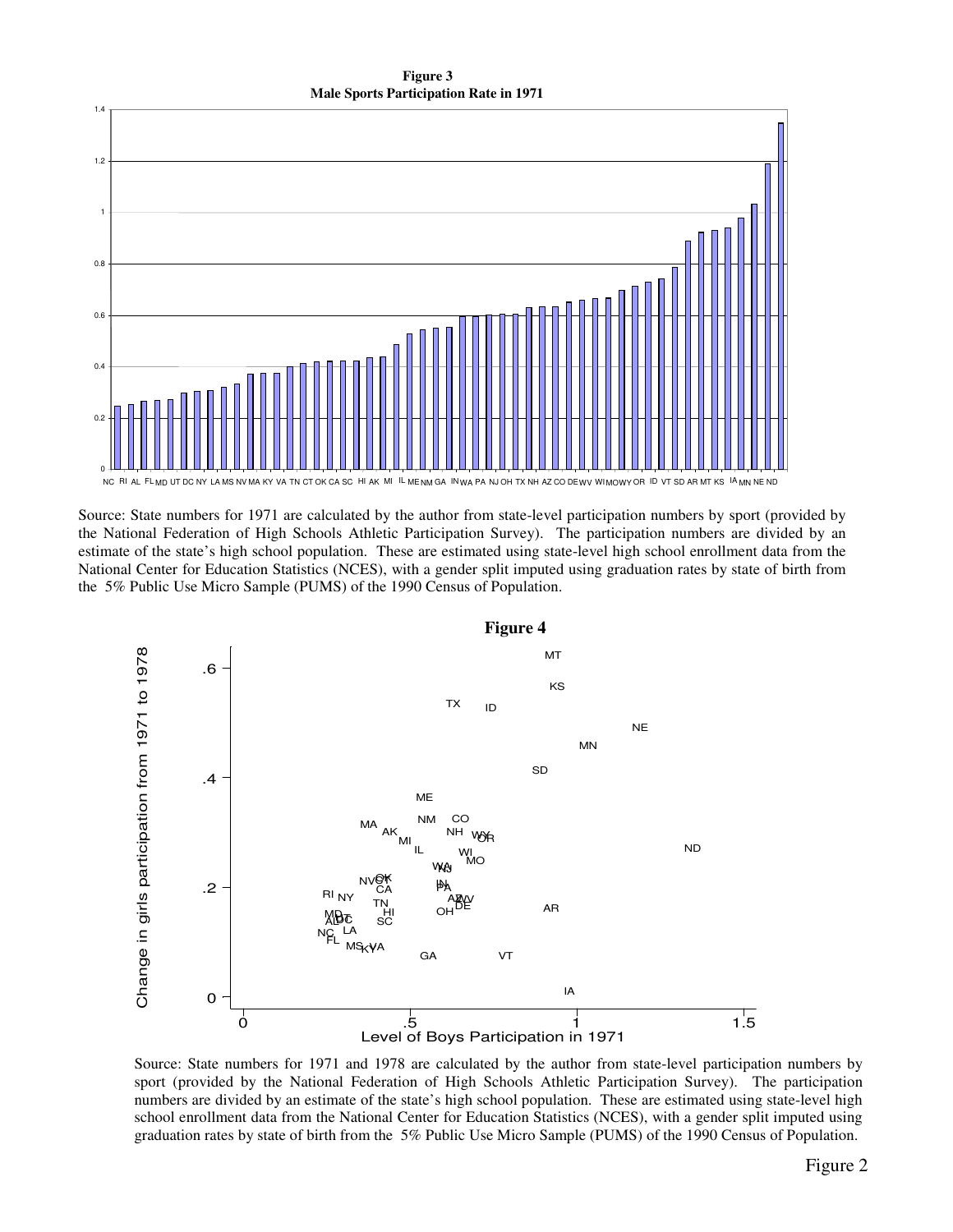Figure 5 Change in Women's Employment and the Pre-Title IX Male Sports Participation Rate



Source: Boys' participation numbers for 1971 are calculated by the author from state-level participation numbers by sport (provided by the National Federation of High Schools Athletic Participation Survey). The participation numbers are divided by an estimate of the state's high school population. The change in women's employment rate is the mean change from 1980 to 2000 in the percent of 25-34 year old women currently employed calculated using currently the 1980 and 2000 Censuses.

Figure 6 Change in Women's Wages and the Pre-Title IX Male Sports Participation Rate



Source: Boys' participation numbers for 1971 are calculated by the author from state-level participation numbers by sport (provided by the National Federation of High Schools Athletic Participation Survey). The participation numbers are divided by an estimate of the state's high school population. The change in women's wages is the mean change in log wages from 1980 to 2000 in the percent of 25-34 year old women currently employed calculated using currently the 1980 and 2000 Censuses.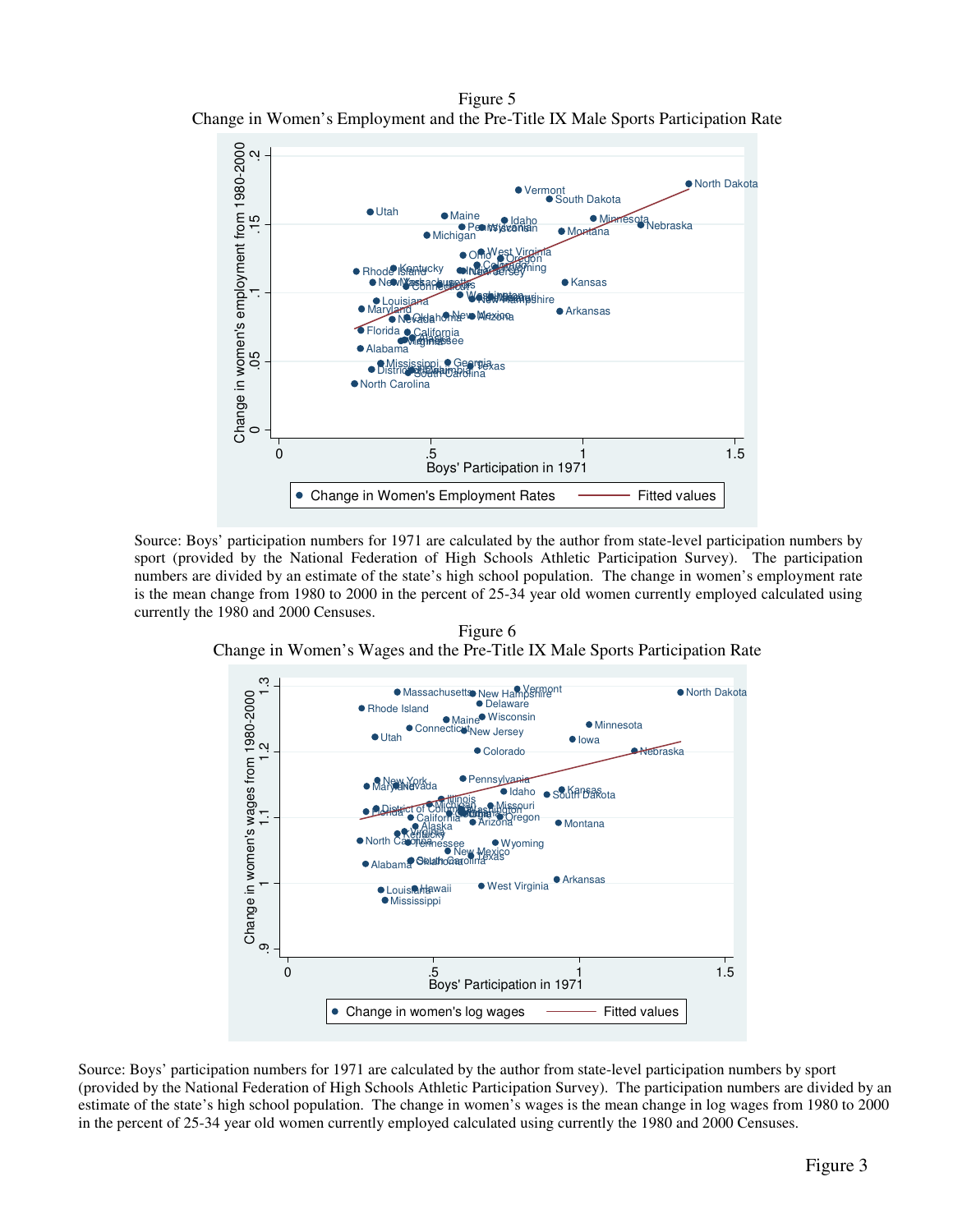| <b>Independent Variable</b>         |        |        | Female                                                             |          |        |        | <b>Male</b> |         |
|-------------------------------------|--------|--------|--------------------------------------------------------------------|----------|--------|--------|-------------|---------|
|                                     | (1)    | (2)    | (3)                                                                | (4)      | (5)    | (6)    | (7)         | (8)     |
|                                     |        |        | Panel A: Dependent Variable: Years of Education <sup>a</sup> (OLS) |          |        |        |             |         |
| Athletics <sup>b</sup>              | .984   | .632   | .436                                                               | .380     | 1.14   | .862   | .471        | .429    |
|                                     | (.117) | (.111) | (.098)                                                             | (.098)   | (.119) | (.112) | (.097)      | (.096)  |
| Non-vocational Clubs <sup>b</sup>   |        |        |                                                                    | .358     |        |        |             | .462    |
|                                     |        |        |                                                                    | (.095)   |        |        |             | (.104)  |
| Vocational Clubs <sup>b</sup>       |        |        |                                                                    | $-.362$  |        |        |             | $-.456$ |
|                                     |        |        |                                                                    | (.101)   |        |        |             | (.103)  |
| <b>Adjusted R-squared</b>           | .117   | .260   | .431                                                               | .441     | .165   | .297   | .485        | .499    |
|                                     |        |        | Panel B: Dependent Variable: Log of Wages <sup>a</sup> (OLS)       |          |        |        |             |         |
| Athletics <sup><math>b</math></sup> | .141   | .106   | .072                                                               | .076     | .190   | .142   | .076        | .073    |
|                                     | (.039) | (.039) | (.038)                                                             | (.039)   | (.034) | (.034) | (.034)      | (.033)  |
| Non-vocational Clubs <sup>b</sup>   |        |        |                                                                    | $-0.018$ |        |        |             | .010    |
|                                     |        |        |                                                                    | (.039)   |        |        |             | (.033)  |
| Vocational Clubs <sup>b</sup>       |        |        |                                                                    | $-.032$  |        |        |             | $-.061$ |
|                                     |        |        |                                                                    | (.040)   |        |        |             | (.036)  |
| Adjusted R-squared                  | .092   | .140   | .210                                                               | .211     | .142   | .202   | .275        | .277    |
| $Contentsc$                         |        |        |                                                                    |          |        |        |             |         |
| Demographics                        | ✓      |        |                                                                    | ✓        | ✓      |        |             |         |
| Family characteristics              |        |        |                                                                    |          |        |        |             |         |
| School characteristics              |        |        |                                                                    |          |        |        |             |         |
| Ability/achievement                 |        |        |                                                                    |          |        |        |             |         |

**Table 1 Effects of High School Participation in Extra Curricular Activities on Educational Attainment and Log Wages** 

Ability/achievement<br>Source: Author's calculations based on data from National Longitudinal Survey of Youth, 1979 (NLSY79). Education was measured in 1994 when respondents were 29-37 years old. (Standard errors robust to heteroskedasticity in parentheses.)

<sup>a</sup> Sample is restricted to those who completed at least 10<sup>th</sup> grade. <sup>b</sup>Participation in extra-curricular activities was asked in 1984. *Athletics* is an indicator variable for an individual having participated in high school sports. *Non-vocational clubs* include student government, newspaper, yearbook, and other, primarily hobby, clubs. The National Honor Society is not included among the clubs, but is included as a control for academic ability/achievement. <sup>c</sup> Demographic controls include a saturated set of dummy variables for age, race, urban status at age 14, and state of residence at age 14. Family characteristics include parents' education (measured as the highest grade completed by either parent), whether respondent lived with both parents in high school, number of siblings, family poverty status in 1978, and whether the household had a newspaper subscription or a library card. School characteristics include the percentage of teachers with a masters degree, the percentage of students who are disadvantaged, the dropout rate, and the attendance rate. Ability/achievement controls include AFQT score, membership in the National Honor Society, and self-reported measures of self-worth and failure.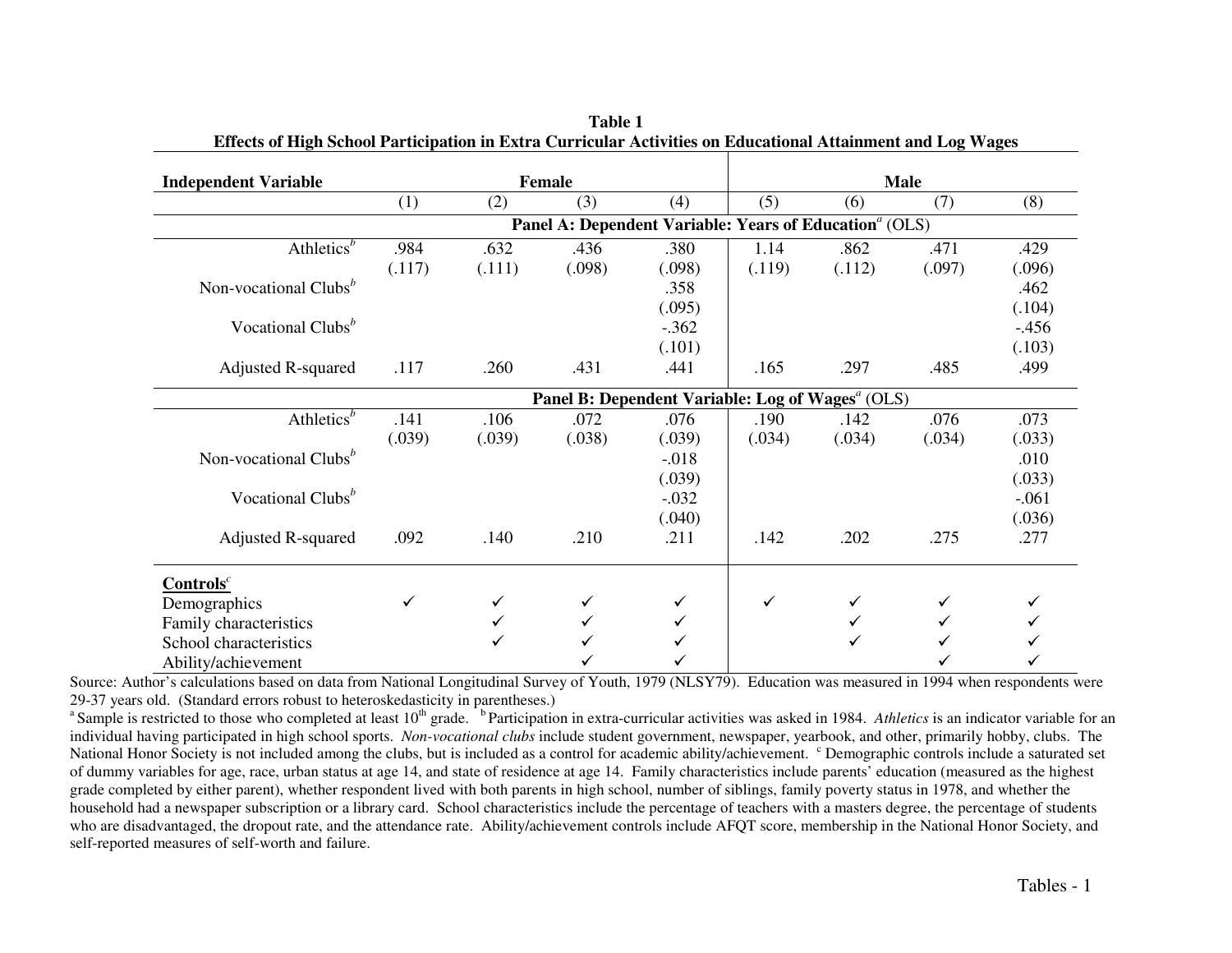| <b>Independent Variable</b> | Change in<br><b>Girls' participation Rate:</b><br>1971-1978<br>(1) | Girls' participation Rate in<br>1978<br>(2) | <b>PLACEBO</b><br>Change in<br><b>Girls' participation Rate:</b><br>1981-1988<br>(3) |
|-----------------------------|--------------------------------------------------------------------|---------------------------------------------|--------------------------------------------------------------------------------------|
| Boys' participation in 1971 | $.326***$<br>(.063)                                                | $.410***$<br>(.060)                         |                                                                                      |
| Boys' participation in 1981 |                                                                    |                                             | .035<br>(.086)                                                                       |
| <b>Constant</b>             | .052<br>(.039)                                                     | .052<br>(.038)                              | .035<br>(.086)                                                                       |
| ${\bf R}^2$                 | .35                                                                | .48                                         | $-.02$                                                                               |
| <b>Observations</b>         | 50                                                                 | 50                                          | 50                                                                                   |

|                                                                                                                           | Table 2 |  |  |
|---------------------------------------------------------------------------------------------------------------------------|---------|--|--|
| The Relationship Between the Change in Girls Sports Participation and the Pre-existing Level of Boys Sports Participation |         |  |  |

\*\*\*, \*\*, and  $*$  indicate statistically discernible from zero at the 1%, 5% and 10% levels, respectively.

Source: Participation rates are calculated by the author using total participation numbers from High School Athletics Participation Survey (conducted by the National Federation of High Schools). A participant is a varsity sport team member. (Individual students may be counted more than once if they play on multiple teams.) The participation rate is the sum of total team memberships in a state in a year, divided by an estimate of the state's high school population. These are estimated using state-level high school enrollment data from the National Center for Education Statistics (NCES), with a gender division is imputed using graduation rates by state of birth from the 5% Public Use Micro Sample (PUMS) of the 1990 Census of Population. Data are for 49 states plus the District of Columbia. Iowa is excluded because it does not begin reporting girls' sports participation until 1981.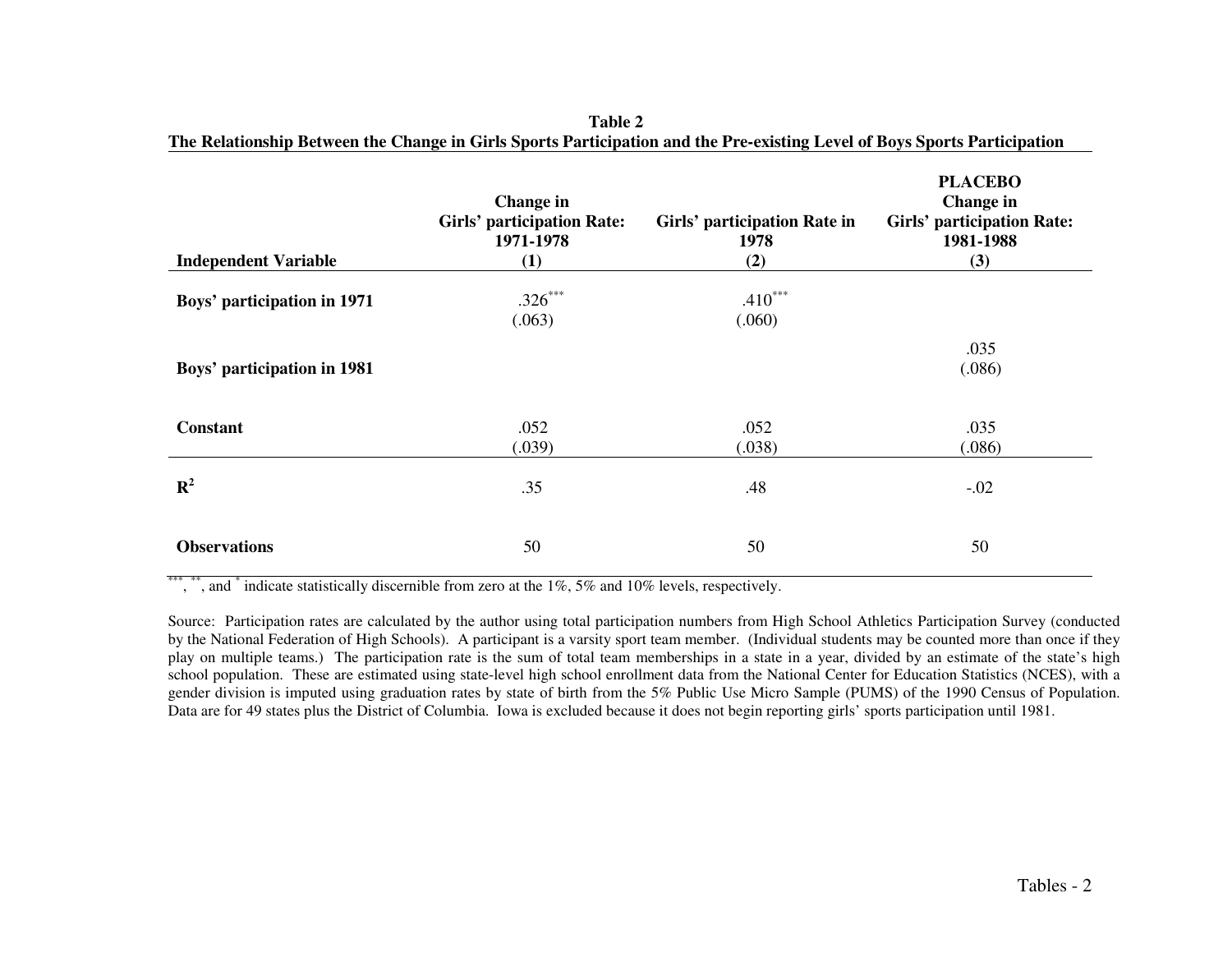|                                                                                                                                                        | (1)            | (2)       | (3)        |
|--------------------------------------------------------------------------------------------------------------------------------------------------------|----------------|-----------|------------|
| <b>Wald Estimator (IV)</b>                                                                                                                             | $.392**$       | $.387**$  | $.550***$  |
| <b>Causal Effect of Sports Participation</b> <sup>a</sup>                                                                                              | (.180)         | (.172)    | (.191)     |
| <b>Reduced Form Results:</b>                                                                                                                           | $.168***$      | $.168***$ | $.216***$  |
| Differential Effects of Title IX on Years of Education, by State <sup>b</sup>                                                                          | (.066)         | (.064)    | (.051)     |
| <b>First-Stage Results:</b>                                                                                                                            | $.429***$      | $.434***$ | $.392***$  |
| Changes in Female Sports Participation Generated by Title IX <sup>c</sup>                                                                              | (.059)         | (.052)    | (.071)     |
| <b>Controls</b> (All regressions include as controls a saturated set of dummy variables for state of birth, year of sample, age, race, and ethnicity.) |                |           |            |
| <b>Economic conditions</b>                                                                                                                             | N <sub>0</sub> | Yes.      | <b>Yes</b> |
| Year*Region of Birth Fixed Effects                                                                                                                     | No.            | No.       | Yes        |

**Table 3 Instrumental Variables Estimates of the Effects of Female Athletic Participation on Educational Attainment** 

**Year\*Region of Birth Fixed Effects** No No Yes **Observations (standard errors are clustered at the level of 100 state-cohort cells)** 1,544,870 1,544,870 1,544,870 Standard errors (shown in parentheses) are clustered by state of birth and cohort. \*\*\*, \*\*, and \* indicate statistically significant at the 1%, 5% and 10% levels.

Source: 1980 and 2000 Censuses of Population, IPUMS, 5% sample (Ruggles and Sobek 1997). Data are for 49 states plus the District of Columbia. Iowa is excluded because it does start reporting girls' sports participation until 1981. Data are for women aged 25-34 conditional on having completed  $10<sup>th</sup>$  grade. Specifications:

<sup>a</sup>IV estimates of causal effects of rising state female sports participation rates:

 $\sum_{s} \mathcal{L}_t f(t) = \sum_{i,s,t} \mathcal{L}_t f(t) + \sum_{i,s,t} \mathcal{L}_t f(t) + \mathcal{L}_{i,s,t}$ *I Pears of Schooling<sub>i,s,t</sub>* = α + β Female Athletic Participation ${}_{s,t}^{IV}$  +  $\sum$   $\eta_s$ State $_s$  +  $\sum$   $\chi_t$ Year $_t$  +  $\mathbf{X}_{i,s,t}$  $\lambda$  +  $\varepsilon_{i,s,t}$ 

<sup>b</sup> Reduced Form Results: Relationship between changing girls' educational outcomes, and the pre-existing levels of boys sports participation:

 $\sum_{s} \mathcal{H}_s$ <sup>*p*</sup>  $\sum_{t} \mathcal{L}_t t^{\text{new}} t^{\text{new}} t^{\text{new}} t^{\text{new}}$ *s* Years of Schooling $_{i,s,t} = \alpha + \beta$  (Post Title IX Cohort, \* Boys Athletic Participation $_s^{1971}$  ) +  $\sum\eta_s\text{State}_s + \sum\chi_t\text{Year}_t + \mathbf{X_{i,s,t}}\lambda + \varepsilon_{i,s,t}$ 

 $c<sup>c</sup> 1<sup>st</sup>$  Stage Regression: Changes in girls sports participation by state generated by the interaction of Title IX and pre-existing levels of boys sports participation:  $\frac{1}{s}$   $\frac{1}{s}$   $\frac{1}{s}$   $\frac{1}{t}$   $\frac{1}{s}$   $\frac{1}{t}$   $\frac{1}{s}$   $\frac{1}{s}$   $\frac{1}{s}$   $\frac{1}{s}$ *s* Female Athletic Participation $_{i,s,t} = \alpha + \beta$  (Post Title IX Cohort $_t$  \* Boys Athletic Participation $_s^{1971}$  ) +  $\sum \eta_s$ State $_s$  +  $\sum \chi_t Year_t$  +  $\mathbf{X_{i,s,t}}$  +  $\mathcal{E}_{i,s,t}$ 

 All regressions include as controls a saturated set of dummy variables for state of birth, year of sample, age, race, and ethnicity. Race is included as a set of 4 dummies indicating black, Asian, Native American, and other. Ethnicity is a dummy variable indicating whether the respondent is Hispanic. Economic conditions are measured at age 18 and include inflation, the interest rate (prime), and the log of per capita personal income and the unemployment rate in the state of birth.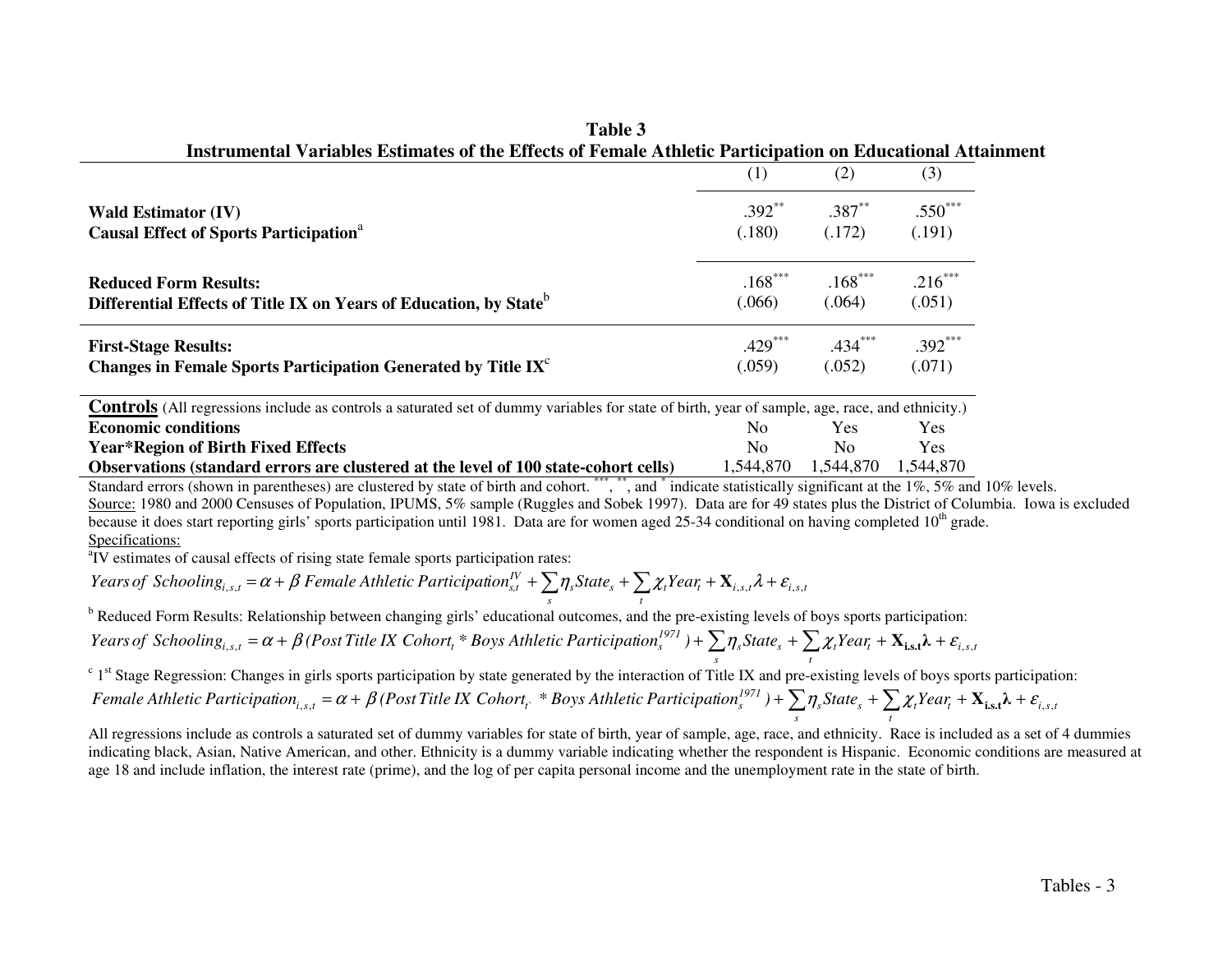| THISTUMENTAL VALIADIES ESUMATES OF THE ELICCIS OF FEMALE ATMETIC PARTICIDATION ON THE PRODADITIV OF ATTENDING CONCRE |                  |           |                     |           |                              |                     |           |              |  |
|----------------------------------------------------------------------------------------------------------------------|------------------|-----------|---------------------|-----------|------------------------------|---------------------|-----------|--------------|--|
|                                                                                                                      | Completed high   |           | Attended at least 1 |           | Attended at least four years |                     |           | Post-college |  |
|                                                                                                                      | school           |           | year of college     |           | of college                   |                     |           | education    |  |
|                                                                                                                      | $\left(1\right)$ | (2)       | (1)                 | (2)       | (3)                          | $\left( 4\right)$   | (5)       | (6)          |  |
| <b>Wald Estimator (IV)</b>                                                                                           | .002             | $.057***$ | $.133***$           | $.121***$ | $.076***$                    | .054°               | .013      | $.044***$    |  |
| <b>Causal Effect of Sports Participation</b> <sup>a</sup>                                                            | (.006)           | (.023)    | (.046)              | (.041)    | (.038)                       | (.031)              | (.014)    | (.019)       |  |
| Reduced Form Results: Differential Effects of Title                                                                  | .004             | $.029***$ | $.057***$           | $.046***$ | $.032***$                    | $.021$ <sup>*</sup> | .006      | $.017***$    |  |
| IX on College-going propensities, by State b                                                                         | (.014)           | (.009)    | (.015)              | (.011)    | (.015)                       | (.011)              | (.006)    | (.005)       |  |
| <b>First-Stage Results: Changes in Female Sports</b>                                                                 | $.429***$        | $.392***$ | $.429***$           | $.392***$ | $.429***$                    | $.392***$           | $.429***$ | $.392***$    |  |
| Participation Generated by Title IX <sup>c</sup>                                                                     | (.059)           | (.071)    | (.059)              | (.071)    | (.059)                       | (.071)              | (.059)    | (.071)       |  |

**Table 4 Instrumental Variables Estimates of the Effects of Female Athletic Participation on the Probability of Attending College** 

**Controls** (All regressions include as controls a saturated set of dummy variables for state of birth, year of sample, age, race, and ethnicity.)

| <b>Economic conditions</b>                                | No        | Yes        | No        | Y es       | No | Yes                 | No        | Yes        |
|-----------------------------------------------------------|-----------|------------|-----------|------------|----|---------------------|-----------|------------|
| Year*Region of Birth Fixed Effects                        | No        | <b>Yes</b> | No        | <b>Yes</b> | No | <b>Yes</b>          | No        | <b>Yes</b> |
| <b>Observations (standard errors are clustered at the</b> | 1.544.870 | .544.870   | 1.544.870 | 1,544,870  |    | 1,544,870 1,544,870 | 1.544.870 | 1.544.870  |
| level of 100 state-cohort cells)                          |           |            |           |            |    |                     |           |            |

Standard errors (shown in parentheses) are clustered by state of birth and cohort. \*\*\*, \*\*, and \* indicate statistically significant at the 1%, 5% and 10% levels. Source: 1980 and 2000 Censuses of Population (IPUMS) 5% sample (Ruggles and Sobek 1997). Data are for 49 states plus the District of Columbia. Iowa is excluded because it does not begin reporting girls' sports participation until 1981. Data are for women aged 25-34 conditional on having completed 10<sup>th</sup> grade. Specifications: (Linear probability model)

<sup>a</sup> IV estimates of causal effects of rising state female sports participation rates:

Attended college<sub>i,s,t</sub> =  $\alpha + \beta$  Female Athletic Participation<sup>n</sup><sub>s,t</sub> +  $\sum_{s} \eta_{s} State_{s} + \sum_{t} \chi_{t} Year_{t} + \mathbf{X}_{i,s,t} \lambda + \varepsilon_{i,s,t}$ 

<sup>b</sup> Reduced Form Results: Relationship between changing girls' educational outcomes, and the pre-existing levels of boys sports participation:  $\int_{s}^{t} \int_{s}^{s} f(s) \, ds = \frac{1}{s} \int_{s}^{s} f(s) \, ds$  *f i*,  $\int_{s}^{t} \int_{s}^{s} f(s) \, ds = \frac{1}{s} \int_{s}^{t} \int_{s}^{s} f(s) \, ds = \frac{1}{s} \int_{s}^{t} \int_{s}^{s} f(s) \, ds = \frac{1}{s} \int_{s}^{t} \int_{s}^{s} f(s) \, ds = \frac{1}{s} \int_{s}^{t} \int_{s}^{s} f(s) \, ds = \frac{1}{s} \int_{s}^{t} \int_{s}^{$  $\Delta$ *ttended*  $\text{collective}(E_{i,s,t} = \alpha + \beta \text{ } (Post\text{ Title } IX_t \times B \text{ oys} \text{ } \text{A}$  *thletic Participation*<sup>1971</sup>  $) + \sum_s \eta_s \text{State}_s + \sum_t \chi_t \text{Year}_t + \mathbf{X}_{\text{ist}} \lambda + \varepsilon_{\text{i}}$ 

 $c<sup>c</sup> 1<sup>st</sup>$  Stage Regression: Changes in girls sports participation by state generated by the interaction of Title IX and pre-existing levels of boys sports participation: Female Athletic Participation<sub>i,s,t</sub> =  $\alpha$  +  $\beta$  (Post Title IX<sub>t</sub> \* Boys Athletic Participation<sup>1971</sup>) +  $\sum_{i} \eta_s$ State<sub>s</sub> +  $\sum_{i} \chi_t$ Year<sub>t</sub> +  $X_{i,s,t}$  $\lambda$  +  $\varepsilon_{i,s,t}$ *t*

 All regressions include as controls a saturated set of dummy variables for state of birth, year of sample, age, race, and ethnicity. Race is included as a set of 4 dummies indicating black, Asian, Native American, and other. Ethnicity is a dummy variable indicating whether the respondent is Hispanic. Economic conditions are measured at age 18 and include inflation, the interest rate (prime), and the log of per capita personal income and the unemployment rate in the state of birth.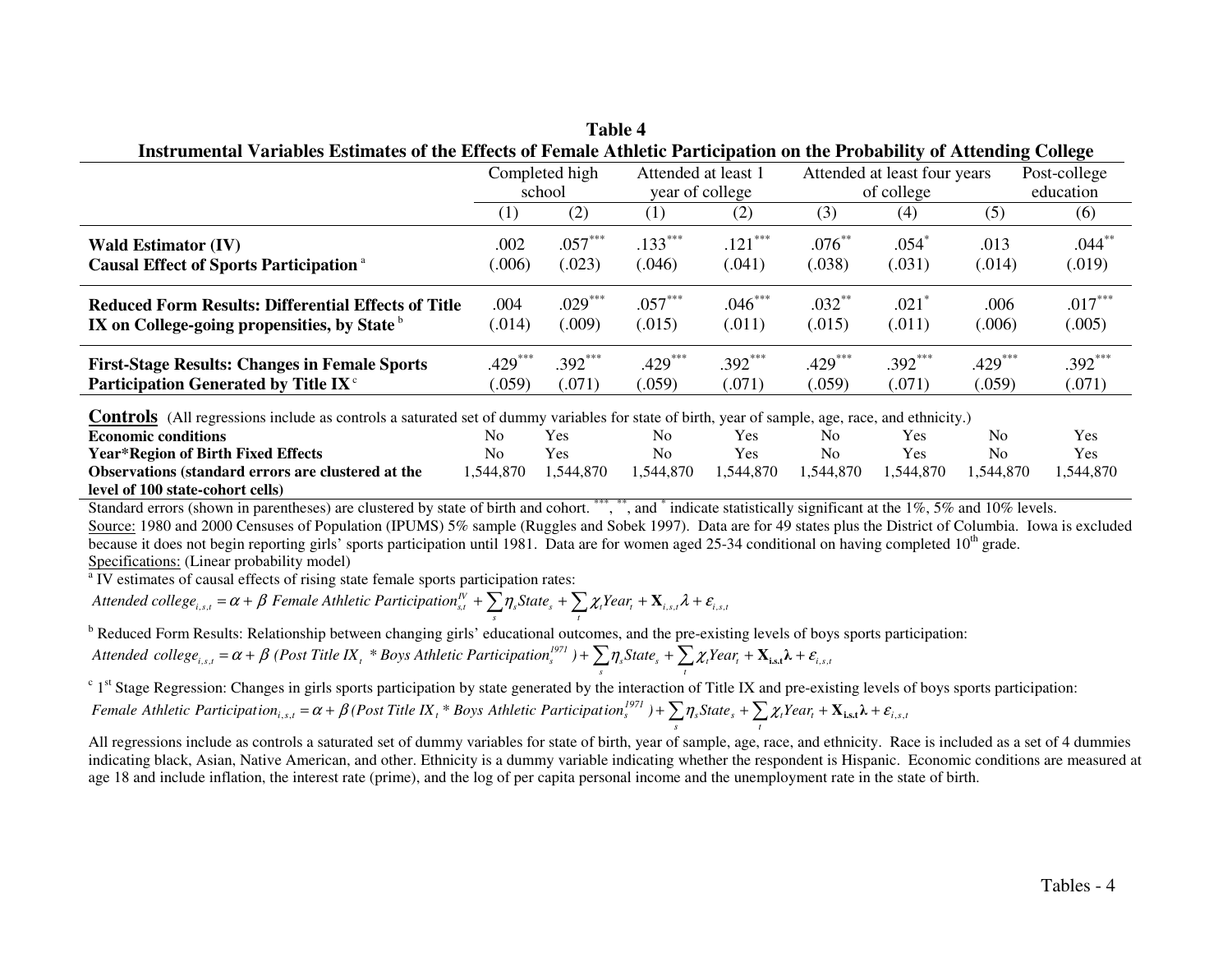|                                                                                                                                                        | <b>Employed at time of the survey</b><br>1=Working, 0=Not Working |                |            | <b>Full-time Worker</b><br>Usually work at least 35 hours per<br>week |                |           |
|--------------------------------------------------------------------------------------------------------------------------------------------------------|-------------------------------------------------------------------|----------------|------------|-----------------------------------------------------------------------|----------------|-----------|
|                                                                                                                                                        | $\left(1\right)$                                                  | (2)            | (3)        | (4)                                                                   | (5)            | (6)       |
| <b>Wald Estimator (IV)</b>                                                                                                                             | $.187***$                                                         | $.207***$      | $.137***$  | $.190***$                                                             | $.219***$      | $.127***$ |
| <b>Causal Effect of Sports Participation</b> <sup>a</sup>                                                                                              | (.054)                                                            | (.048)         | (.063)     | (.058)                                                                | (.050)         | (.061)    |
| Reduced Form Results: Differential Effects of Title IX on Employment, by                                                                               | $.080***$                                                         | $.090***$      | $.054***$  | $.081***$                                                             | $.095***$      | $.050***$ |
| State <sup>b</sup>                                                                                                                                     | (.018)                                                            | (.014)         | (.018)     | (.019)                                                                | (.015)         | (.018)    |
| <b>First-Stage Results: Changes in Female Sports Participation Generated by</b>                                                                        | $.429***$                                                         | $.434***$      | $.392***$  | $.429***$                                                             | $.434***$      | $.392***$ |
| Title $IX^c$                                                                                                                                           | (.059)                                                            | (.052)         | (.071)     | (.059)                                                                | (.052)         | (.071)    |
| <b>Controls</b> (All regressions include as controls a saturated set of dummy variables for state of birth, year of sample, age, race, and ethnicity.) |                                                                   |                |            |                                                                       |                |           |
| <b>Economic conditions</b>                                                                                                                             | N <sub>0</sub>                                                    | <b>Yes</b>     | Yes.       | N <sub>0</sub>                                                        | Yes.           | Yes       |
| <b>Year*Region of Birth Fixed Effects</b>                                                                                                              | No                                                                | N <sub>0</sub> | <b>Yes</b> | N <sub>0</sub>                                                        | N <sub>0</sub> | Yes       |
| Observations (standard errors are clustered at the level of 100 state-cohort cells)                                                                    | 1.544.870                                                         | 1,544,870      | 1.544.870  | 1.544.870                                                             | 1.544.870      | 1,544,870 |

**Table 5 Instrumental Variables Estimates of the Effects of Female Athletic Participation on Employment Status** 

Standard errors (shown in parentheses) are clustered by state of birth and cohort.<sup>\*\*\*</sup>, \*\*, and \* indicate statistically significant at the 1%, 5% and 10% levels. Source: 1980 and 2000 Censuses of Population (IPUMS) 5% sample (Ruggles and Sobek 1997). Data are for 49 states plus the District of Columbia. Iowa is excluded because it does not begin reporting girls' sports participation until 1981. Data are for women aged 25-34 conditional on having completed  $10<sup>th</sup>$  grade. Specifications: (Linear probability model)

<sup>a</sup> IV estimates of causal effects of rising state female sports participation rates:

Employed<sub>i,s,t</sub> =  $\alpha + \beta$  Female Athletic Participation<sup>n</sup><sub>s,t</sub> +  $\sum_{s} \eta_{s} State_{s} + \sum_{t} \chi_{t} Year_{t} + \mathbf{X}_{i,s,t} \lambda + \varepsilon_{i,s,t}$ 

<sup>b</sup> Reduced Form Results: Relationship between changing women's labor market outcomes, and the pre-existing levels of boys sports participation:

$$
Employee_{i,s,t} = \alpha + \beta \text{ (Post Title IX, * Boys Atlantic Partitions1971)} + \sum_{s} \eta_s State_s + \sum_{t} \chi_t Year_t + \mathbf{X}_{i,s,t} \lambda + \varepsilon_{i,s,t}
$$

 $c<sup>c</sup> 1$ <sup>st</sup> Stage Regression: Changes in girls sports participation by state generated by the interaction of Title IX and pre-existing levels of boys sports participation: Female Athletic Participation<sub>i,s,t</sub> =  $\alpha + \beta$  (Post Title IX<sub>t</sub> \* Boys Athletic Participation<sup>1971</sup>) +  $\sum_{s} \eta_{s} State_{s} + \sum_{t} \chi_{t} Year_{t} + \mathbf{X}_{\text{i},st} \lambda + \varepsilon_{i,s,t}$ 

 All regressions include as controls a saturated set of dummy variables for state of birth, year of sample, age, race, and ethnicity. Race is included as a set of 4 dummies indicating black, Asian, Native American, and other. Ethnicity is a dummy variable indicating whether the respondent is Hispanic. Economic conditions are measured at age 18 and include inflation, the interest rate (prime), and the log of per capita personal income and the unemployment rate in the state of birth.

*<sup>s</sup> <sup>t</sup>*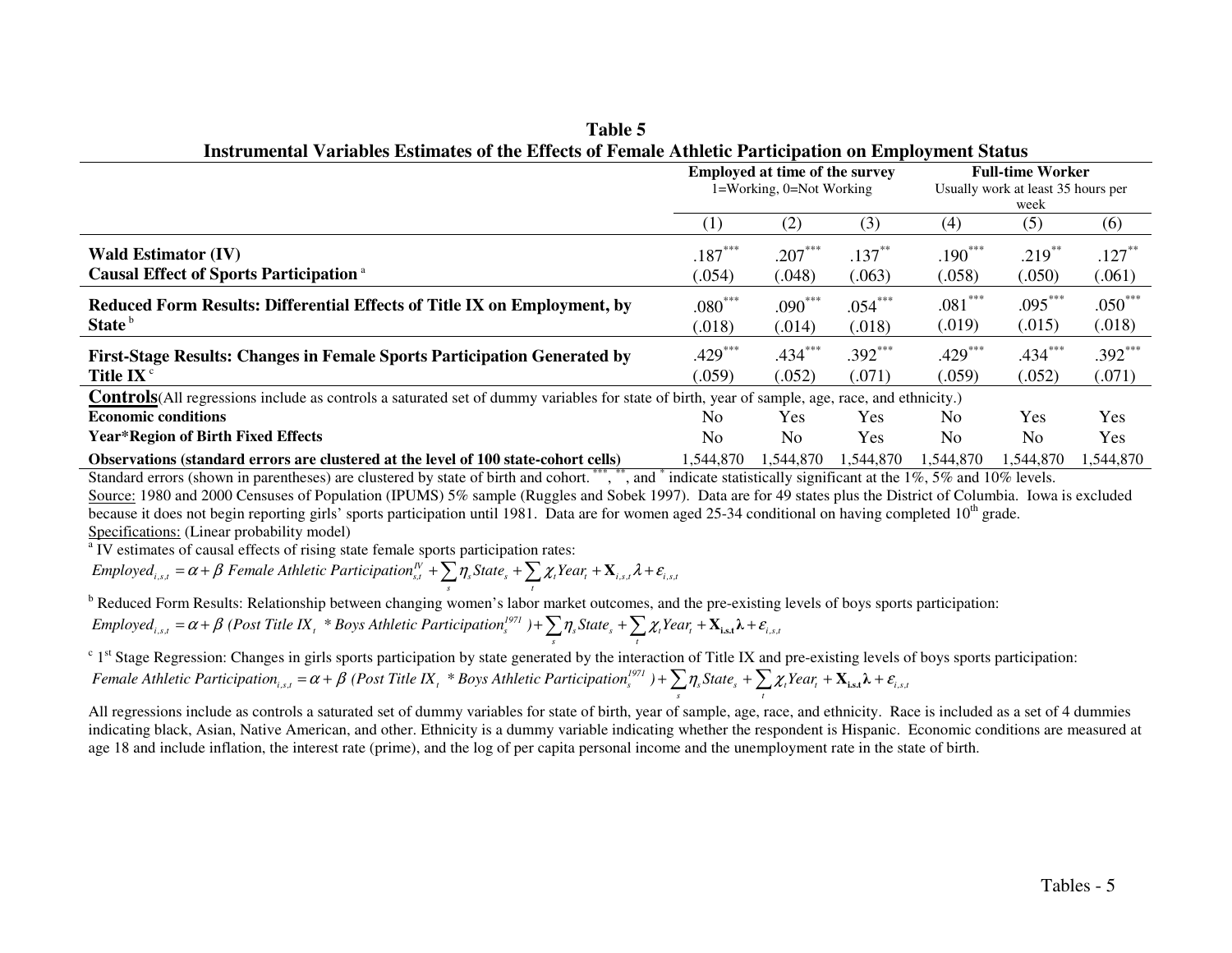| Table 6                                                                                                 |  |
|---------------------------------------------------------------------------------------------------------|--|
| Instrumental Variables Estimates of the Effects of Female Athletic Participation on Occupational Choice |  |
|                                                                                                         |  |

|                                                           | "Sports Worker"     |           | "Male" Occupation |           | "Female" Occupation |           | "Mixed" Occupation |             |
|-----------------------------------------------------------|---------------------|-----------|-------------------|-----------|---------------------|-----------|--------------------|-------------|
|                                                           | (Multiplied by 100) |           |                   |           |                     |           |                    |             |
|                                                           | (1)                 | (2)       | (3)               | (4)       | (5)                 | (6)       | (7)                | (8)         |
| <b>Wald Estimator (IV)</b>                                | $.215***$           | $.210***$ | .045              | $.051***$ | .036                | .028      | $.114***$          | $.066^{**}$ |
| <b>Causal Effect of Sports Participation</b> <sup>a</sup> | (.045)              | (.060)    | (.027)            | (.020)    | (.020)              | (.029)    | (.032)             | (.029)      |
| <b>Reduced Form Results: Differential Effects of</b>      | $.092***$           | $.082***$ | $.019*$           | $.020***$ | $.015**$            | .011      | $.049***$          | $.026***$   |
| Title IX on Occupation, by State <sup>b</sup>             | (.016)              | (.025)    | (.011)            | (.006)    | 008                 | (.010)    | (.012)             | (.010)      |
| <b>First-Stage Results: Changes in Female Sports</b>      | $.429***$           | $.392***$ | $.429***$         | $.392***$ | $.429***$           | $.392***$ | $.429***$          | $.392***$   |
| Participation Generated by Title IX <sup>c</sup>          | .059)               | (071)     | .059)             | (071)     | (.059)              | (.071)    | (.059)             | (.071)      |
|                                                           |                     |           |                   |           |                     |           |                    |             |

**Controls**(All regressions include as controls a saturated set of dummy variables for state of birth, year of sample, age, race, and ethnicity.)

| <b>Economic conditions</b>                                       | NΟ       | Yes        | No        | Yes        | No        | Yes      | No       | Yes     |
|------------------------------------------------------------------|----------|------------|-----------|------------|-----------|----------|----------|---------|
| <b>Year*Region of Birth Fixed Effects</b>                        | No       | <b>Yes</b> | No        | Yes        | No        | Yes      | No       | Yes     |
| <b>Observations (standard errors are clustered at the level)</b> | .544,870 | .544.870   | 1,544,870 | ـ 544,870, | 1.544.870 | .544.870 | .544.870 | 544,870 |
| of 100 state-cohort cells)                                       |          |            |           |            |           |          |          |         |

Standard errors (shown in parentheses) are clustered by state of birth and cohort. \*\*\*, \*\*, and \* indicate statistically significant at the 1%, 5% and 10% levels. Source: 1980 and 2000 Censuses of Population (IPUMS) 5% sample (Ruggles and Sobek 1997). Data are for 49 states plus the District of Columbia. Iowa is excluded because it does not begin reporting girls' sports participation until 1981. Data are for women aged 25-34 conditional on having completed  $10<sup>th</sup>$  grade. Specifications: (Linear probability model)

<sup>a</sup> IV estimates of causal effects of rising state female sports participation rates:

 $\sum_{s} \eta_s$ State<sub>s</sub> +  $\sum_{t} \chi_t$ Year<sub>t</sub> +  $\mathbf{X}_{i,s,t}$  A +  $\varepsilon_{i,s,t}$ *Employed in occupation*<sub>*i.s,t*</sub> =  $\alpha + \beta$  *Female* Athletic Participation<sup>*N*</sup><sub>s,t</sub></sub> +  $\sum_{s} \eta_{s}$ State<sub>s</sub> +  $\sum_{t} \chi_{t}$ Year<sub>t</sub> +  $\mathbf{X}_{i,s,t} \lambda + \varepsilon_{i,s,t}$ 

<sup>b</sup> Reduced Form Results: Relationship between changing women's labor market outcomes, and the pre-existing levels of boys sports participation: Employed in occupation<sub>i.s,t</sub> =  $\alpha + \beta$  (Post Title IX<sub>t</sub> \* Boys Athletic Participation<sup>1971</sup>) +  $\sum_{s} \eta_s$ State<sub>s</sub> +  $\sum_{t} \chi_t$ Year<sub>t</sub> +  $\mathbf{X}_{\text{is},t}$  $\lambda$  +  $\varepsilon_{i,s,t}$ 

<sup>c</sup> 1<sup>st</sup> Stage Regression: Changes in girls sports participation by state generated by the interaction of Title IX and pre-existing levels of boys sports participation:  $\int_{s}^{t} \int_{s}^{s} f(s) \, ds = \frac{1}{2} \int_{t}^{s} \int_{s}^{s} f(s) \, ds$  *s*  $\int_{s}^{t} \int_{s}^{s} f(s) \, ds$   $\int_{s}^{t} \int_{s}^{s} f(s) \, ds$   $\int_{s}^{t} \int_{s}^{s} f(s) \, ds$   $\int_{s}^{t} \int_{s}^{s} f(s) \, ds$   $\int_{s}^{t} \int_{s}^{s} f(s) \, ds$   $\int_{s}^{t} \int_{s}^{s} f(s) \, ds$   $\int_{s}^{t} \int_{$  $Female\text{ }Athletic\text{ }Partition_{i,s,t} = \alpha + \beta \text{ } (Post\text{ }Title\text{ }IX_t\text{ } ^*Bovs\text{ }Athletic\text{ }Partition_s^{I97I}) + \sum_s \eta_s State_s + \sum_t \chi_t Year_t + \mathbf{X}_{\text{i},st}\lambda + \varepsilon_{\text{i},st}\lambda$ 

All regressions include as controls a saturated set of dummy variables for state of birth, year of sample, age, race, and ethnicity. Race is included as a set of 4 dummies indicating black, Asian, Native American, and other. Ethnicity is a dummy variable indicating whether the respondent is Hispanic. Economic conditions are measured at age 18 and include inflation, the interest rate (prime), and the log of per capita personal income and the unemployment rate in the state of birth.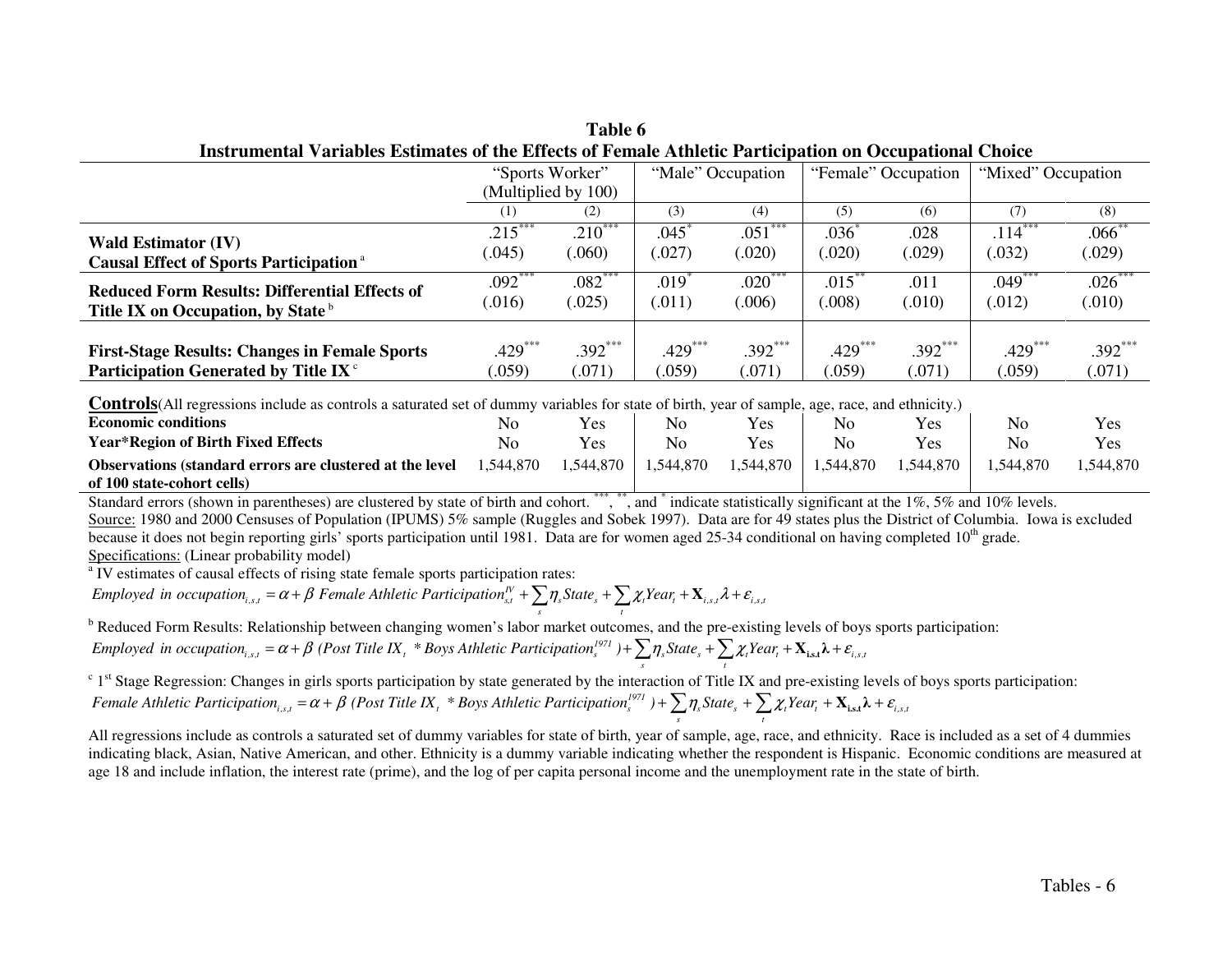|                                                                            |                       |                          |                             |                               |                               | Assessing Title IX's impacts, by Conort: Reduced-Form Results |                         |                         |                               |                   |                     |                    |
|----------------------------------------------------------------------------|-----------------------|--------------------------|-----------------------------|-------------------------------|-------------------------------|---------------------------------------------------------------|-------------------------|-------------------------|-------------------------------|-------------------|---------------------|--------------------|
| Indep.                                                                     |                       |                          |                             |                               |                               |                                                               | Dependent variable:     |                         |                               |                   |                     |                    |
| Variable:<br>Boys<br>participation <sub>1971</sub><br><i>*Birth Cohort</i> | Years of<br>Education | High<br>school<br>degree | $>=1$ year<br>0ſ<br>college | $>=$ 4<br>years of<br>college | Post-<br>college<br>education | Employed<br>at time of<br>the survey                          | Full-<br>time<br>Worker | Log<br>earned<br>income | "Sports<br>Worker"<br>(X 100) | "Male"<br>Job     | "Female"<br>$"$ Job | "Mixed"<br>Job     |
| <b>Fully treated</b><br>1980-1989<br>(2000 census)                         | $.176*$<br>(.093)     | $.075***$<br>(.034)      | $.046**$<br>(.023)          | .015<br>(.015)                | .000<br>(.009)                | .037<br>(.025)                                                | .027<br>(.019)          | .339*<br>(.194)         | $.118*$<br>(.065)             | $-.019$<br>(.016) | $.054**$<br>(.027)  | $.105**$<br>(.053) |
| <b>Partly treated</b><br>1970-1979                                         | . 035<br>(.094)       | $0.053*$<br>(.031)       | .014<br>(.022)              | $-.006$<br>(.014)             | .009<br>(.010)                | .029<br>(.023)                                                | .010<br>(.017)          | .197<br>(.178)          | .007<br>(.067)                | $-.033$<br>(.015) | $.057***$<br>(.024) | .003<br>(.053)     |
| <b>Untreated</b><br>1960-1969                                              | $-.067$<br>(.091)     | .019<br>(.030)           | $-.033$<br>(.022)           | $-.003$<br>(.013)             | $-.021$<br>(.010)             | $-.023$<br>(.023)                                             | $-.011$<br>(.018)       | $-.058$<br>(.176)       | .032<br>(.066)                | $-.019$<br>(.016) | .030<br>(.025)      | .032<br>(.053)     |
| <b>Untreated</b><br>1950-1959                                              | .000<br>(omitted)     | .000<br>(omitted)        | .000<br>(omitted)           | .000<br>(omitted              | .000<br>(omitted)             | .000<br>(omitted)                                             | .000<br>(omitted)       | .000<br>(omitted)       | .000<br>(omitted)             | .000<br>(omitted) | .000<br>(omitted)   | .000<br>(omitted)  |

| Table 7                                                       |
|---------------------------------------------------------------|
| Assessing Title IX's Impacts, by Cohort: Reduced-Form Results |

The years indicates the year that each person in the cohort was 14 and thus would have likely entered high school. Log of earned income includes zero earnings recoded<br>as \$1 or log=0. Standard errors (shown in parentheses) 10% levels.

Source:, 1970 (X sample), 1980 (X sample), 1990 (X sample) and 2000 (X sample) Censuses of Population (IPUMS) (Ruggles and Sobek 1997).

Sample: 25-34 year old women, who have completed the 10<sup>th</sup> grade. Data are for 49 states plus the District of Columbia. Iowa is excluded because it does not begin reporting girls' sports participation until 1981.

Specification: (Linear probability model)

Reduced Form relationship between changing women's labor market outcomes, and the 1971 levels of boys sports participation, by state:

$$
Outcome_{i,s,t} = \alpha + \sum_{t} (\beta_t * Boys Athletic Partition_{s}^{1971}) * Census year_t + \sum_{t} \chi_t Census year_t + \sum_{s} \eta_s State_s + \sum_{t} \chi_t Census year_t * Re gion of birth_s + X_{i,s,t} \lambda + \varepsilon_{i,s,t}
$$

All regressions include as controls a saturated set of dummy variables for state of birth, year of sample, age, race, and ethnicity. Race is included as a set of 4 dummies indicating black, Asian, Native American, and other. Ethnicity is a dummy variable indicating whether the respondent is Hispanic.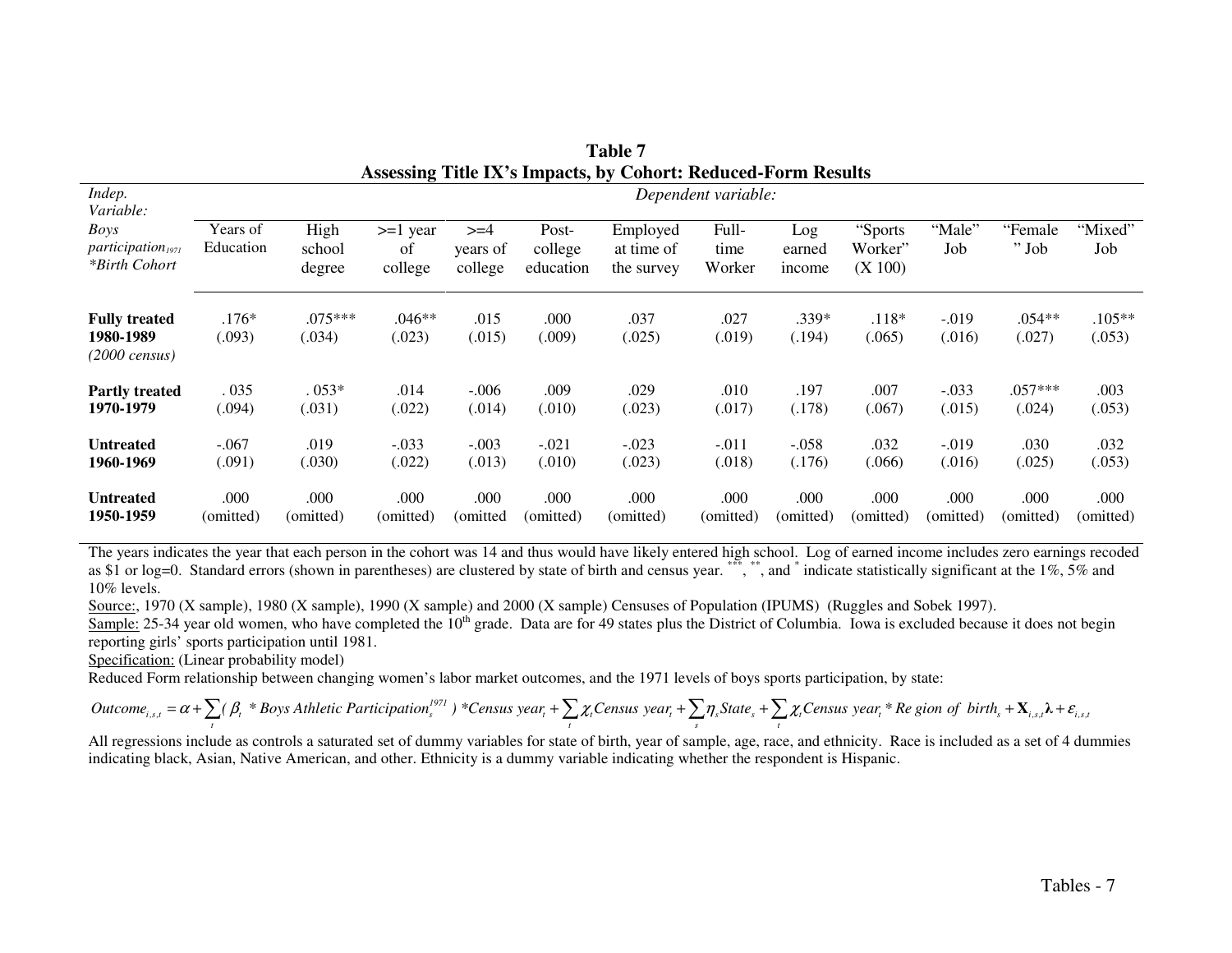| <b>Robustness Checks</b>    |                         |                        |                                               |  |
|-----------------------------|-------------------------|------------------------|-----------------------------------------------|--|
|                             | <b>Original Results</b> | <b>Alternative IV:</b> | <b>Alternative sample:</b>                    |  |
|                             | (Final Column,          |                        | class size and weather Those who moved out of |  |
| <b>Dependent variable:</b>  | Tables 3-7)             |                        | their birth state                             |  |
| Years of schooling          | $.550^{***}$            | $.554*$                | $.987***$                                     |  |
|                             | (.191)                  | $\frac{(.292)}{.197}$  | $\frac{(.362)}{.199}$                         |  |
| At least 1 year of college  | $.121***$               |                        |                                               |  |
|                             | (.041)                  | (.088)                 | (.071)                                        |  |
| At least 4 years of college | $.054$ <sup>*</sup>     | $.113$ <sup>*</sup>    | $.177***$                                     |  |
|                             | (.031)                  | (.060)                 | (.065)                                        |  |
| Post-college education      | $.044***$               | $-.011$                | $.069^{**}$                                   |  |
|                             | (.019)                  | (.015)                 | (.033)                                        |  |
| Employed at the time of     | $.137**$                | .166                   | $.153***$                                     |  |
| the survey                  | (.063)                  | (.114)                 | (.045)                                        |  |
| Employed full-time          | $.127***$               | .139                   | $.135***$                                     |  |
|                             | (.061)                  | (.109)                 | (.043)                                        |  |
| Sports Worker               | $.210***$               | $.178***$              | $.132*$                                       |  |
|                             | (.060)                  | (.076)                 | (.079)                                        |  |
| Male occupation             | $.051***$               | .057                   | $.046*$                                       |  |
|                             | (.020)                  | (.040)                 | (.027)                                        |  |
| Female occupation           | .028                    | $-0.015$               | .018                                          |  |
|                             | (.029)                  | (.038)                 | (.022)                                        |  |
| Mixed occupation            | $.066***$               | $.132***$              | $.096***$                                     |  |
|                             | (.029)                  | (.061)                 | (.032)                                        |  |

**Table 8 Robustness Checks** 

Standard errors (shown in parentheses) are clustered at the level of 100 state-cohort cells. \*\*\*, \*\*, and \* indicate statistically significant at the 1%, 5% and 10% levels.

Source: 1980 and 2000 Censuses of Population (IPUMS) 5% sample (Ruggles and Sobek 1997). See earlier tables for notes on dependent variables, controls, and the sample. All regressions shown include the full set of controls including year by region of birth fixed effects. The alternative IV uses data on average winter rainfall and fall temperature from 1940-1970 and class size is calculated using the 1978-79 Common Core of Data: Public School Universe Data (ICPSR No 2244).

Alternative IV First State:

Changes in girls' sports participation by state generated by the interaction of Title IX and class size and weather:

Female Athletic Participation<sub>i,s,t</sub> =  $\alpha$  +  $\beta$  (Post Title IX<sub>1</sub> \*School Size<sup>1971</sup>) +<br>
(Post Title IX<sub>1</sub> \*Winter Precipitation<sup>1940-70</sup>) +  $\phi$ (Post Title IX<sub>1</sub> \*Fall Temperature<sup>1940-70</sup><br>  $\sum_{s} \eta_{s} State_{s} + \sum_{t} \chi_{t} Year$ Female Athletic Participation<sub>i.s.t</sub> =  $\alpha + \beta$  (Post Title IX<sub>t</sub>, \*School Size<sup>1977</sup>)+<br> $\phi$ (Post Title IX<sub>t</sub>, \*Winter Precipitation<sup>1940-70</sup>)+ $\phi$ (Post Title IX<sub>t</sub>, \*Fall Temperature<sup>1940-70</sup>)+<br> $\sum \eta_s$ State<sub>s</sub> +  $\sum \chi_i$ Ye Female Athletic Participation<sub>isst</sub> =  $\alpha + \beta$  (Post 1<br>  $\phi$ (Post Title IX, \*Winter Precipitation<sup>1940-70</sup>) +  $\phi$  $\eta_s$ State<sub>s</sub> +  $\sum \chi_i$ Year<sub>t</sub> +  $\mathbf{X}_{i,s,t}$  $\mathbf{\lambda}$  +  $\mathbf{\varepsilon}_{i,s}$ Female Athletic Participation<sub>i,s,t</sub> =  $\alpha + \beta$  (Post Title IX<sub>1</sub> \*School Size<sup>*cy*</sup>) +<br>  $\phi$ (Post Title IX<sub>1</sub> \*Winter Precipitation<sup>1940-70</sup> ) +  $\phi$ (Post Title IX<sub>1</sub> \*Fall Temperature<sup>1940-70</sup> ) +<br>  $\sum_{s} \eta_{s} State_{s} + \sum_{t} \$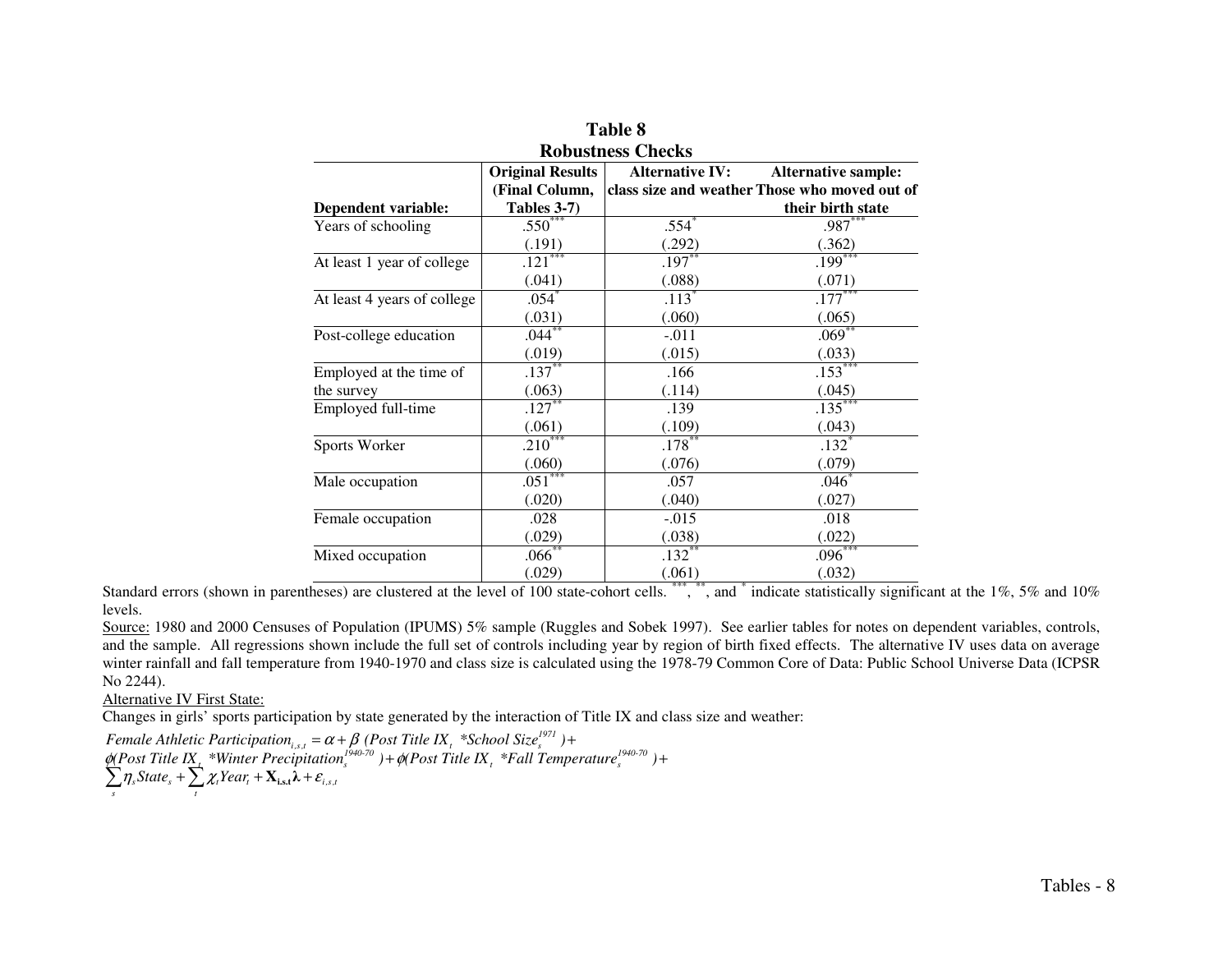## **Appendix A Summary Statistics**

|                                                                                                              | Mean  | <b>SD</b> |  |
|--------------------------------------------------------------------------------------------------------------|-------|-----------|--|
| Boys' Athletic Participation 1971                                                                            | .570  | .247      |  |
| Girls' Athletic Participation 1971                                                                           | .048  | .050      |  |
| Boys' Athletic Participation 1978                                                                            | .551  | .180      |  |
| Girls' Athletic Participation 1978                                                                           | .286  | .145      |  |
|                                                                                                              |       | Means     |  |
|                                                                                                              | 1980  | 2000      |  |
| Years of Schooling                                                                                           | 13.0  | 13.7      |  |
| Attended at least 1-3 years of college                                                                       | 43%   | 65%       |  |
| Attended at least 4 years of college                                                                         |       |           |  |
|                                                                                                              | 20%   | 30%       |  |
| Attended school beyond college                                                                               | 10%   | 7%        |  |
| Percent Employed (At time of Census Interview)                                                               | 62%   | 72%       |  |
| Percent Employed Full-Time (Usual hours of at least 35 per<br>week)<br>Percent of employed working full-time | 47%   | 57%       |  |
| Percent "sports workers"                                                                                     | .034% | .089%     |  |
| Percent employed in "male" occupations                                                                       | 12.9% | 22.5%     |  |
| Percent employed in "female" occupations                                                                     | 22.7% | 20.2%     |  |
| Percent employed in "mixed" occupations                                                                      | 25.2% | 29.0%     |  |
| Percent employed in high-education "male" occupations                                                        | 10.8% | 20.9%     |  |
| Percent employed in high-education "female" occupations                                                      | 14.7% | 9.9%      |  |
| Percent employed in high-education "mixed" occupations                                                       | 18.8% | 23.8%     |  |
| Percent employed in low-education "male" occupations                                                         | 5.6%  | 6.5%      |  |
| Percent employed in low-education "female" occupations                                                       | 8.0%  | 10.3%     |  |
| Percent employed in low-education "mixed" occupations                                                        | 6.4%  | 5.2%      |  |

Source: Data on sports participation (summarized in the first 4 rows) are from the National Federal of State High School Athletic Associations. Data in the remaining rows are from the 1980 and 2000 Censuses of Population (IPUMS) 5% sample (Ruggles and Sobek 1997). Data are for 49 states plus the District of Columbia. Iowa is excluded from the sample because it does not being reporting girls' sports participation until 1981. Data are for women aged  $25$ -34 conditional on having completed  $10^{th}$  grade.